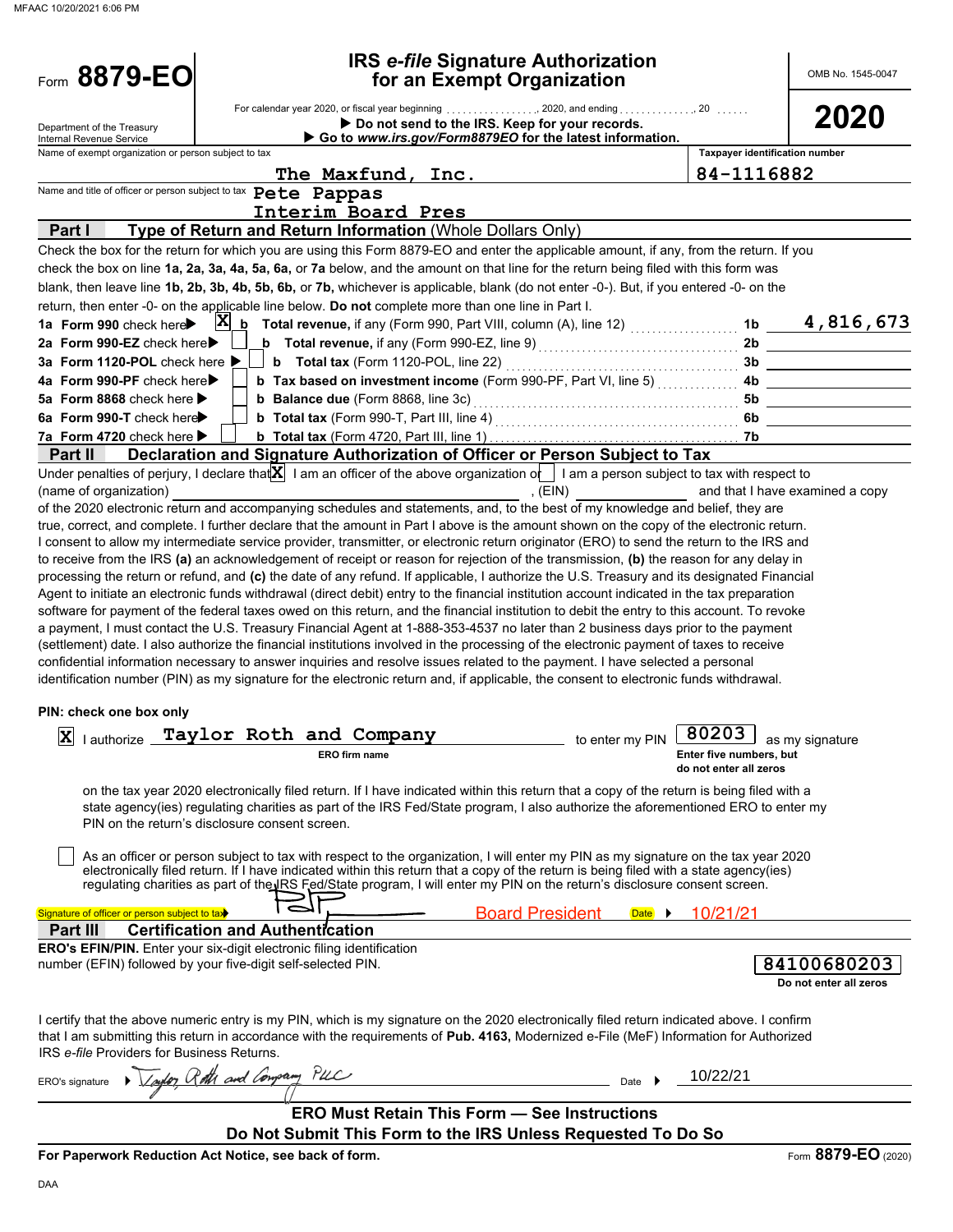Form 990

**990 2010 2020**<br>
Under section 501(c), 527, or 4947(a)(1) of the Internal Revenue Code (except private foundations) **2020** 

OMB No. 1545-0047

|                           | Department of the Treasury<br>Internal Revenue Service | Do not enter social security numbers on this form as it may be made public.<br>Go to www.irs.gov/Form990 for instructions and the latest information.                      |                                     | <b>Open to Public</b><br><b>Inspection</b>                     |
|---------------------------|--------------------------------------------------------|----------------------------------------------------------------------------------------------------------------------------------------------------------------------------|-------------------------------------|----------------------------------------------------------------|
|                           |                                                        | <u>, and ending</u><br>For the 2020 calendar year, or tax year beginning                                                                                                   |                                     |                                                                |
| В                         | Check if applicable:                                   | C Name of organization                                                                                                                                                     |                                     | D Employer identification number                               |
|                           | Address change                                         | The Maxfund, Inc.                                                                                                                                                          |                                     |                                                                |
|                           |                                                        | Doing business as                                                                                                                                                          |                                     | 84-1116882                                                     |
|                           | Name change                                            | Number and street (or P.O. box if mail is not delivered to street address)<br>Room/suite                                                                                   | E Telephone number                  |                                                                |
|                           | Initial return                                         | 720 W 10th Avenue                                                                                                                                                          |                                     | 720-266-6081                                                   |
|                           | Final return/<br>terminated                            | City or town, state or province, country, and ZIP or foreign postal code                                                                                                   |                                     |                                                                |
|                           | Amended return                                         | CO 80204<br>Denver                                                                                                                                                         | G Gross receipts\$                  | 4,825,191                                                      |
|                           |                                                        | F Name and address of principal officer:                                                                                                                                   |                                     | X No<br>Yes<br>$H(a)$ Is this a group return for subordinates? |
|                           | Application pending                                    | Pete Pappas                                                                                                                                                                |                                     |                                                                |
|                           |                                                        | 720 W 10th Avenue                                                                                                                                                          | H(b) Are all subordinates included? | No<br>Yes                                                      |
|                           |                                                        | CO 80204<br>Denver                                                                                                                                                         |                                     | If "No," attach a list. See instructions                       |
|                           | Tax-exempt status:                                     | $\overline{\mathbf{X}}$ 501(c)(3)<br>501(c)<br>$\triangleleft$ (insert no.)<br>4947(a)(1) or<br>527                                                                        |                                     |                                                                |
|                           | Website: $\blacktriangleright$                         | www.maxfund.org                                                                                                                                                            | $H(c)$ Group exemption number       |                                                                |
|                           | K Form of organization:                                | $ \mathbf{X} $ Corporation<br>$L$ Year of formation: $1990$<br>Trust<br>Association<br>Other $\blacktriangleright$                                                         |                                     | M State of legal domicile: CO                                  |
|                           | Part I                                                 | <b>Summary</b>                                                                                                                                                             |                                     |                                                                |
|                           |                                                        | 1 Briefly describe the organization's mission or most significant activities:                                                                                              |                                     |                                                                |
|                           |                                                        | To provide medical care for injured pets with no known owners, and to seek                                                                                                 |                                     |                                                                |
|                           |                                                        | out new homes for these animals once they have recovered.                                                                                                                  |                                     |                                                                |
|                           |                                                        |                                                                                                                                                                            |                                     |                                                                |
| Governance                |                                                        | 2 Check this box if it the organization discontinued its operations or disposed of more than 25% of its net assets.                                                        |                                     |                                                                |
|                           |                                                        | 3 Number of voting members of the governing body (Part VI, line 1a) [10] (10] [10] [10] [10] [10] [10] [10] [1                                                             | 3                                   | 6                                                              |
|                           |                                                        | 4 Number of independent voting members of the governing body (Part VI, line 1b) [[[[[[[[[[[[[[[[[[[[[[[[[[[[[[                                                             | 4                                   | 5                                                              |
| <b>Activities &amp;</b>   |                                                        |                                                                                                                                                                            | 5                                   | 85                                                             |
|                           |                                                        | 6 Total number of volunteers (estimate if necessary)                                                                                                                       | 6                                   | $\overline{332}$                                               |
|                           |                                                        |                                                                                                                                                                            | 7a                                  | 0                                                              |
|                           |                                                        |                                                                                                                                                                            | 7b                                  | $\mathbf 0$                                                    |
|                           |                                                        | Prior Year                                                                                                                                                                 |                                     | <b>Current Year</b>                                            |
|                           |                                                        |                                                                                                                                                                            | 2,084,256                           | 2,902,587                                                      |
| Revenue                   |                                                        | 9 Program service revenue (Part VIII, line 2g)                                                                                                                             | 1,522,042                           | 1,766,497                                                      |
|                           |                                                        | 10 Investment income (Part VIII, column (A), lines 3, 4, and 7d)                                                                                                           | 126,509                             | 159,963                                                        |
|                           |                                                        | 11 Other revenue (Part VIII, column (A), lines 5, 6d, 8c, 9c, 10c, and 11e)                                                                                                | 60,487                              | $-12,374$                                                      |
|                           |                                                        | 12 Total revenue - add lines 8 through 11 (must equal Part VIII, column (A), line 12)                                                                                      | $\overline{3,793}, 294$             | 4,816,673                                                      |
|                           |                                                        | 13 Grants and similar amounts paid (Part IX, column (A), lines 1-3)                                                                                                        | 5,000                               | 9,000                                                          |
|                           |                                                        | 14 Benefits paid to or for members (Part IX, column (A), line 4)                                                                                                           |                                     |                                                                |
| ses                       |                                                        | 15 Salaries, other compensation, employee benefits (Part IX, column (A), lines 5-10)                                                                                       | 1,658,659                           | 1,793,277                                                      |
|                           |                                                        | 16aProfessional fundraising fees (Part IX, column (A), line 11e)                                                                                                           |                                     |                                                                |
| Expens                    |                                                        | 95,737<br><b>b</b> Total fundraising expenses (Part IX, column (D), line 25) $\blacktriangleright$                                                                         |                                     |                                                                |
|                           |                                                        | 17 Other expenses (Part IX, column (A), lines 11a-11d, 11f-24e)                                                                                                            | 1,849,657                           | 2,200,081                                                      |
|                           |                                                        | 18 Total expenses. Add lines 13-17 (must equal Part IX, column (A), line 25)                                                                                               | $\overline{3}$ , 513, 316           | 4,002,358                                                      |
|                           |                                                        | 19 Revenue less expenses. Subtract line 18 from line 12                                                                                                                    | 279,978                             | 814,315                                                        |
| t Assets or<br>d Balances |                                                        | Beginning of Current Year                                                                                                                                                  |                                     | End of Year                                                    |
|                           |                                                        | 13,591,669<br>20 Total assets (Part X, line 16)                                                                                                                            |                                     | 14,829,682                                                     |
|                           |                                                        | 21 Total liabilities (Part X, line 26)                                                                                                                                     | 165,244                             | 367,375                                                        |
| Net<br>Func               |                                                        | 13,426,425<br>22 Net assets or fund balances. Subtract line 21 from line 20                                                                                                |                                     | 14,462,307                                                     |
|                           | Part II                                                | <b>Signature Block</b>                                                                                                                                                     |                                     |                                                                |
|                           |                                                        | Under penalties of perjury, I declare that I have examined this return, including accompanying schedules and statements, and to the best of my knowledge and belief, it is |                                     |                                                                |
|                           |                                                        | true, correct, and complete. Declaration of preparer (other than officer) is based on all information of which preparer has any knowledge.                                 |                                     |                                                                |
|                           |                                                        |                                                                                                                                                                            |                                     |                                                                |
| Sign                      |                                                        | Signature of officer                                                                                                                                                       | Date                                |                                                                |
| <b>Here</b>               |                                                        | Interim Board Pres<br>Pete Pappas                                                                                                                                          |                                     |                                                                |
|                           |                                                        | Type or print name and title                                                                                                                                               |                                     |                                                                |
|                           |                                                        | Print/Type preparer's name<br><b>Preparer's signature</b><br>Date                                                                                                          | Check                               | <b>PTIN</b><br>if                                              |
| Paid                      |                                                        | Diane K Granger                                                                                                                                                            | $10/21/21$ self-employed            | P01388919                                                      |
|                           | Preparer<br>Firm's name                                | Taylor Roth and Company                                                                                                                                                    | Firm's EIN ▶                        | 20-3746583                                                     |
|                           | <b>Use Only</b>                                        | 800 Grant St Ste 205                                                                                                                                                       |                                     |                                                                |
|                           | Firm's address                                         | 80203-2944<br>Denver, CO<br>▶                                                                                                                                              | Phone no.                           | $303 - 830 - 8109$                                             |
|                           |                                                        |                                                                                                                                                                            |                                     | $ X $ Yes<br>No                                                |

| Sign        |                                                                                                          | Signature of officer |                                                                    |  |                         | Date<br>Interim Board Pres  |  |      |           |                          |                    |                 |
|-------------|----------------------------------------------------------------------------------------------------------|----------------------|--------------------------------------------------------------------|--|-------------------------|-----------------------------|--|------|-----------|--------------------------|--------------------|-----------------|
| <b>Here</b> |                                                                                                          |                      | Pete Pappas                                                        |  |                         |                             |  |      |           |                          |                    |                 |
|             |                                                                                                          |                      | Type or print name and title                                       |  |                         |                             |  |      |           |                          |                    |                 |
|             | Print/Type preparer's name                                                                               |                      |                                                                    |  |                         | <b>Preparer's signature</b> |  | Date |           | Check                    | PTIN<br>if         |                 |
| Paid        | Diane K Granger                                                                                          |                      |                                                                    |  |                         | Arry                        |  |      |           | $10/21/21$ self-employed | P01388919          |                 |
| Preparer    | Firm's name                                                                                              |                      |                                                                    |  | Taylor Roth and Company |                             |  |      |           | Firm's $EIN$             | 20-3746583         |                 |
| Use Only    |                                                                                                          |                      | 800 Grant St Ste 205                                               |  |                         |                             |  |      |           |                          |                    |                 |
|             | Firm's address                                                                                           |                      | Denver, CO                                                         |  |                         | 80203-2944                  |  |      | Phone no. |                          | $303 - 830 - 8109$ |                 |
|             | May the IRS discuss this return with the preparer shown above? See instructions<br>X<br>No<br><b>Yes</b> |                      |                                                                    |  |                         |                             |  |      |           |                          |                    |                 |
| <b>DAA</b>  |                                                                                                          |                      | For Paperwork Reduction Act Notice, see the separate instructions. |  |                         |                             |  |      |           |                          |                    | Form 990 (2020) |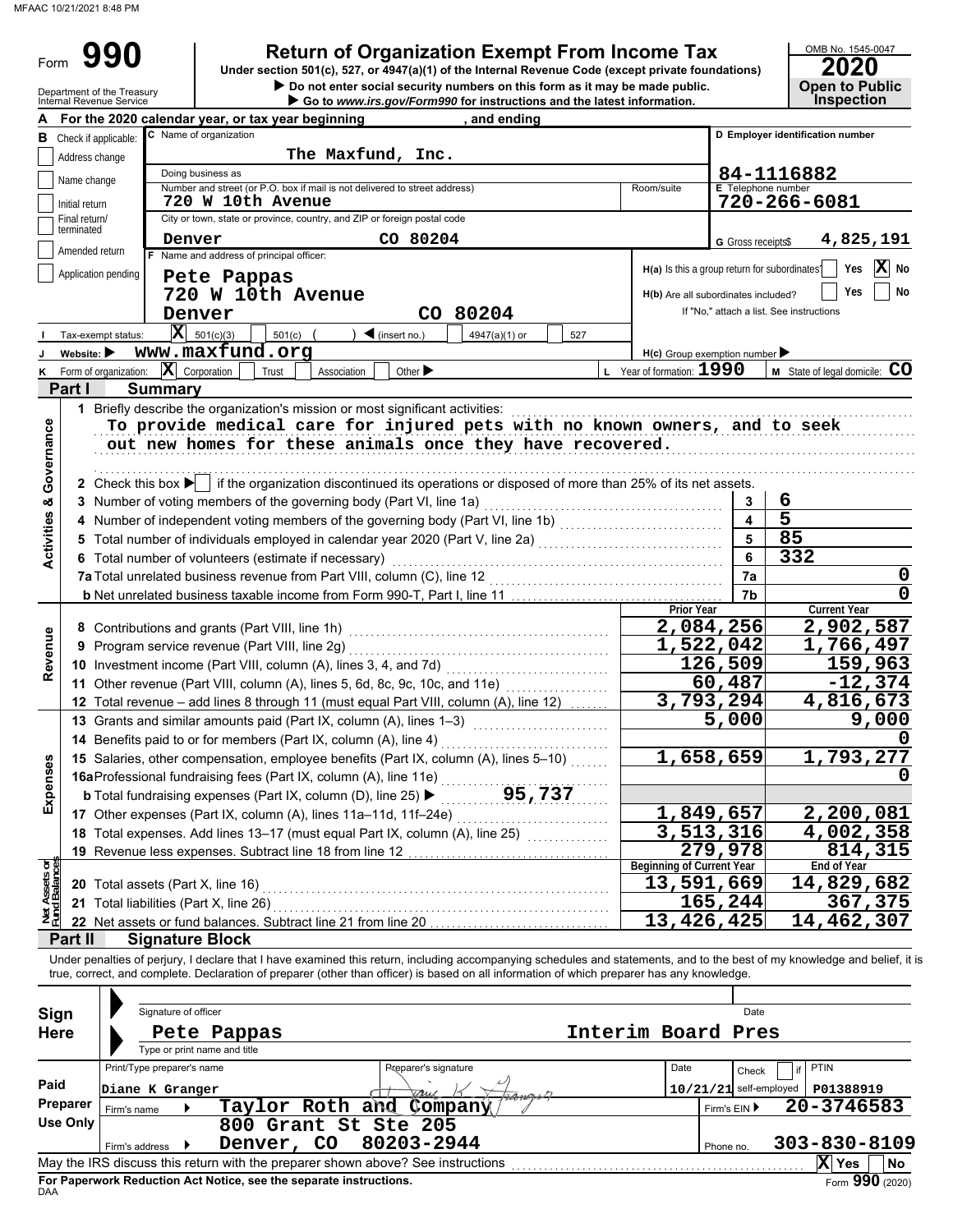| <b>Statement of Program Service Accomplishments</b><br>Part III<br>Check if Schedule O contains a response or note to any line in this Part III [11] [11] [11] [11] [11] [11] [1<br>1 Briefly describe the organization's mission:<br>To provide medical care for injured pets with no known owners and to find<br>new homes for these animals once they have recovered.                                                                                             |                            |                       |
|----------------------------------------------------------------------------------------------------------------------------------------------------------------------------------------------------------------------------------------------------------------------------------------------------------------------------------------------------------------------------------------------------------------------------------------------------------------------|----------------------------|-----------------------|
|                                                                                                                                                                                                                                                                                                                                                                                                                                                                      |                            |                       |
|                                                                                                                                                                                                                                                                                                                                                                                                                                                                      |                            |                       |
|                                                                                                                                                                                                                                                                                                                                                                                                                                                                      |                            |                       |
|                                                                                                                                                                                                                                                                                                                                                                                                                                                                      |                            |                       |
| Did the organization undertake any significant program services during the year which were not listed on the<br>$\mathbf{2}$                                                                                                                                                                                                                                                                                                                                         |                            |                       |
| prior Form 990 or 990-EZ?                                                                                                                                                                                                                                                                                                                                                                                                                                            |                            | Yes $X$ No            |
| If "Yes," describe these new services on Schedule O.                                                                                                                                                                                                                                                                                                                                                                                                                 |                            |                       |
| Did the organization cease conducting, or make significant changes in how it conducts, any program<br>services?                                                                                                                                                                                                                                                                                                                                                      |                            | Yes $\overline{X}$ No |
| If "Yes," describe these changes on Schedule O.                                                                                                                                                                                                                                                                                                                                                                                                                      |                            |                       |
| Describe the organization's program service accomplishments for each of its three largest program services, as measured by<br>expenses. Section 501(c)(3) and 501(c)(4) organizations are required to report the amount of grants and allocations to others,<br>the total expenses, and revenue, if any, for each program service reported.                                                                                                                          |                            |                       |
| $1,890,999$ including grants of \$<br>4a (Code:<br>) (Expenses \$<br>Shelter Operations/Adoptions: animals are brought into shelter, injured,<br>abused, abandoned: we take care of their medical, surgical, all health<br>issues and give them love and warmth, food and take care of their daily<br>needs. When they are healthy enough then we find them new forever homes.<br>In addition, we hold mobile adoptions at different sites, fairs, and<br>festivals. | <b>9,000</b> ) (Revenue \$ | 114,678               |
|                                                                                                                                                                                                                                                                                                                                                                                                                                                                      |                            |                       |
|                                                                                                                                                                                                                                                                                                                                                                                                                                                                      |                            |                       |
|                                                                                                                                                                                                                                                                                                                                                                                                                                                                      |                            |                       |
|                                                                                                                                                                                                                                                                                                                                                                                                                                                                      |                            |                       |
| Veterinary Clinic: takes care of medical/surgical needs at the shelter,<br>does all of our spays and neuters, and is open to the public to provide<br>low-cost animal care. This benefits our community.                                                                                                                                                                                                                                                             |                            |                       |
|                                                                                                                                                                                                                                                                                                                                                                                                                                                                      |                            |                       |
|                                                                                                                                                                                                                                                                                                                                                                                                                                                                      |                            |                       |
|                                                                                                                                                                                                                                                                                                                                                                                                                                                                      |                            |                       |
|                                                                                                                                                                                                                                                                                                                                                                                                                                                                      |                            |                       |
|                                                                                                                                                                                                                                                                                                                                                                                                                                                                      |                            |                       |
| Ic (Code: )(Expenses \$101,714 including grants of \$101,714 including grants of \$101,714 including grants of \$101,714 including grants of \$1,815 (Revenue \$1,815 (Revenue \$1,815 (Revenue \$1,815 (Revenue \$1,815 (Revenue \$1,81<br>4c (Code:<br>spay/neuter program for low-income pet owners, traveling the State of                                                                                                                                       |                            |                       |
| Colorado to rural areas to administer spay/neuter, vaccinations, and other<br>minor services at no charge to people who cannot afford services.                                                                                                                                                                                                                                                                                                                      |                            |                       |
|                                                                                                                                                                                                                                                                                                                                                                                                                                                                      |                            |                       |
|                                                                                                                                                                                                                                                                                                                                                                                                                                                                      |                            |                       |
|                                                                                                                                                                                                                                                                                                                                                                                                                                                                      |                            |                       |
|                                                                                                                                                                                                                                                                                                                                                                                                                                                                      |                            |                       |
|                                                                                                                                                                                                                                                                                                                                                                                                                                                                      |                            |                       |
|                                                                                                                                                                                                                                                                                                                                                                                                                                                                      |                            |                       |
| 4d Other program services (Describe on Schedule O.)                                                                                                                                                                                                                                                                                                                                                                                                                  |                            |                       |
| (Expenses \$<br>including grants of\$                                                                                                                                                                                                                                                                                                                                                                                                                                | (Revenue \$                |                       |
| 3,527,460<br>4e Total program service expenses ▶                                                                                                                                                                                                                                                                                                                                                                                                                     |                            |                       |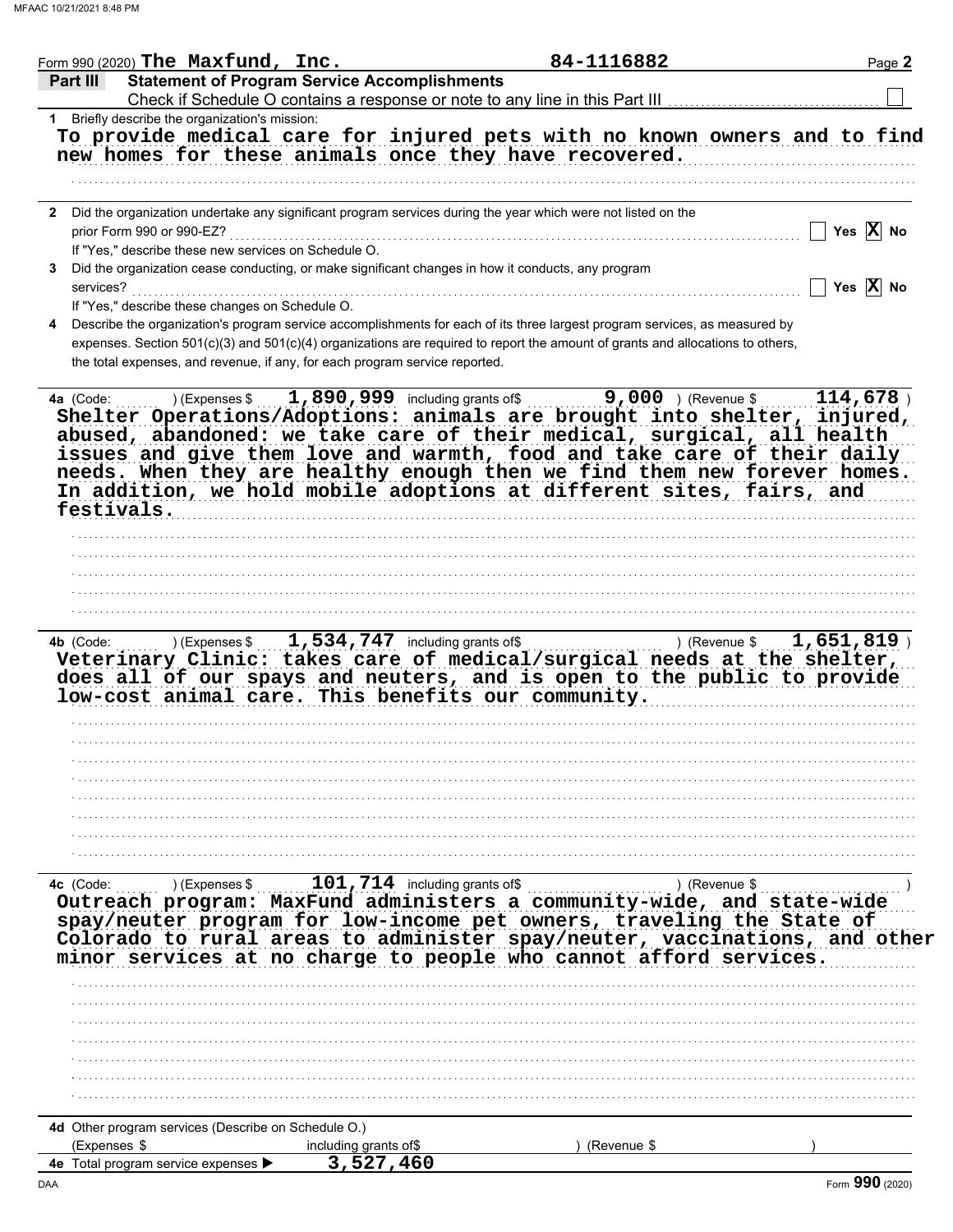|     | <b>Checklist of Required Schedules</b><br>Part IV                                                                       |              |             |                 |
|-----|-------------------------------------------------------------------------------------------------------------------------|--------------|-------------|-----------------|
|     |                                                                                                                         |              | Yes         | No              |
| 1   | Is the organization described in section $501(c)(3)$ or $4947(a)(1)$ (other than a private foundation)? If "Yes,"       |              |             |                 |
|     | complete Schedule A                                                                                                     | 1            | X           |                 |
| 2   | Is the organization required to complete Schedule B, Schedule of Contributors (see instructions)?                       | $\mathbf{2}$ | $\mathbf x$ |                 |
| 3   | Did the organization engage in direct or indirect political campaign activities on behalf of or in opposition to        |              |             |                 |
|     | candidates for public office? If "Yes," complete Schedule C, Part I                                                     | 3            |             | X               |
| 4   | Section 501(c)(3) organizations. Did the organization engage in lobbying activities, or have a section 501(h)           |              |             |                 |
|     | election in effect during the tax year? If "Yes," complete Schedule C, Part II                                          | 4            |             | X               |
| 5   | Is the organization a section $501(c)(4)$ , $501(c)(5)$ , or $501(c)(6)$ organization that receives membership dues,    |              |             |                 |
|     |                                                                                                                         |              |             | X               |
|     | assessments, or similar amounts as defined in Revenue Procedure 98-19? If "Yes," complete Schedule C, Part III          | 5            |             |                 |
| 6   | Did the organization maintain any donor advised funds or any similar funds or accounts for which donors                 |              |             |                 |
|     | have the right to provide advice on the distribution or investment of amounts in such funds or accounts? If             |              |             |                 |
|     | "Yes," complete Schedule D, Part I                                                                                      | 6            |             | X               |
| 7   | Did the organization receive or hold a conservation easement, including easements to preserve open space,               |              |             |                 |
|     | the environment, historic land areas, or historic structures? If "Yes," complete Schedule D, Part II                    | 7            |             | X               |
| 8   | Did the organization maintain collections of works of art, historical treasures, or other similar assets? If "Yes,"     |              |             |                 |
|     | complete Schedule D, Part III                                                                                           | 8            |             | X               |
| 9   | Did the organization report an amount in Part X, line 21, for escrow or custodial account liability, serve as a         |              |             |                 |
|     | custodian for amounts not listed in Part X; or provide credit counseling, debt management, credit repair, or            |              |             |                 |
|     | debt negotiation services? If "Yes," complete Schedule D, Part IV                                                       | 9            |             | X               |
| 10  | Did the organization, directly or through a related organization, hold assets in donor-restricted endowments            |              |             |                 |
|     | or in quasi endowments? If "Yes," complete Schedule D, Part V                                                           | 10           |             | X               |
| 11  | If the organization's answer to any of the following questions is "Yes," then complete Schedule D, Parts VI,            |              |             |                 |
|     | VII, VIII, IX, or X as applicable.                                                                                      |              |             |                 |
|     | Did the organization report an amount for land, buildings, and equipment in Part X, line 10? If "Yes,"                  |              |             |                 |
| a   |                                                                                                                         |              | X           |                 |
|     | complete Schedule D, Part VI                                                                                            | 11a l        |             |                 |
| b   | Did the organization report an amount for investments—other securities in Part X, line 12, that is 5% or more           |              |             |                 |
|     | of its total assets reported in Part X, line 16? If "Yes," complete Schedule D, Part VII                                | 11b          |             | X               |
| c   | Did the organization report an amount for investments—program related in Part X, line 13, that is 5% or more            |              |             |                 |
|     | of its total assets reported in Part X, line 16? If "Yes," complete Schedule D, Part VIII                               | 11c          |             | X               |
| d   | Did the organization report an amount for other assets in Part X, line 15, that is 5% or more of its total assets       |              |             |                 |
|     | reported in Part X, line 16? If "Yes," complete Schedule D, Part IX                                                     | 11d          |             | X               |
| е   | Did the organization report an amount for other liabilities in Part X, line 25? If "Yes," complete Schedule D, Part X   | 11e          | $\mathbf X$ |                 |
| f   | Did the organization's separate or consolidated financial statements for the tax year include a footnote that addresses |              |             |                 |
|     | the organization's liability for uncertain tax positions under FIN 48 (ASC 740)? If "Yes," complete Schedule D, Part X  | 11f          |             | X               |
|     | 12a Did the organization obtain separate, independent audited financial statements for the tax year? If "Yes," complete |              |             |                 |
|     |                                                                                                                         | 12a          | $\mathbf x$ |                 |
| b   | Was the organization included in consolidated, independent audited financial statements for the tax year? If            |              |             |                 |
|     | "Yes," and if the organization answered "No" to line 12a, then completing Schedule D, Parts XI and XII is optional      | <b>12b</b>   |             | X               |
| 13  | Is the organization a school described in section $170(b)(1)(A)(ii)?$ If "Yes," complete Schedule E                     | 13           |             | X               |
| 14a | Did the organization maintain an office, employees, or agents outside of the United States?                             | 14a          |             | X               |
|     |                                                                                                                         |              |             |                 |
| b   | Did the organization have aggregate revenues or expenses of more than \$10,000 from grantmaking,                        |              |             |                 |
|     | fundraising, business, investment, and program service activities outside the United States, or aggregate               |              |             |                 |
|     | foreign investments valued at \$100,000 or more? If "Yes," complete Schedule F, Parts I and IV                          | 14b          |             | X,              |
| 15  | Did the organization report on Part IX, column (A), line 3, more than \$5,000 of grants or other assistance to or       |              |             |                 |
|     | for any foreign organization? If "Yes," complete Schedule F, Parts II and IV                                            | 15           |             | X               |
| 16  | Did the organization report on Part IX, column (A), line 3, more than \$5,000 of aggregate grants or other              |              |             |                 |
|     | assistance to or for foreign individuals? If "Yes," complete Schedule F, Parts III and IV                               | 16           |             | X               |
| 17  | Did the organization report a total of more than \$15,000 of expenses for professional fundraising services on          |              |             |                 |
|     | Part IX, column (A), lines 6 and 11e? If "Yes," complete Schedule G, Part I See instructions [[[[[[[[[[[[[[[[[          | 17           |             | X               |
| 18  | Did the organization report more than \$15,000 total of fundraising event gross income and contributions on             |              |             |                 |
|     | Part VIII, lines 1c and 8a? If "Yes," complete Schedule G, Part II                                                      | 18           |             | X               |
| 19  | Did the organization report more than \$15,000 of gross income from gaming activities on Part VIII, line 9a?            |              |             |                 |
|     |                                                                                                                         | 19           |             | X               |
| 20a | Did the organization operate one or more hospital facilities? If "Yes," complete Schedule H                             | 20a          |             | X               |
| b   | If "Yes" to line 20a, did the organization attach a copy of its audited financial statements to this return?            | 20b          |             |                 |
|     | Did the organization report more than \$5,000 of grants or other assistance to any domestic organization or             |              |             |                 |
| 21  |                                                                                                                         | 21           |             | X               |
|     |                                                                                                                         |              |             | Form 990 (2020) |
| DAA |                                                                                                                         |              |             |                 |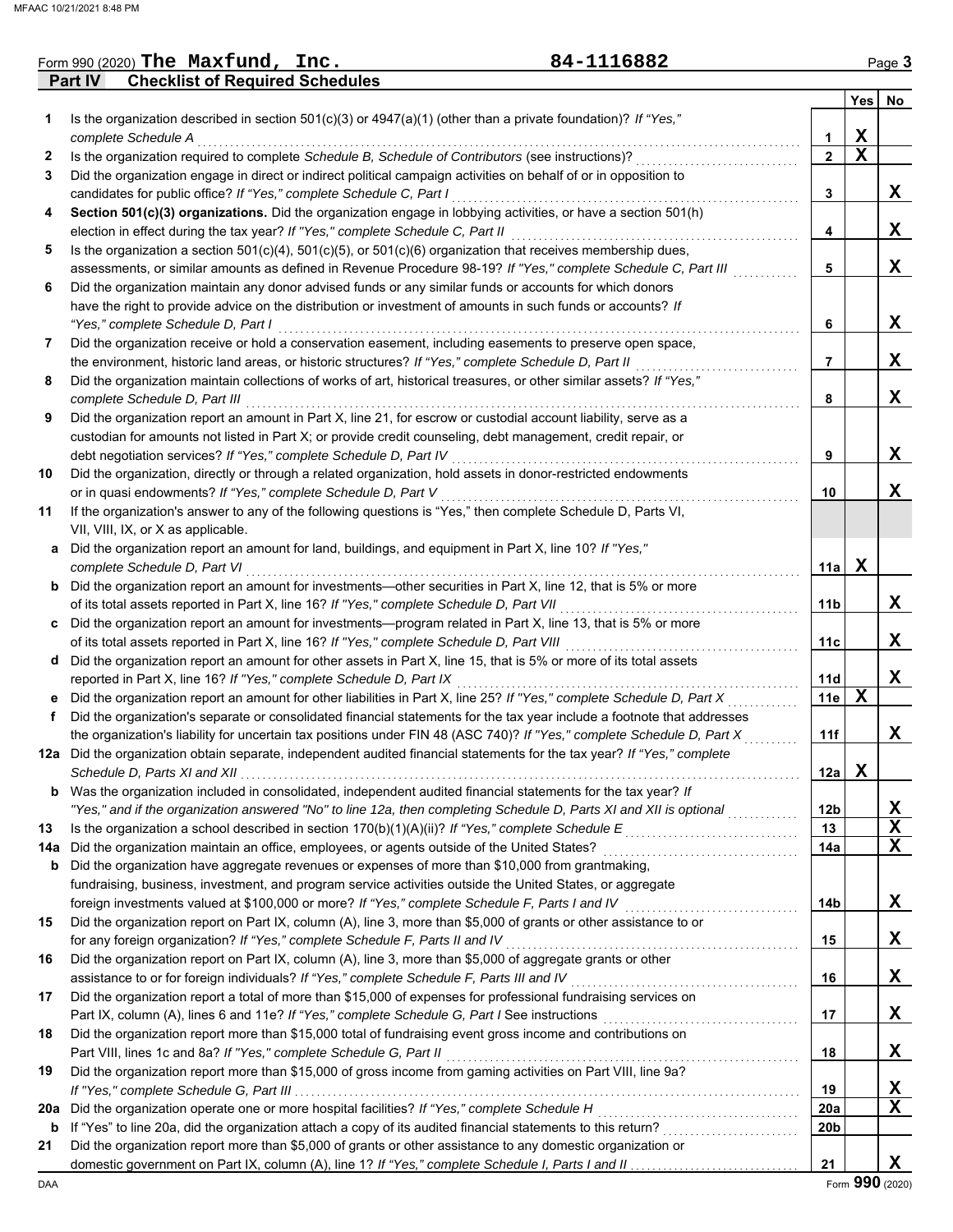|     | <b>Checklist of Required Schedules (continued)</b><br><b>Part IV</b>                                                                                                                    |                 |             |                 |
|-----|-----------------------------------------------------------------------------------------------------------------------------------------------------------------------------------------|-----------------|-------------|-----------------|
|     |                                                                                                                                                                                         |                 | <b>Yes</b>  | No              |
| 22  | Did the organization report more than \$5,000 of grants or other assistance to or for domestic individuals on                                                                           |                 |             |                 |
|     | Part IX, column (A), line 2? If "Yes," complete Schedule I, Parts I and III                                                                                                             | 22              |             | X               |
| 23  | Did the organization answer "Yes" to Part VII, Section A, line 3, 4, or 5 about compensation of the                                                                                     |                 |             |                 |
|     | organization's current and former officers, directors, trustees, key employees, and highest compensated                                                                                 |                 |             |                 |
|     | employees? If "Yes," complete Schedule J                                                                                                                                                | 23              |             | X               |
|     | 24a Did the organization have a tax-exempt bond issue with an outstanding principal amount of more than                                                                                 |                 |             |                 |
|     | \$100,000 as of the last day of the year, that was issued after December 31, 2002? If "Yes," answer lines 24b                                                                           |                 |             |                 |
|     | through 24d and complete Schedule K. If "No," go to line 25a                                                                                                                            | 24a             |             | X               |
| b   | Did the organization invest any proceeds of tax-exempt bonds beyond a temporary period exception?                                                                                       | 24b             |             |                 |
| c   | Did the organization maintain an escrow account other than a refunding escrow at any time during the year                                                                               |                 |             |                 |
|     | to defease any tax-exempt bonds?                                                                                                                                                        | 24c             |             |                 |
| d   | Did the organization act as an "on behalf of" issuer for bonds outstanding at any time during the year?                                                                                 | 24d             |             |                 |
|     | 25a Section 501(c)(3), 501(c)(4), and 501(c)(29) organizations. Did the organization engage in an excess benefit                                                                        |                 |             |                 |
|     | transaction with a disqualified person during the year? If "Yes," complete Schedule L, Part I                                                                                           | 25a             |             | X               |
| b   | Is the organization aware that it engaged in an excess benefit transaction with a disqualified person in a prior                                                                        |                 |             |                 |
|     | year, and that the transaction has not been reported on any of the organization's prior Forms 990 or 990-EZ?                                                                            |                 |             |                 |
|     | If "Yes," complete Schedule L, Part I                                                                                                                                                   | 25b             |             | X               |
| 26  | Did the organization report any amount on Part X, line 5 or 22, for receivables from or payables to any current                                                                         |                 |             |                 |
|     | or former officer, director, trustee, key employee, creator or founder, substantial contributor, or 35%                                                                                 |                 |             |                 |
|     | controlled entity or family member of any of these persons? If "Yes," complete Schedule L, Part II                                                                                      | 26              |             | X               |
| 27  | Did the organization provide a grant or other assistance to any current or former officer, director, trustee, key                                                                       |                 |             |                 |
|     | employee, creator or founder, substantial contributor or employee thereof, a grant selection committee                                                                                  |                 |             |                 |
|     | member, or to a 35% controlled entity (including an employee thereof) or family member of any of these                                                                                  |                 |             |                 |
|     | persons? If "Yes," complete Schedule L, Part III                                                                                                                                        | 27              |             | X               |
| 28  | Was the organization a party to a business transaction with one of the following parties (see Schedule L, Part                                                                          |                 |             |                 |
|     | IV instructions, for applicable filing thresholds, conditions, and exceptions):                                                                                                         |                 |             |                 |
| а   | A current or former officer, director, trustee, key employee, creator or founder, or substantial contributor? If                                                                        |                 |             |                 |
|     | "Yes," complete Schedule L, Part IV                                                                                                                                                     | 28a             | $\mathbf X$ |                 |
| b   | A family member of any individual described in line 28a? If "Yes," complete Schedule L, Part IV                                                                                         | 28b             |             | X               |
| c   | A 35% controlled entity of one or more individuals and/or organizations described in lines 28a or 28b? If                                                                               |                 |             |                 |
|     | "Yes," complete Schedule L, Part IV                                                                                                                                                     | 28c             |             | X               |
| 29  | Did the organization receive more than \$25,000 in non-cash contributions? If "Yes," complete Schedule M                                                                                | 29              | X           |                 |
| 30  | Did the organization receive contributions of art, historical treasures, or other similar assets, or qualified                                                                          |                 |             |                 |
|     | conservation contributions? If "Yes," complete Schedule M                                                                                                                               | 30              |             | X               |
| 31  | Did the organization liquidate, terminate, or dissolve and cease operations? If "Yes," complete Schedule N, Part I                                                                      | 31              |             | $\mathbf x$     |
|     | Did the organization sell, exchange, dispose of, or transfer more than 25% of its net assets? If "Yes,"                                                                                 |                 |             |                 |
|     | complete Schedule N, Part II                                                                                                                                                            | 32              |             | X               |
| 33  | Did the organization own 100% of an entity disregarded as separate from the organization under Regulations                                                                              |                 |             |                 |
|     | sections 301.7701-2 and 301.7701-3? If "Yes," complete Schedule R, Part I                                                                                                               | 33              |             | X               |
| 34  | Was the organization related to any tax-exempt or taxable entity? If "Yes," complete Schedule R, Part II, III,                                                                          |                 |             |                 |
|     | or IV, and Part V, line 1                                                                                                                                                               | 34              |             | X               |
| 35а | Did the organization have a controlled entity within the meaning of section 512(b)(13)?                                                                                                 | 35a             |             | $\mathbf x$     |
| b   | If "Yes" to line 35a, did the organization receive any payment from or engage in any transaction with a                                                                                 |                 |             |                 |
|     | controlled entity within the meaning of section 512(b)(13)? If "Yes," complete Schedule R, Part V, line 2                                                                               | 35 <sub>b</sub> |             |                 |
| 36  | Section 501(c)(3) organizations. Did the organization make any transfers to an exempt non-charitable                                                                                    |                 |             |                 |
|     |                                                                                                                                                                                         |                 |             |                 |
|     | related organization? If "Yes," complete Schedule R, Part V, line 2<br>Did the organization conduct more than 5% of its activities through an entity that is not a related organization | 36              |             | X               |
| 37  |                                                                                                                                                                                         |                 |             |                 |
|     | and that is treated as a partnership for federal income tax purposes? If "Yes," complete Schedule R, Part VI                                                                            | 37              |             | X               |
| 38  | Did the organization complete Schedule O and provide explanations in Schedule O for Part VI, lines 11b and                                                                              |                 |             |                 |
|     | 19? Note: All Form 990 filers are required to complete Schedule O.                                                                                                                      | 38              | X           |                 |
|     | <b>Statements Regarding Other IRS Filings and Tax Compliance</b><br>Part V                                                                                                              |                 |             |                 |
|     | Check if Schedule O contains a response or note to any line in this Part V                                                                                                              |                 |             |                 |
|     |                                                                                                                                                                                         |                 | <b>Yes</b>  | No              |
| 1a  | 76<br>Enter the number reported in Box 3 of Form 1096. Enter -0- if not applicable<br>1a                                                                                                |                 |             |                 |
| b   | $\mathbf 0$<br>Enter the number of Forms W-2G included in line 1a. Enter -0- if not applicable<br>1 <sub>b</sub>                                                                        |                 |             |                 |
| c   | Did the organization comply with backup withholding rules for reportable payments to vendors and                                                                                        |                 |             |                 |
|     |                                                                                                                                                                                         | 1c              | X           |                 |
| DAA |                                                                                                                                                                                         |                 |             | Form 990 (2020) |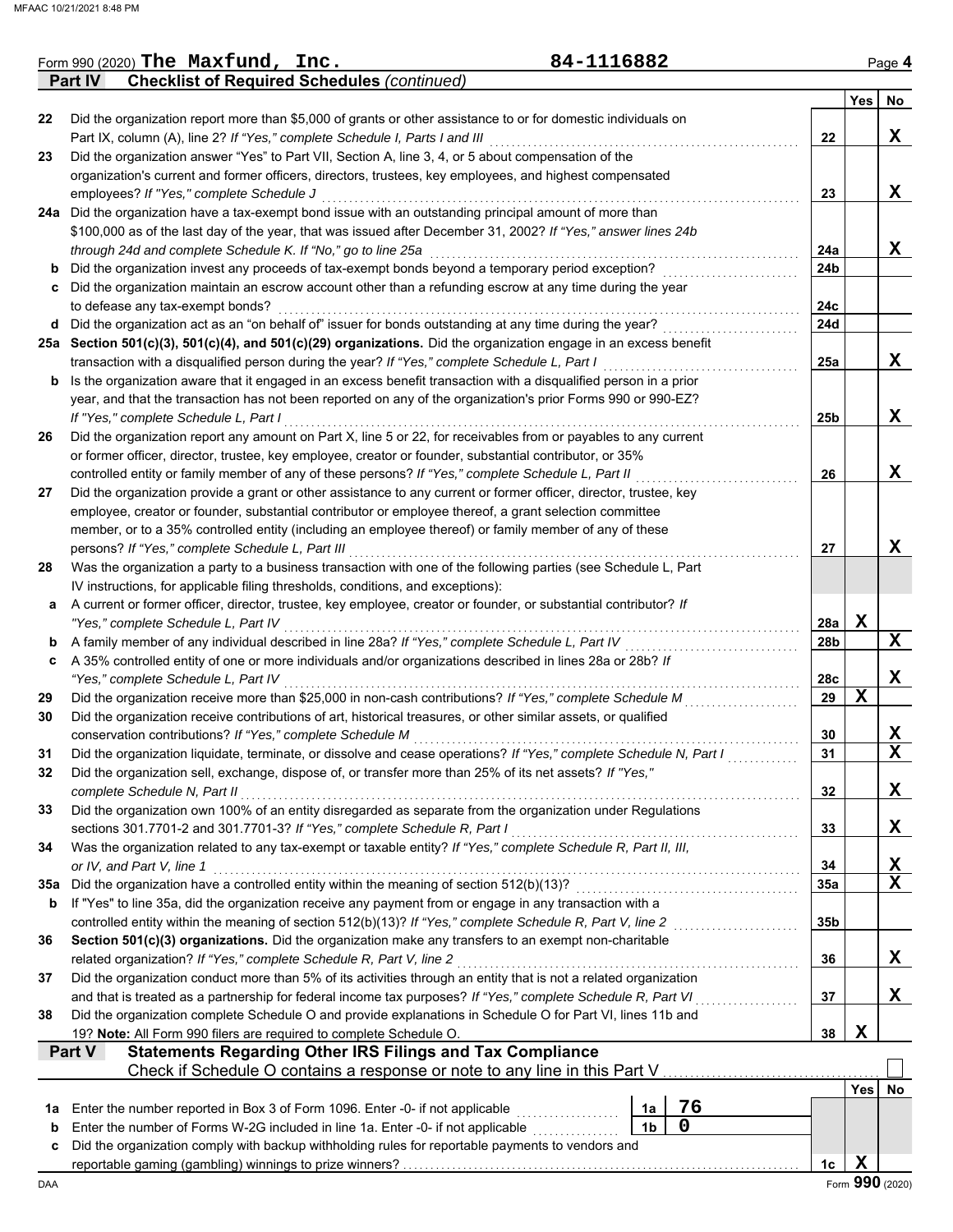|     | 84-1116882<br>Form 990 (2020) The Maxfund, $Inc.$<br>Statements Regarding Other IRS Filings and Tax Compliance (continued)<br><b>Part V</b> |                |             | Page 5                  |
|-----|---------------------------------------------------------------------------------------------------------------------------------------------|----------------|-------------|-------------------------|
|     |                                                                                                                                             |                | <b>Yes</b>  | No                      |
|     | 2a Enter the number of employees reported on Form W-3, Transmittal of Wage and Tax                                                          |                |             |                         |
|     | 85<br>Statements, filed for the calendar year ending with or within the year covered by this return<br>2a                                   |                |             |                         |
| b   | If at least one is reported on line 2a, did the organization file all required federal employment tax returns?                              | 2b             | $\mathbf x$ |                         |
|     | Note: If the sum of lines 1a and 2a is greater than 250, you may be required to e-file (see instructions)                                   |                |             |                         |
| За  | Did the organization have unrelated business gross income of \$1,000 or more during the year?                                               | 3a             |             | X                       |
| b   | If "Yes," has it filed a Form 990-T for this year? If "No" to line 3b, provide an explanation on Schedule O                                 | 3 <sub>b</sub> |             |                         |
| 4a  | At any time during the calendar year, did the organization have an interest in, or a signature or other authority over,                     |                |             |                         |
|     | a financial account in a foreign country (such as a bank account, securities account, or other financial account)?                          | 4a             |             | X                       |
| b   | If "Yes," enter the name of the foreign country ▶                                                                                           |                |             |                         |
|     | See instructions for filing requirements for FinCEN Form 114, Report of Foreign Bank and Financial Accounts (FBAR).                         |                |             |                         |
| 5a  | Was the organization a party to a prohibited tax shelter transaction at any time during the tax year?                                       | 5a             |             | X                       |
| b   | Did any taxable party notify the organization that it was or is a party to a prohibited tax shelter transaction?                            | 5 <sub>b</sub> |             | $\mathbf X$             |
| c   | If "Yes" to line 5a or 5b, did the organization file Form 8886-T?                                                                           | 5с             |             |                         |
| 6а  | Does the organization have annual gross receipts that are normally greater than \$100,000, and did the                                      |                |             |                         |
|     | organization solicit any contributions that were not tax deductible as charitable contributions?                                            | 6a             |             | X                       |
| b   | If "Yes," did the organization include with every solicitation an express statement that such contributions or                              |                |             |                         |
|     | gifts were not tax deductible?                                                                                                              | 6b             |             |                         |
| 7   | Organizations that may receive deductible contributions under section 170(c).                                                               |                |             |                         |
| а   | Did the organization receive a payment in excess of \$75 made partly as a contribution and partly for goods                                 |                |             |                         |
|     | and services provided to the payor?                                                                                                         | 7а             | X           |                         |
| b   | If "Yes," did the organization notify the donor of the value of the goods or services provided?                                             | 7b             | $\mathbf x$ |                         |
| c   | Did the organization sell, exchange, or otherwise dispose of tangible personal property for which it was                                    |                |             |                         |
|     | required to file Form 8282?                                                                                                                 | 7c             |             | X                       |
| d   | 7d<br>If "Yes," indicate the number of Forms 8282 filed during the year                                                                     |                |             |                         |
| е   | Did the organization receive any funds, directly or indirectly, to pay premiums on a personal benefit contract?                             | 7е             |             | $\overline{\mathbf{X}}$ |
| f   | Did the organization, during the year, pay premiums, directly or indirectly, on a personal benefit contract?                                | 7f             |             | $\mathbf x$             |
| g   | If the organization received a contribution of qualified intellectual property, did the organization file Form 8899 as required?            | 7g             |             |                         |
| h   | If the organization received a contribution of cars, boats, airplanes, or other vehicles, did the organization file a Form 1098-C?          | 7h             | $\mathbf x$ |                         |
| 8   | Sponsoring organizations maintaining donor advised funds. Did a donor advised fund maintained by the                                        |                |             |                         |
|     | sponsoring organization have excess business holdings at any time during the year?                                                          | 8              |             |                         |
| 9   | Sponsoring organizations maintaining donor advised funds.                                                                                   |                |             |                         |
| а   | Did the sponsoring organization make any taxable distributions under section 4966?                                                          | 9а             |             |                         |
| b   | Did the sponsoring organization make a distribution to a donor, donor advisor, or related person?                                           | 9b             |             |                         |
| 10  | Section 501(c)(7) organizations. Enter:                                                                                                     |                |             |                         |
| а   | Initiation fees and capital contributions included on Part VIII, line 12<br>10a                                                             |                |             |                         |
| b   | Gross receipts, included on Form 990, Part VIII, line 12, for public use of club facilities<br>10 <sub>b</sub>                              |                |             |                         |
| 11  | Section 501(c)(12) organizations. Enter:                                                                                                    |                |             |                         |
| a   | 11a<br>Gross income from members or shareholders                                                                                            |                |             |                         |
| b   | Gross income from other sources (Do not net amounts due or paid to other sources                                                            |                |             |                         |
|     | 11 <sub>b</sub><br>against amounts due or received from them.)                                                                              |                |             |                         |
| 12a | Section 4947(a)(1) non-exempt charitable trusts. Is the organization filing Form 990 in lieu of Form 1041?                                  | 12a            |             |                         |
| b   | If "Yes," enter the amount of tax-exempt interest received or accrued during the year<br>12 <sub>b</sub>                                    |                |             |                         |
| 13  | Section 501(c)(29) qualified nonprofit health insurance issuers.                                                                            |                |             |                         |
| а   | Is the organization licensed to issue qualified health plans in more than one state?                                                        | 13a            |             |                         |
|     | Note: See the instructions for additional information the organization must report on Schedule O.                                           |                |             |                         |
| b   | Enter the amount of reserves the organization is required to maintain by the states in which                                                |                |             |                         |
|     | 13 <sub>b</sub>                                                                                                                             |                |             |                         |
| c   | 13 <sub>c</sub><br>Enter the amount of reserves on hand                                                                                     |                |             |                         |
| 14a | Did the organization receive any payments for indoor tanning services during the tax year?                                                  | 14a            |             | X                       |
| b   | If "Yes," has it filed a Form 720 to report these payments? If "No," provide an explanation on Schedule O                                   | 14b            |             |                         |
| 15  | Is the organization subject to the section 4960 tax on payment(s) of more than \$1,000,000 in remuneration or                               |                |             |                         |
|     | excess parachute payment(s) during the year?                                                                                                | 15             |             | X                       |
|     | If "Yes," see instructions and file Form 4720, Schedule N.                                                                                  |                |             |                         |
| 16  | Is the organization an educational institution subject to the section 4968 excise tax on net investment income?                             | 16             |             | X                       |
|     | If "Yes," complete Form 4720, Schedule O.                                                                                                   |                |             |                         |

Form **990** (2020)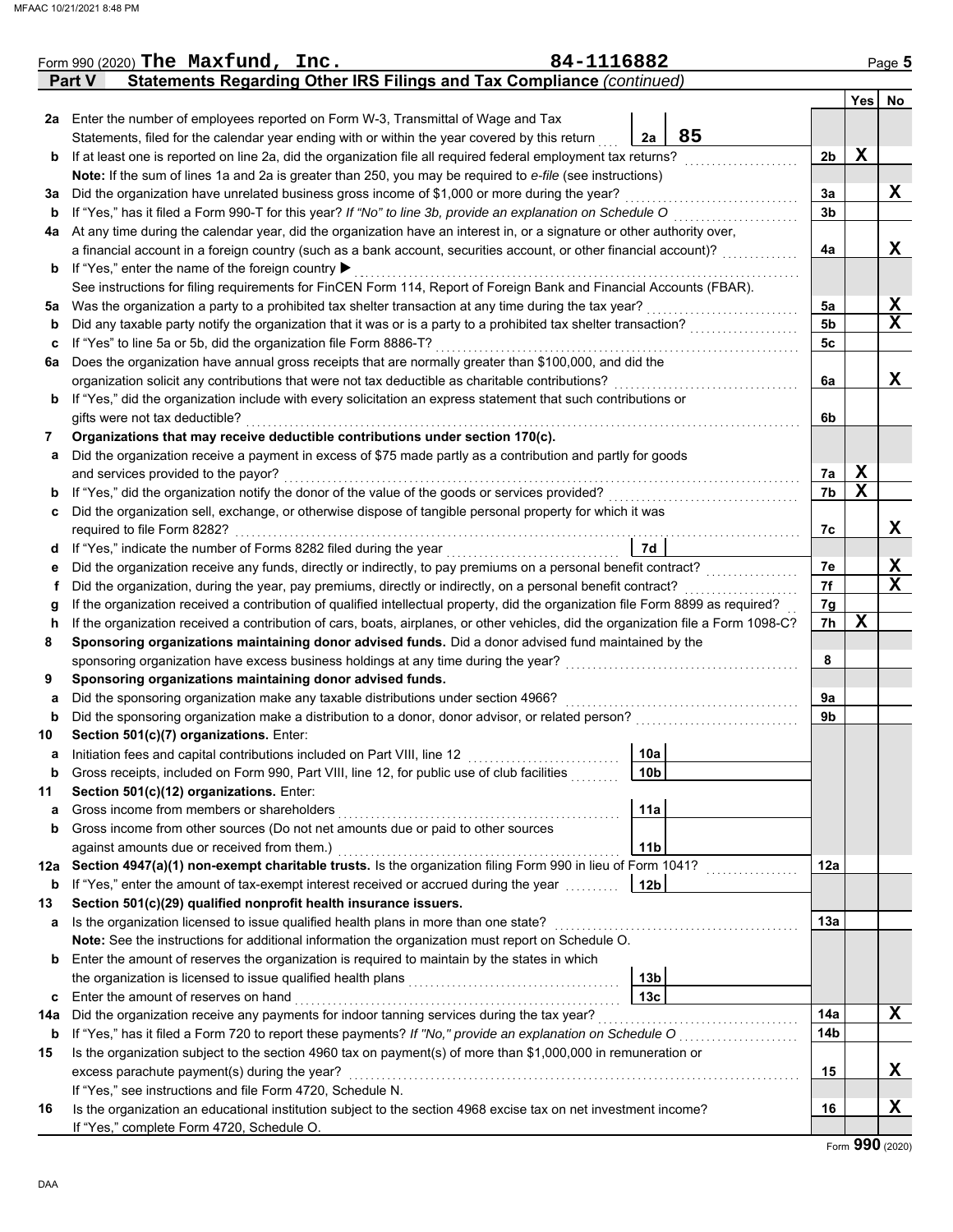|     | Form 990 (2020) The Maxfund, Inc.                                                                                                    | 84-1116882                    |    |   |                 |                 | Page 6         |
|-----|--------------------------------------------------------------------------------------------------------------------------------------|-------------------------------|----|---|-----------------|-----------------|----------------|
|     | Governance, Management, and Disclosure For each "Yes" response to lines 2 through 7b below, and for a "No"<br><b>Part VI</b>         |                               |    |   |                 |                 |                |
|     | response to line 8a, 8b, or 10b below, describe the circumstances, processes, or changes on Schedule O. See instructions.            |                               |    |   |                 |                 |                |
|     | Check if Schedule O contains a response or note to any line in this Part VI                                                          |                               |    |   |                 |                 | $ \mathbf{X} $ |
|     | <b>Section A. Governing Body and Management</b>                                                                                      |                               |    |   |                 |                 |                |
|     |                                                                                                                                      |                               |    |   |                 | Yes             | No             |
| 1а  | Enter the number of voting members of the governing body at the end of the tax year                                                  |                               | 1a | 6 |                 |                 |                |
|     | If there are material differences in voting rights among members of the governing body, or                                           |                               |    |   |                 |                 |                |
|     | if the governing body delegated broad authority to an executive committee or similar                                                 |                               |    |   |                 |                 |                |
|     |                                                                                                                                      |                               |    |   |                 |                 |                |
|     | committee, explain on Schedule O.                                                                                                    |                               |    | 5 |                 |                 |                |
| b   | Enter the number of voting members included on line 1a, above, who are independent                                                   |                               | 1b |   |                 |                 |                |
| 2   | Did any officer, director, trustee, or key employee have a family relationship or a business relationship with                       |                               |    |   |                 |                 |                |
|     | any other officer, director, trustee, or key employee?                                                                               |                               |    |   | 2               |                 | X              |
| 3   | Did the organization delegate control over management duties customarily performed by or under the direct                            |                               |    |   |                 |                 |                |
|     | supervision of officers, directors, trustees, or key employees to a management company or other person?                              |                               |    |   | 3               |                 | X              |
| 4   | Did the organization make any significant changes to its governing documents since the prior Form 990 was filed?                     |                               |    |   | 4               |                 | X              |
| 5   | Did the organization become aware during the year of a significant diversion of the organization's assets?                           |                               |    |   | 5               |                 | $\mathbf X$    |
| 6   | Did the organization have members or stockholders?                                                                                   |                               |    |   | 6               |                 | $\mathbf x$    |
| 7a  | Did the organization have members, stockholders, or other persons who had the power to elect or appoint                              |                               |    |   |                 |                 |                |
|     | one or more members of the governing body?                                                                                           |                               |    |   | 7а              |                 | X              |
| b   | Are any governance decisions of the organization reserved to (or subject to approval by) members,                                    |                               |    |   |                 |                 |                |
|     | stockholders, or persons other than the governing body?                                                                              |                               |    |   | 7b              |                 | X              |
| 8   | Did the organization contemporaneously document the meetings held or written actions undertaken during the year by the following:    |                               |    |   |                 |                 |                |
| a   | The governing body?                                                                                                                  |                               |    |   | 8a              | X               |                |
| b   | Each committee with authority to act on behalf of the governing body?                                                                |                               |    |   | 8b              | X               |                |
| 9   | Is there any officer, director, trustee, or key employee listed in Part VII, Section A, who cannot be reached at                     |                               |    |   |                 |                 |                |
|     | the organization's mailing address? If "Yes," provide the names and addresses on Schedule O                                          |                               |    |   | 9               |                 | X              |
|     | Section B. Policies (This Section B requests information about policies not required by the Internal Revenue Code.                   |                               |    |   |                 |                 |                |
|     |                                                                                                                                      |                               |    |   |                 |                 |                |
|     |                                                                                                                                      |                               |    |   |                 | Yes             | No             |
| 10a | Did the organization have local chapters, branches, or affiliates?                                                                   |                               |    |   | 10a             |                 | X              |
| b   | If "Yes," did the organization have written policies and procedures governing the activities of such chapters,                       |                               |    |   |                 |                 |                |
|     | affiliates, and branches to ensure their operations are consistent with the organization's exempt purposes?                          |                               |    |   | 10 <sub>b</sub> |                 |                |
| 11a | Has the organization provided a complete copy of this Form 990 to all members of its governing body before filing the form?          |                               |    |   | 11a             | X               |                |
| b   | Describe in Schedule O the process, if any, used by the organization to review this Form 990.                                        |                               |    |   |                 |                 |                |
| 12a | Did the organization have a written conflict of interest policy? If "No," go to line 13                                              |                               |    |   | 12a             | X               |                |
| b   | Were officers, directors, or trustees, and key employees required to disclose annually interests that could give rise to conflicts?  |                               |    |   | 12 <sub>b</sub> | X               |                |
|     | Did the organization regularly and consistently monitor and enforce compliance with the policy? If "Yes,"                            |                               |    |   |                 |                 |                |
|     | describe in Schedule O how this was done                                                                                             |                               |    |   | 12c             | X               |                |
| 13  | Did the organization have a written whistleblower policy?                                                                            |                               |    |   | 13              | X               |                |
| 14  | Did the organization have a written document retention and destruction policy?                                                       |                               |    |   | 14              | X               |                |
| 15  | Did the process for determining compensation of the following persons include a review and approval by                               |                               |    |   |                 |                 |                |
|     | independent persons, comparability data, and contemporaneous substantiation of the deliberation and decision?                        |                               |    |   |                 |                 |                |
| a   | The organization's CEO, Executive Director, or top management official                                                               |                               |    |   | 15a             | X               |                |
| b   | Other officers or key employees of the organization                                                                                  |                               |    |   | 15b             |                 | X              |
|     | If "Yes" to line 15a or 15b, describe the process in Schedule O (see instructions).                                                  |                               |    |   |                 |                 |                |
|     | Did the organization invest in, contribute assets to, or participate in a joint venture or similar arrangement                       |                               |    |   |                 |                 |                |
| 16a |                                                                                                                                      |                               |    |   |                 |                 |                |
|     | with a taxable entity during the year?                                                                                               |                               |    |   | 16a             |                 | X              |
| b   | If "Yes," did the organization follow a written policy or procedure requiring the organization to evaluate its                       |                               |    |   |                 |                 |                |
|     | participation in joint venture arrangements under applicable federal tax law, and take steps to safeguard the                        |                               |    |   |                 |                 |                |
|     |                                                                                                                                      |                               |    |   | 16b             |                 |                |
|     | <b>Section C. Disclosure</b>                                                                                                         |                               |    |   |                 |                 |                |
| 17  | List the states with which a copy of this Form 990 is required to be filed > None                                                    |                               |    |   |                 |                 |                |
| 18  | Section 6104 requires an organization to make its Forms 1023 (1024 or 1024-A, if applicable), 990, and 990-T (Section 501(c)         |                               |    |   |                 |                 |                |
|     | (3)s only) available for public inspection. Indicate how you made these available. Check all that apply.                             |                               |    |   |                 |                 |                |
|     | $ \mathbf{X} $ Own website $ \cdot $ Another's website $ \mathbf{X} $ Upon request                                                   | Other (explain on Schedule O) |    |   |                 |                 |                |
| 19  | Describe on Schedule O whether (and if so, how) the organization made its governing documents, conflict of interest policy, and      |                               |    |   |                 |                 |                |
|     | financial statements available to the public during the tax year.                                                                    |                               |    |   |                 |                 |                |
| 20  | State the name, address, and telephone number of the person who possesses the organization's books and records $\blacktriangleright$ |                               |    |   |                 |                 |                |
|     | The Organization<br>720 W 10th Ave                                                                                                   |                               |    |   |                 |                 |                |
|     | Denver                                                                                                                               | CO 80204                      |    |   | 303-595-4917    |                 |                |
| DAA |                                                                                                                                      |                               |    |   |                 | Form 990 (2020) |                |
|     |                                                                                                                                      |                               |    |   |                 |                 |                |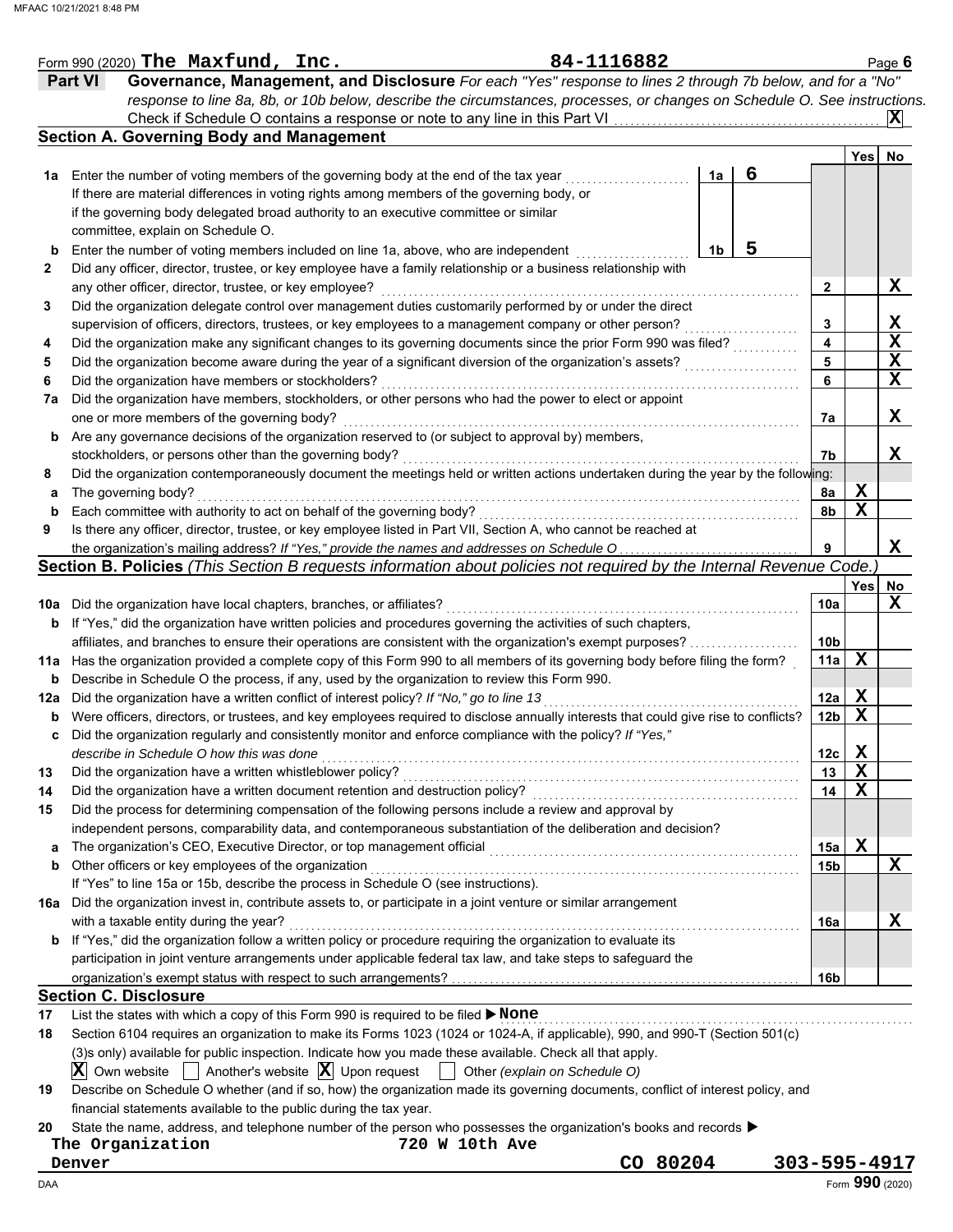|                                                                                                                                                               | Form 990 (2020) The Maxfund, $Inc.$                                                                                                                                        |  | 84-1116882                                                                      | Page 7 |  |  |  |  |  |  |  |  |
|---------------------------------------------------------------------------------------------------------------------------------------------------------------|----------------------------------------------------------------------------------------------------------------------------------------------------------------------------|--|---------------------------------------------------------------------------------|--------|--|--|--|--|--|--|--|--|
|                                                                                                                                                               | Part VII Compensation of Officers, Directors, Trustees, Key Employees, Highest Compensated Employees, and                                                                  |  |                                                                                 |        |  |  |  |  |  |  |  |  |
|                                                                                                                                                               | <b>Independent Contractors</b>                                                                                                                                             |  |                                                                                 |        |  |  |  |  |  |  |  |  |
|                                                                                                                                                               | Check if Schedule O contains a response or note to any line in this Part VII <i>CODD</i> 2010 Check if Schedule O contains a response or note to any line in this Part VII |  |                                                                                 |        |  |  |  |  |  |  |  |  |
| Section A.                                                                                                                                                    |                                                                                                                                                                            |  | Officers, Directors, Trustees, Key Employees, and Highest Compensated Employees |        |  |  |  |  |  |  |  |  |
| 1a Complete this table for all persons required to be listed. Report compensation for the calendar year ending with or within the<br>organization's tax year. |                                                                                                                                                                            |  |                                                                                 |        |  |  |  |  |  |  |  |  |
| • List all of the organization's current officers, directors, trustees (whether individuals or organizations), regardless of amount of                        |                                                                                                                                                                            |  |                                                                                 |        |  |  |  |  |  |  |  |  |

● List all of the organization's **current** officers, directors, trustees (whether indi<br>compensation. Enter -0- in columns (D), (E), and (F) if no compensation was paid.

List all of the organization's **current** key employees, if any. See instructions for definition of "key employee."

who received reportable compensation (Box 5 of Form W-2 and/or Box 7 of Form 1099-MISC) of more than \$100,000 from the organization and any related organizations. ■ List all of the organization's **current** key employees, if any. See instructions for definition of "key employee."<br>■ List the organization's five **current** highest compensated employees (other than an officer, director,

• List all of the organization's **former** officers, key employees, and highest compensated employees who received more than<br>00,000 of reportable compensation from the organization and any related erganizations. \$100,000 of reportable compensation from the organization and any related organizations.

• List all of the organization's **former directors or trustees** that received, in the capacity as a former director or trustee of the anization more than \$10,000 of reportable compensation from the organization and any rel organization, more than \$10,000 of reportable compensation from the organization and any related organizations. See instructions for the order in which to list the persons above.

Check this box if neither the organization nor any related organization compensated any current officer, director, or trustee.

| (A)<br>Name and title | (B)<br>Average<br>hours<br>per week<br>(list any<br>hours for | (C)<br>Position<br>(do not check more than one<br>box, unless person is both an<br>officer and a director/trustee) |                       |             |              |                                 |        | (D)<br>Reportable<br>compensation<br>from the<br>organization<br>(W-2/1099-MISC) | (E)<br>Reportable<br>compensation<br>from related<br>organizations<br>(W-2/1099-MISC) | (F)<br>Estimated amount<br>of other<br>compensation<br>from the<br>organization and |  |
|-----------------------|---------------------------------------------------------------|--------------------------------------------------------------------------------------------------------------------|-----------------------|-------------|--------------|---------------------------------|--------|----------------------------------------------------------------------------------|---------------------------------------------------------------------------------------|-------------------------------------------------------------------------------------|--|
|                       | related<br>organizations<br>below<br>dotted line)             | Individual trustee<br>or director                                                                                  | Institutional trustee | Officer     | Key employee | Highest compensated<br>employee | Former |                                                                                  |                                                                                       | related organizations                                                               |  |
| $(1)$ Tami Tanoue     | 2.00                                                          |                                                                                                                    |                       |             |              |                                 |        |                                                                                  |                                                                                       |                                                                                     |  |
| President             | 0.00                                                          | $\mathbf x$                                                                                                        |                       | $\mathbf x$ |              |                                 |        | 0                                                                                | 0                                                                                     | 0                                                                                   |  |
| (2) Hamilton Flake    | 2.00                                                          |                                                                                                                    |                       |             |              |                                 |        |                                                                                  |                                                                                       |                                                                                     |  |
| Treasurer             | 0.00                                                          | $\mathbf x$                                                                                                        |                       | $\mathbf x$ |              |                                 |        | 0                                                                                | $\mathbf 0$                                                                           | $\mathbf 0$                                                                         |  |
| (3) Barbara Weller    |                                                               |                                                                                                                    |                       |             |              |                                 |        |                                                                                  |                                                                                       |                                                                                     |  |
| Secretary             | 2.00<br>0.00                                                  | $\mathbf x$                                                                                                        |                       | $\mathbf x$ |              |                                 |        | 0                                                                                | $\mathbf 0$                                                                           | $\mathbf 0$                                                                         |  |
| (4) Carmen Farrell    |                                                               |                                                                                                                    |                       |             |              |                                 |        |                                                                                  |                                                                                       |                                                                                     |  |
| Member                | 1.00<br>0.00                                                  | $\mathbf x$                                                                                                        |                       |             |              |                                 |        | 0                                                                                | $\mathbf 0$                                                                           | $\mathbf 0$                                                                         |  |
| (5) Kelly Wells       | 1.00                                                          |                                                                                                                    |                       |             |              |                                 |        |                                                                                  |                                                                                       |                                                                                     |  |
| Member                | 0.00                                                          | $\mathbf X$                                                                                                        |                       |             |              |                                 |        | 0                                                                                | 0                                                                                     | $\mathbf 0$                                                                         |  |
| (6) Pete Pappas       | 1.00                                                          |                                                                                                                    |                       |             |              |                                 |        |                                                                                  |                                                                                       |                                                                                     |  |
| Member                | 0.00                                                          | $\mathbf X$                                                                                                        |                       |             |              |                                 |        | 0                                                                                | 0                                                                                     | $\mathbf 0$                                                                         |  |
| (7) Nanci Suro<br>*** | See Schedule<br>40.00                                         |                                                                                                                    |                       | Ο           |              | ***                             |        |                                                                                  |                                                                                       |                                                                                     |  |
| Executive Director    | 0.00                                                          |                                                                                                                    |                       | $\mathbf x$ |              |                                 |        | 109,600                                                                          | 0                                                                                     | $\mathbf 0$                                                                         |  |
| (8)                   |                                                               |                                                                                                                    |                       |             |              |                                 |        |                                                                                  |                                                                                       |                                                                                     |  |
|                       |                                                               |                                                                                                                    |                       |             |              |                                 |        |                                                                                  |                                                                                       |                                                                                     |  |
| (9)                   |                                                               |                                                                                                                    |                       |             |              |                                 |        |                                                                                  |                                                                                       |                                                                                     |  |
|                       |                                                               |                                                                                                                    |                       |             |              |                                 |        |                                                                                  |                                                                                       |                                                                                     |  |
| (10)                  |                                                               |                                                                                                                    |                       |             |              |                                 |        |                                                                                  |                                                                                       |                                                                                     |  |
|                       |                                                               |                                                                                                                    |                       |             |              |                                 |        |                                                                                  |                                                                                       |                                                                                     |  |
| (11)                  |                                                               |                                                                                                                    |                       |             |              |                                 |        |                                                                                  |                                                                                       |                                                                                     |  |
|                       |                                                               |                                                                                                                    |                       |             |              |                                 |        |                                                                                  |                                                                                       |                                                                                     |  |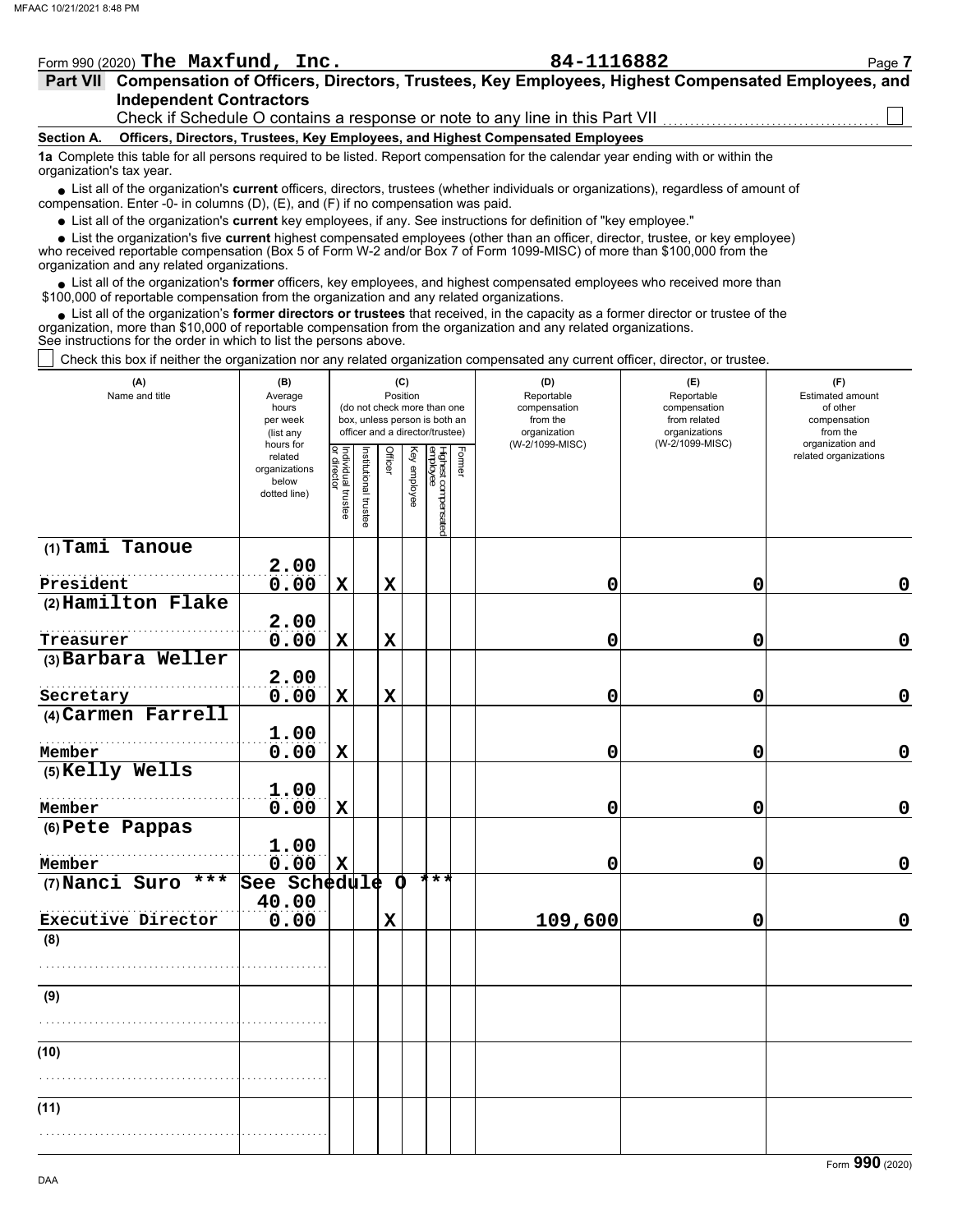| Form 990 (2020) The Maxfund, Inc.                                                                                                                                                                                                                                                                        |                                                                |                                   |                       |         |                 |                                                                                                 |        | 84-1116882                                                    | Page 8                                                                                                                           |                                                                 |
|----------------------------------------------------------------------------------------------------------------------------------------------------------------------------------------------------------------------------------------------------------------------------------------------------------|----------------------------------------------------------------|-----------------------------------|-----------------------|---------|-----------------|-------------------------------------------------------------------------------------------------|--------|---------------------------------------------------------------|----------------------------------------------------------------------------------------------------------------------------------|-----------------------------------------------------------------|
| Part VII                                                                                                                                                                                                                                                                                                 |                                                                |                                   |                       |         |                 |                                                                                                 |        |                                                               | Section A. Officers, Directors, Trustees, Key Employees, and Highest Compensated Employees (continued)                           |                                                                 |
| (A)<br>Name and title                                                                                                                                                                                                                                                                                    | (B)<br>Average<br>hours<br>per week<br>(list any               |                                   |                       |         | (C)<br>Position | (do not check more than one<br>box, unless person is both an<br>officer and a director/trustee) |        | (D)<br>Reportable<br>compensation<br>from the<br>organization | (E)<br>Reportable<br>compensation<br>from related<br>organizations                                                               | (F)<br>Estimated amount<br>of other<br>compensation<br>from the |
|                                                                                                                                                                                                                                                                                                          | hours for<br>related<br>organizations<br>below<br>dotted line) | Individual trustee<br>or director | Institutional trustee | Officer | Key employee    | Highest compensate<br>employee                                                                  | Former | (W-2/1099-MISC)                                               | (W-2/1099-MISC)                                                                                                                  | organization and<br>related organizations                       |
|                                                                                                                                                                                                                                                                                                          |                                                                |                                   |                       |         |                 |                                                                                                 |        |                                                               |                                                                                                                                  |                                                                 |
|                                                                                                                                                                                                                                                                                                          |                                                                |                                   |                       |         |                 |                                                                                                 |        |                                                               |                                                                                                                                  |                                                                 |
|                                                                                                                                                                                                                                                                                                          |                                                                |                                   |                       |         |                 |                                                                                                 |        |                                                               |                                                                                                                                  |                                                                 |
|                                                                                                                                                                                                                                                                                                          |                                                                |                                   |                       |         |                 |                                                                                                 |        |                                                               |                                                                                                                                  |                                                                 |
|                                                                                                                                                                                                                                                                                                          |                                                                |                                   |                       |         |                 |                                                                                                 |        |                                                               |                                                                                                                                  |                                                                 |
|                                                                                                                                                                                                                                                                                                          |                                                                |                                   |                       |         |                 |                                                                                                 |        |                                                               |                                                                                                                                  |                                                                 |
|                                                                                                                                                                                                                                                                                                          |                                                                |                                   |                       |         |                 |                                                                                                 |        |                                                               |                                                                                                                                  |                                                                 |
|                                                                                                                                                                                                                                                                                                          |                                                                |                                   |                       |         |                 |                                                                                                 |        |                                                               |                                                                                                                                  |                                                                 |
| Total from continuation sheets to Part VII, Section A                                                                                                                                                                                                                                                    |                                                                |                                   |                       |         |                 |                                                                                                 |        | 109,600                                                       |                                                                                                                                  |                                                                 |
| Total number of individuals (including but not limited to those listed above) who received more than \$100,000 of<br>$\mathbf{2}$                                                                                                                                                                        |                                                                |                                   |                       |         |                 |                                                                                                 |        | 109,600                                                       |                                                                                                                                  |                                                                 |
| reportable compensation from the organization $\blacktriangleright$ 1                                                                                                                                                                                                                                    |                                                                |                                   |                       |         |                 |                                                                                                 |        |                                                               |                                                                                                                                  | <b>No</b><br>Yes                                                |
| Did the organization list any former officer, director, trustee, key employee, or highest compensated<br>3<br>employee on line 1a? If "Yes," complete Schedule J for such individual<br>For any individual listed on line 1a, is the sum of reportable compensation and other compensation from the<br>4 |                                                                |                                   |                       |         |                 |                                                                                                 |        |                                                               |                                                                                                                                  | X<br>3                                                          |
| organization and related organizations greater than \$150,000? If "Yes," complete Schedule J for such                                                                                                                                                                                                    |                                                                |                                   |                       |         |                 |                                                                                                 |        |                                                               |                                                                                                                                  | X<br>4                                                          |
| individual<br>Did any person listed on line 1a receive or accrue compensation from any unrelated organization or individual<br>5<br>for services rendered to the organization? If "Yes," complete Schedule J for such person                                                                             |                                                                |                                   |                       |         |                 |                                                                                                 |        |                                                               |                                                                                                                                  | X<br>5                                                          |
| <b>Section B. Independent Contractors</b><br>Complete this table for your five highest compensated independent contractors that received more than \$100,000 of                                                                                                                                          |                                                                |                                   |                       |         |                 |                                                                                                 |        |                                                               |                                                                                                                                  |                                                                 |
| 1                                                                                                                                                                                                                                                                                                        |                                                                |                                   |                       |         |                 |                                                                                                 |        |                                                               | compensation from the organization. Report compensation for the calendar year ending with or within the organization's tax year. |                                                                 |
|                                                                                                                                                                                                                                                                                                          | (A)<br>Name and business address                               |                                   |                       |         |                 |                                                                                                 |        |                                                               | (B)<br>Description of services                                                                                                   | (C)<br>Compensation                                             |
|                                                                                                                                                                                                                                                                                                          |                                                                |                                   |                       |         |                 |                                                                                                 |        |                                                               |                                                                                                                                  |                                                                 |
|                                                                                                                                                                                                                                                                                                          |                                                                |                                   |                       |         |                 |                                                                                                 |        |                                                               |                                                                                                                                  |                                                                 |
|                                                                                                                                                                                                                                                                                                          |                                                                |                                   |                       |         |                 |                                                                                                 |        |                                                               |                                                                                                                                  |                                                                 |
| Total number of independent contractors (including but not limited to those listed above) who<br>2<br>received more than \$100,000 of compensation from the organization ▶                                                                                                                               |                                                                |                                   |                       |         |                 |                                                                                                 |        |                                                               | 0                                                                                                                                |                                                                 |

DAA Form **990** (2020)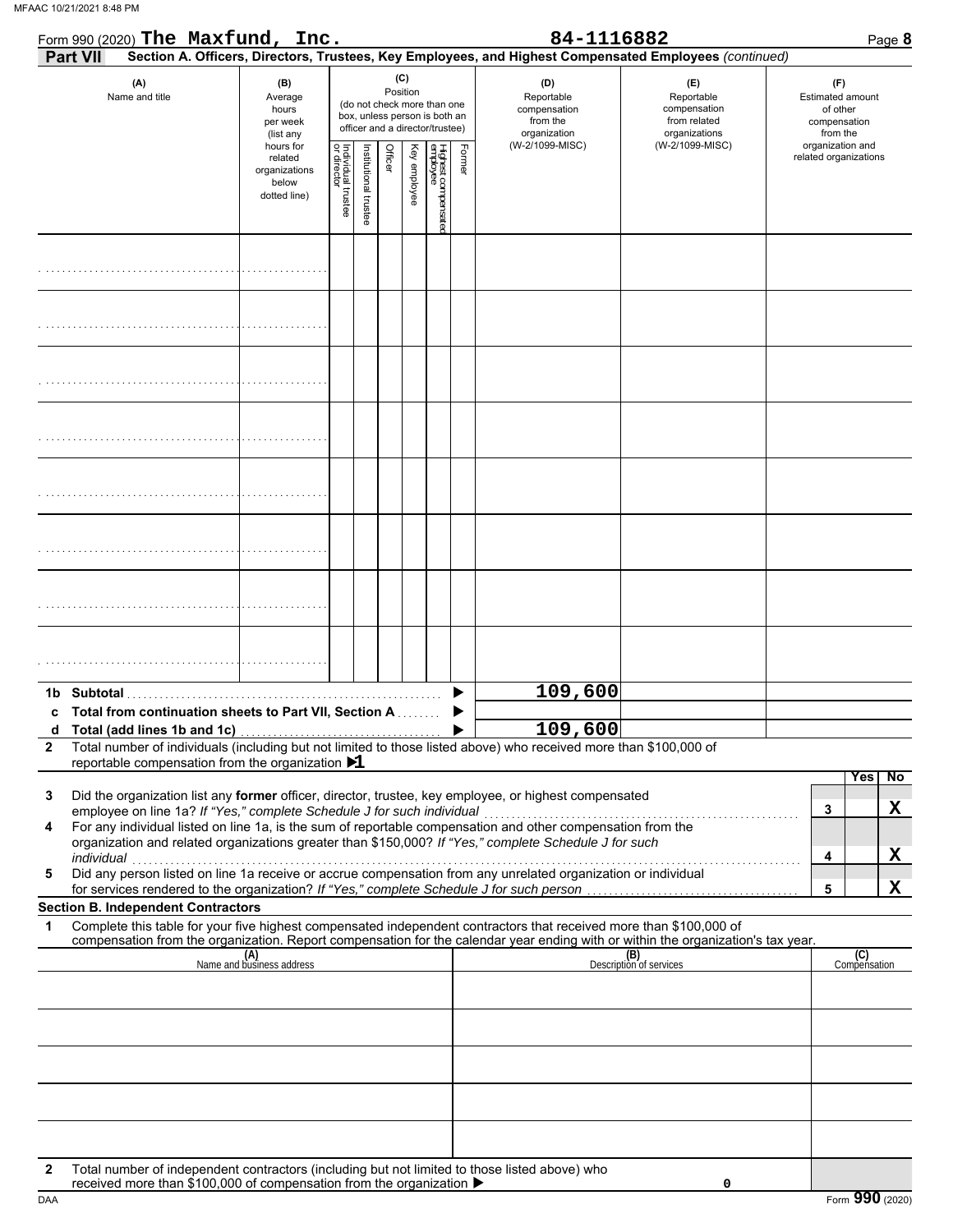#### Form 990 (2020) Page **9 The Maxfund, Inc. 84-1116882**

|                                                                  | <b>Part VIII</b> | <b>Statement of Revenue</b>                                                         |                 |                                |                      |                                              |                                      |                                                               |
|------------------------------------------------------------------|------------------|-------------------------------------------------------------------------------------|-----------------|--------------------------------|----------------------|----------------------------------------------|--------------------------------------|---------------------------------------------------------------|
|                                                                  |                  |                                                                                     |                 |                                | (A)<br>Total revenue | (B)<br>Related or exempt<br>function revenue | (C)<br>Unrelated<br>business revenue | (D)<br>Revenue excluded<br>from tax under<br>sections 512-514 |
|                                                                  |                  |                                                                                     |                 |                                |                      |                                              |                                      |                                                               |
|                                                                  |                  | 1a Federated campaigns                                                              | 1a              |                                |                      |                                              |                                      |                                                               |
| <b>Contributions, Gifts, Grants</b><br>and Other Similar Amounts |                  | <b>b</b> Membership dues<br>.                                                       | 1 <sub>b</sub>  | 61,634                         |                      |                                              |                                      |                                                               |
|                                                                  |                  | c Fundraising events                                                                | 1 <sub>c</sub>  |                                |                      |                                              |                                      |                                                               |
|                                                                  |                  | d Related organizations                                                             | 1 <sub>d</sub>  |                                |                      |                                              |                                      |                                                               |
|                                                                  |                  | e Government grants (contributions)                                                 | 1e              |                                |                      |                                              |                                      |                                                               |
|                                                                  |                  | f All other contributions, gifts, grants,<br>and similar amounts not included above | 1f              | 2,840,953                      |                      |                                              |                                      |                                                               |
|                                                                  |                  |                                                                                     |                 | 93,685                         |                      |                                              |                                      |                                                               |
|                                                                  |                  | <b>g</b> Noncash contributions included in lines 1a-1f                              | $1g$ \$         | $\blacktriangleright$          | 2,902,587            |                                              |                                      |                                                               |
|                                                                  |                  |                                                                                     |                 |                                |                      |                                              |                                      |                                                               |
|                                                                  | 2a               |                                                                                     |                 | <b>Business Code</b><br>900099 | 1,651,819            | 1,651,819                                    |                                      |                                                               |
|                                                                  | b                | Veterinary services<br>Adoptions                                                    |                 | 900099                         | 114,678              | 114,678                                      |                                      |                                                               |
| Program Service<br>Revenue                                       |                  |                                                                                     |                 |                                |                      |                                              |                                      |                                                               |
|                                                                  |                  |                                                                                     |                 |                                |                      |                                              |                                      |                                                               |
|                                                                  |                  |                                                                                     |                 |                                |                      |                                              |                                      |                                                               |
|                                                                  |                  | f All other program service revenue                                                 |                 |                                |                      |                                              |                                      |                                                               |
|                                                                  |                  |                                                                                     |                 | ▶                              | 1,766,497            |                                              |                                      |                                                               |
|                                                                  | 3                | Investment income (including dividends, interest, and                               |                 |                                |                      |                                              |                                      |                                                               |
|                                                                  |                  |                                                                                     |                 |                                | 159,963              |                                              |                                      | 159,963                                                       |
|                                                                  | 4                | Income from investment of tax-exempt bond proceeds                                  |                 |                                |                      |                                              |                                      |                                                               |
|                                                                  | 5                |                                                                                     |                 |                                |                      |                                              |                                      |                                                               |
|                                                                  |                  | (i) Real                                                                            |                 | (ii) Personal                  |                      |                                              |                                      |                                                               |
|                                                                  |                  | <b>6a</b> Gross rents<br>6a                                                         |                 |                                |                      |                                              |                                      |                                                               |
|                                                                  |                  | 6b<br><b>b</b> Less: rental expenses                                                |                 |                                |                      |                                              |                                      |                                                               |
|                                                                  |                  | <b>c</b> Rental inc. or (loss)<br>6c                                                |                 |                                |                      |                                              |                                      |                                                               |
|                                                                  |                  | <b>d</b> Net rental income or (loss)                                                |                 |                                |                      |                                              |                                      |                                                               |
|                                                                  |                  | <b>7a</b> Gross amount from<br>(i) Securities<br>sales of assets                    |                 | (ii) Other                     |                      |                                              |                                      |                                                               |
|                                                                  |                  | 7a<br>other than inventory                                                          |                 |                                |                      |                                              |                                      |                                                               |
|                                                                  |                  | <b>b</b> Less: cost or other                                                        |                 |                                |                      |                                              |                                      |                                                               |
| ther Revenue                                                     |                  | 7b<br>basis and sales exps.                                                         |                 |                                |                      |                                              |                                      |                                                               |
|                                                                  |                  | c Gain or (loss)<br>7c                                                              |                 |                                |                      |                                              |                                      |                                                               |
|                                                                  |                  |                                                                                     |                 |                                |                      |                                              |                                      |                                                               |
| o                                                                |                  | 8a Gross income from fundraising events                                             |                 |                                |                      |                                              |                                      |                                                               |
|                                                                  |                  | (not including $$$                                                                  |                 |                                |                      |                                              |                                      |                                                               |
|                                                                  |                  | of contributions reported on line 1c).                                              |                 |                                |                      |                                              |                                      |                                                               |
|                                                                  |                  | See Part IV, line 18<br>.                                                           | 8a              | 13,736                         |                      |                                              |                                      |                                                               |
|                                                                  |                  | <b>b</b> Less: direct expenses                                                      | 8b              | 8,518                          |                      |                                              |                                      |                                                               |
|                                                                  |                  | c Net income or (loss) from fundraising events                                      |                 |                                | 5,218                |                                              |                                      | 5,218                                                         |
|                                                                  |                  | 9a Gross income from gaming activities.                                             |                 |                                |                      |                                              |                                      |                                                               |
|                                                                  |                  | See Part IV, line 19<br>.                                                           | 9a              |                                |                      |                                              |                                      |                                                               |
|                                                                  |                  | <b>b</b> Less: direct expenses                                                      | 9 <sub>b</sub>  |                                |                      |                                              |                                      |                                                               |
|                                                                  |                  | c Net income or (loss) from gaming activities                                       |                 |                                |                      |                                              |                                      |                                                               |
|                                                                  |                  | 10a Gross sales of inventory, less                                                  |                 |                                |                      |                                              |                                      |                                                               |
|                                                                  |                  | returns and allowances<br>a a a a a a                                               | 10a             | 6,251                          |                      |                                              |                                      |                                                               |
|                                                                  |                  | <b>b</b> Less: cost of goods sold                                                   | 10 <sub>b</sub> |                                |                      |                                              |                                      |                                                               |
|                                                                  |                  | <b>c</b> Net income or (loss) from sales of inventory                               |                 |                                | 6,251                | 6,251                                        |                                      |                                                               |
| Miscellaneous<br>Revenue                                         |                  |                                                                                     |                 | <b>Business Code</b>           |                      |                                              |                                      |                                                               |
|                                                                  | 11a              | Miscellaneous income                                                                |                 |                                | 669                  | 669                                          |                                      |                                                               |
|                                                                  | b                | Loss on sale of asset                                                               |                 |                                | $-24,512$            | $-24,512$                                    |                                      |                                                               |
|                                                                  |                  |                                                                                     |                 |                                |                      |                                              |                                      |                                                               |
|                                                                  |                  |                                                                                     |                 |                                | $-23,843$            |                                              |                                      |                                                               |
|                                                                  |                  |                                                                                     |                 | ▶                              | 4,816,673            | 1,748,905                                    | 0                                    | 165,181                                                       |
|                                                                  |                  | 12 Total revenue. See instructions                                                  |                 |                                |                      |                                              |                                      |                                                               |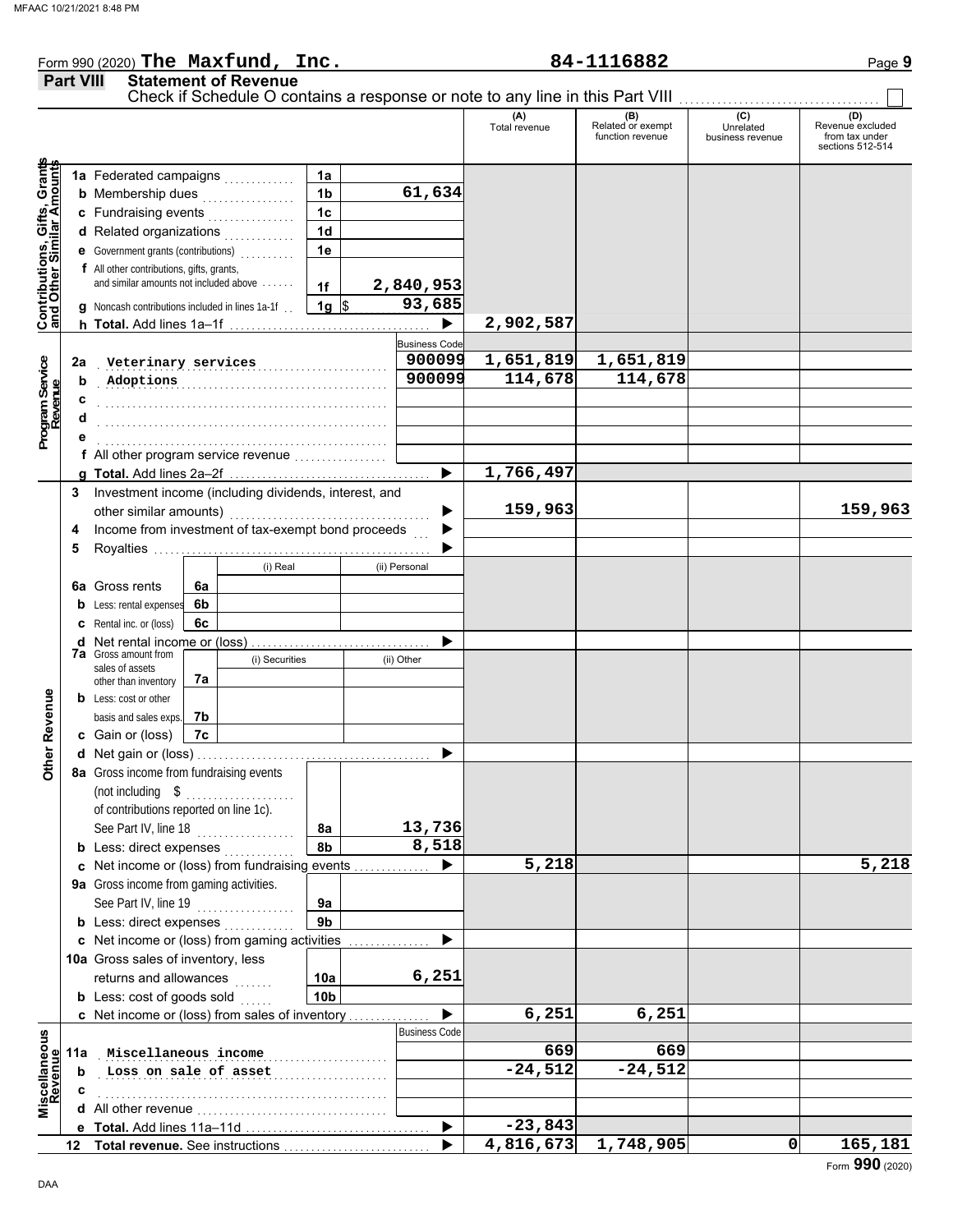#### **Part IX Statement of Functional Expenses** Form 990 (2020) Page **10 The Maxfund, Inc. 84-1116882** *Section 501(c)(3) and 501(c)(4) organizations must complete all columns. All other organizations must complete column (A). Do not include amounts reported on lines 6b, 7b, 8b, 9b, and 10b of Part VIII.* **1 2 3 4 5 6 7 8 9 10 11 a** Management .............................. **b** Legal **c** Accounting . . . . . . . . . . . . . . . . . . . . . . . . . . . . . . . . **d** Lobbying . . . . . . . . . . . . . . . . . . . . . . . . . . . . . . . . . . . **e** Professional fundraising services. See Part IV, line 17 **f g** Other. (If line 11g amount exceeds 10% of line 25, column **12** Advertising and promotion **. . . . . . . . . . . .** . . **13 14 15 16 17 18 19 20 21** Grants and other assistance to domestic organizations and domestic governments. See Part IV, line 21 . . . . . . . . Grants and other assistance to domestic individuals. See Part IV, line 22 Grants and other assistance to foreign organizations, foreign governments, and foreign individuals. See Part IV, lines 15 and 16 . . . . . . . . Benefits paid to or for members . . . . . . . . . . Compensation of current officers, directors, trustees, and key employees . . . . . . . Compensation not included above to disqualified persons (as defined under section 4958(f)(1)) and persons described in section 4958(c)(3)(B) Other salaries and wages .................. Pension plan accruals and contributions (include section 401(k) and 403(b) employer contributions) Other employee benefits ................... Payroll taxes Fees for services (nonemployees): Legal . . . . . . . . . . . . . . . . . . . . . . . . . . . . . . . . . . . . . . Investment management fees ............. Office expenses . . . . . . . . . . . . . . . . . . . . . . . . . . . Information technology . . . . . . . . . . . . . . . . . . . . Royalties . . . . . . . . . . . . . . . . . . . . . . . . . . . . . . . . . . Occupancy . . . . . . . . . . . . . . . . . . . . . . . . . . . . . . . . Travel . . . . . . . . . . . . . . . . . . . . . . . . . . . . . . . . . . . . . . Payments of travel or entertainment expenses for any federal, state, or local public officials Conferences, conventions, and meetings . Interest . . . . . . . . . . . . . . . . . . . . . . . . . . . . . . . . . . . . Payments to affiliates . . . . . . . . . . . . . . . **(A) (B)** (B) (B) (C) (C) (A) (D)<br>Total expenses Program service Management and Fundrai expenses and general expenses (D)<br>Fundraising expenses Check if Schedule O contains a response or note to any line in this Part IX (A) amount, list line 11g expenses on Schedule O.) . . . . . . . **9,000 9,000 109,600 87,680 16,440 5,480 1,517,653 1,214,123 227,648 75,882 41,534 33,227 6,230 2,077 124,490 99,592 18,674 6,224 43,635 43,635 12,075 12,075 32,702 32,702 285,375 264,244 18,492 2,639 10,796 9,177 1,619 84,773** 82,042<br>26,753 26,753 **26,753 26,753 135,316 135,316 1,935 1,935 3,940 2,781 1,159 415 415**

**23 24 a b c d e** All other expenses . . . . . . . . . . . . . . . . . . . . . . . . **25 Total functional expenses.** Add lines 1 through 24e . . . **26** Insurance . . . . . . . . . . . . . . . . . . . . . . . . . . . . . . . . . . Other expenses. Itemize expenses not covered above (List miscellaneous expenses on line 24e. If line 24e amount exceeds 10% of line 25, column (A) amount, list line 24e expenses on Schedule O.) fundraising solicitation. Check here  $\blacktriangleright$  | if organization reported in column (B) joint costs from a combined educational campaign and . . . . . . . . . . . . . . . . . . . . . . . . . . . . . . . . . . . . . . . . . . . . . **Medical supplies 578,037 578,037 Vets/medical consultants** 533,864 533,864 . . . . . . . . . . . . . . . . . . . . . . . . . . . . . . . . . . . . . . . . . . . . . **Program supplies 205,308 205,308 Taxes and license fees \_\_\_\_\_\_\_\_ 13,243 13,158 13,158 13,158 13,158** 85 **Joint costs.** Complete this line only if the **195,812 195,121 691 26,237 26,237 9,865 9,865 4,002,358 3,527,460 379,161 95,737**

Depreciation, depletion, and amortization .

following SOP 98-2 (ASC 958-720)

**22**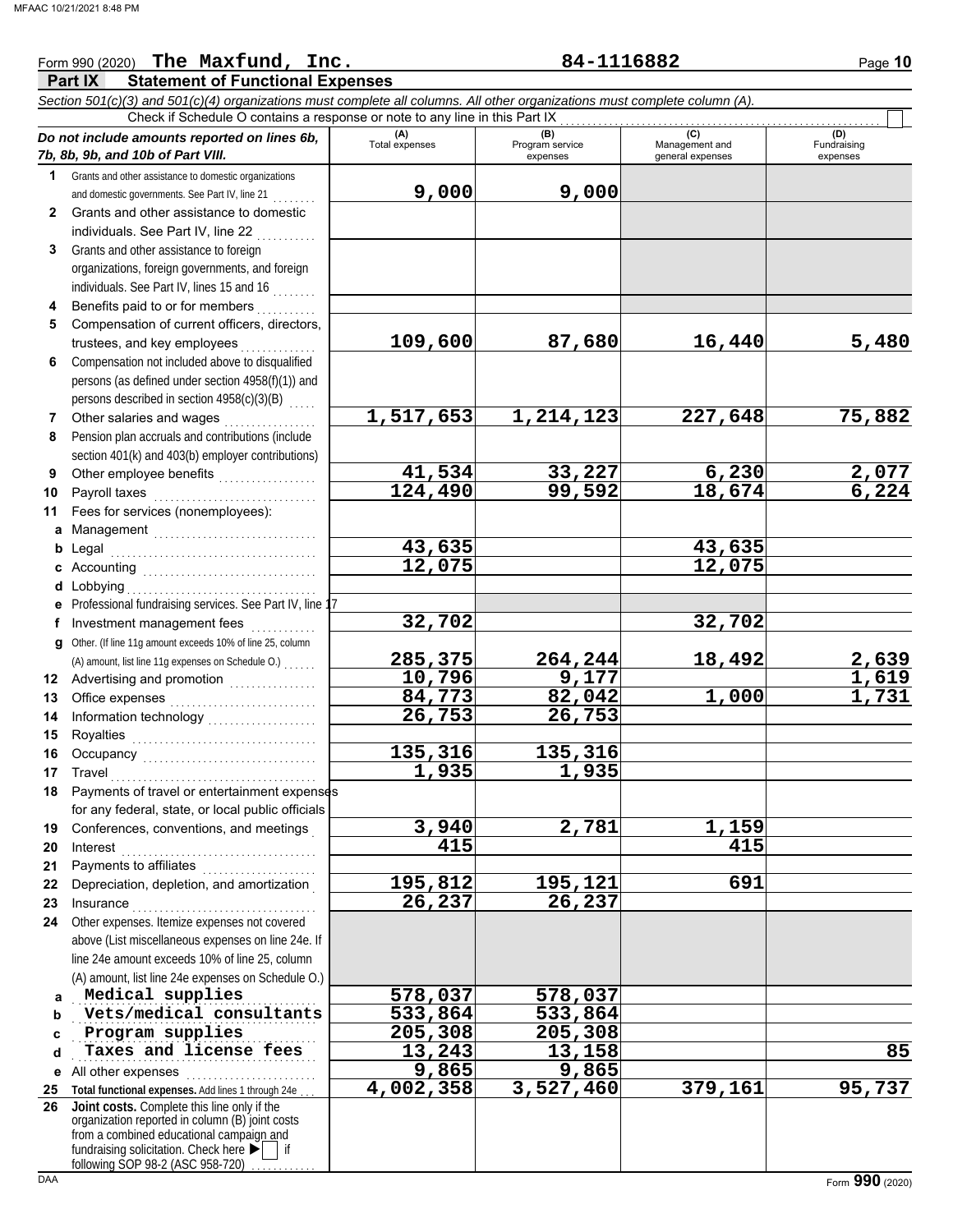| Check if Schedule O contains a response or note to any line in this Part X<br>(A)<br>(B)<br>Beginning of year<br>End of year<br>1,292,580<br>1,025,137<br>1<br>Cash-non-interest-bearing<br>1.<br>1,406,407<br>1,678,017<br>$\mathbf 2$<br>2<br>25,000<br>3<br>3<br>Accounts receivable, net<br>4<br>4<br>Loans and other receivables from any current or former officer, director,<br>5<br>trustee, key employee, creator or founder, substantial contributor, or 35%<br>controlled entity or family member of any of these persons<br>5<br>Loans and other receivables from other disqualified persons (as defined<br>6<br>under section 4958(f)(1)), and persons described in section 4958(c)(3)(B)<br>6<br>Assets<br>$\overline{7}$<br>7<br>8<br>Inventories for sale or use<br>8<br>Prepaid expenses and deferred charges<br>9<br>9<br>10a Land, buildings, and equipment: cost or other<br>9, 175, 193<br>2, 370, 171<br>10a<br>basis. Complete Part VI of Schedule D<br>$\frac{5,997,961}{5,162,164}$<br>$\frac{6,805,022}{5,029,063}$<br>10 <sub>b</sub><br>10c<br><b>b</b> Less: accumulated depreciation<br>.<br>11<br>Investments-publicly traded securities<br>11<br>Investments-other securities. See Part IV, line 11<br>12<br>12<br>Investments-program-related. See Part IV, line 11<br>13<br>13<br>14<br>14<br>Intangible assets<br>Other assets. See Part IV, line 11<br>15<br>15<br>14,829,682<br>13,591,669<br>16<br>16<br>130,537<br>53,693<br>17<br>17<br>Accounts payable and accrued expenses [[11] [11] Accounts payable and accrued expenses [[11] Accounts are not<br>18<br>Grants payable<br>18<br>Deferred revenue<br>19<br>19<br>20<br>Tax-exempt bond liabilities<br>20<br>21<br>Escrow or custodial account liability. Complete Part IV of Schedule D<br>21<br>22<br>Loans and other payables to any current or former officer, director,<br>Liabilities<br>trustee, key employee, creator or founder, substantial contributor, or 35%<br>controlled entity or family member of any of these persons<br>22<br>Secured mortgages and notes payable to unrelated third parties<br>23<br>23<br>Unsecured notes and loans payable to unrelated third parties<br>24<br>24<br>Other liabilities (including federal income tax, payables to related third<br>25<br>parties, and other liabilities not included on lines 17-24). Complete Part X<br>34,707<br>313,682<br>25<br>of Schedule D<br>165,244 26<br>367,375<br>Total liabilities. Add lines 17 through 25 [11, 12, 13, 13, 13, 14, 14, 14, 15, 16, 17, 18, 18, 18, 18, 18, 1<br>26<br>Organizations that follow FASB ASC 958, check here X<br>Net Assets or Fund Balances<br>and complete lines 27, 28, 32, and 33.<br>13,426,425<br>14,462,307<br>27<br>Net assets without donor restrictions<br>27<br>Net assets with donor restrictions<br>28<br>28<br>Organizations that do not follow FASB ASC 958, check here ▶<br>and complete lines 29 through 33.<br>Capital stock or trust principal, or current funds<br>29<br>29<br>Paid-in or capital surplus, or land, building, or equipment fund<br>30<br>30<br>Retained earnings, endowment, accumulated income, or other funds<br>31<br>31<br>$\overline{13, 426, 425}$<br>14,462,307<br>Total net assets or fund balances<br>32<br>32 | Part X | <b>Balance Sheet</b> |  |  |            |    |            |
|----------------------------------------------------------------------------------------------------------------------------------------------------------------------------------------------------------------------------------------------------------------------------------------------------------------------------------------------------------------------------------------------------------------------------------------------------------------------------------------------------------------------------------------------------------------------------------------------------------------------------------------------------------------------------------------------------------------------------------------------------------------------------------------------------------------------------------------------------------------------------------------------------------------------------------------------------------------------------------------------------------------------------------------------------------------------------------------------------------------------------------------------------------------------------------------------------------------------------------------------------------------------------------------------------------------------------------------------------------------------------------------------------------------------------------------------------------------------------------------------------------------------------------------------------------------------------------------------------------------------------------------------------------------------------------------------------------------------------------------------------------------------------------------------------------------------------------------------------------------------------------------------------------------------------------------------------------------------------------------------------------------------------------------------------------------------------------------------------------------------------------------------------------------------------------------------------------------------------------------------------------------------------------------------------------------------------------------------------------------------------------------------------------------------------------------------------------------------------------------------------------------------------------------------------------------------------------------------------------------------------------------------------------------------------------------------------------------------------------------------------------------------------------------------------------------------------------------------------------------------------------------------------------------------------------------------------------------------------------------------------------------------------------------------------------------------------------------------------------------------------------------------------------------------------------------------------------------------------------------------------------------------------|--------|----------------------|--|--|------------|----|------------|
|                                                                                                                                                                                                                                                                                                                                                                                                                                                                                                                                                                                                                                                                                                                                                                                                                                                                                                                                                                                                                                                                                                                                                                                                                                                                                                                                                                                                                                                                                                                                                                                                                                                                                                                                                                                                                                                                                                                                                                                                                                                                                                                                                                                                                                                                                                                                                                                                                                                                                                                                                                                                                                                                                                                                                                                                                                                                                                                                                                                                                                                                                                                                                                                                                                                                            |        |                      |  |  |            |    |            |
|                                                                                                                                                                                                                                                                                                                                                                                                                                                                                                                                                                                                                                                                                                                                                                                                                                                                                                                                                                                                                                                                                                                                                                                                                                                                                                                                                                                                                                                                                                                                                                                                                                                                                                                                                                                                                                                                                                                                                                                                                                                                                                                                                                                                                                                                                                                                                                                                                                                                                                                                                                                                                                                                                                                                                                                                                                                                                                                                                                                                                                                                                                                                                                                                                                                                            |        |                      |  |  |            |    |            |
|                                                                                                                                                                                                                                                                                                                                                                                                                                                                                                                                                                                                                                                                                                                                                                                                                                                                                                                                                                                                                                                                                                                                                                                                                                                                                                                                                                                                                                                                                                                                                                                                                                                                                                                                                                                                                                                                                                                                                                                                                                                                                                                                                                                                                                                                                                                                                                                                                                                                                                                                                                                                                                                                                                                                                                                                                                                                                                                                                                                                                                                                                                                                                                                                                                                                            |        |                      |  |  |            |    |            |
|                                                                                                                                                                                                                                                                                                                                                                                                                                                                                                                                                                                                                                                                                                                                                                                                                                                                                                                                                                                                                                                                                                                                                                                                                                                                                                                                                                                                                                                                                                                                                                                                                                                                                                                                                                                                                                                                                                                                                                                                                                                                                                                                                                                                                                                                                                                                                                                                                                                                                                                                                                                                                                                                                                                                                                                                                                                                                                                                                                                                                                                                                                                                                                                                                                                                            |        |                      |  |  |            |    |            |
|                                                                                                                                                                                                                                                                                                                                                                                                                                                                                                                                                                                                                                                                                                                                                                                                                                                                                                                                                                                                                                                                                                                                                                                                                                                                                                                                                                                                                                                                                                                                                                                                                                                                                                                                                                                                                                                                                                                                                                                                                                                                                                                                                                                                                                                                                                                                                                                                                                                                                                                                                                                                                                                                                                                                                                                                                                                                                                                                                                                                                                                                                                                                                                                                                                                                            |        |                      |  |  |            |    |            |
|                                                                                                                                                                                                                                                                                                                                                                                                                                                                                                                                                                                                                                                                                                                                                                                                                                                                                                                                                                                                                                                                                                                                                                                                                                                                                                                                                                                                                                                                                                                                                                                                                                                                                                                                                                                                                                                                                                                                                                                                                                                                                                                                                                                                                                                                                                                                                                                                                                                                                                                                                                                                                                                                                                                                                                                                                                                                                                                                                                                                                                                                                                                                                                                                                                                                            |        |                      |  |  |            |    |            |
|                                                                                                                                                                                                                                                                                                                                                                                                                                                                                                                                                                                                                                                                                                                                                                                                                                                                                                                                                                                                                                                                                                                                                                                                                                                                                                                                                                                                                                                                                                                                                                                                                                                                                                                                                                                                                                                                                                                                                                                                                                                                                                                                                                                                                                                                                                                                                                                                                                                                                                                                                                                                                                                                                                                                                                                                                                                                                                                                                                                                                                                                                                                                                                                                                                                                            |        |                      |  |  |            |    |            |
|                                                                                                                                                                                                                                                                                                                                                                                                                                                                                                                                                                                                                                                                                                                                                                                                                                                                                                                                                                                                                                                                                                                                                                                                                                                                                                                                                                                                                                                                                                                                                                                                                                                                                                                                                                                                                                                                                                                                                                                                                                                                                                                                                                                                                                                                                                                                                                                                                                                                                                                                                                                                                                                                                                                                                                                                                                                                                                                                                                                                                                                                                                                                                                                                                                                                            |        |                      |  |  |            |    |            |
|                                                                                                                                                                                                                                                                                                                                                                                                                                                                                                                                                                                                                                                                                                                                                                                                                                                                                                                                                                                                                                                                                                                                                                                                                                                                                                                                                                                                                                                                                                                                                                                                                                                                                                                                                                                                                                                                                                                                                                                                                                                                                                                                                                                                                                                                                                                                                                                                                                                                                                                                                                                                                                                                                                                                                                                                                                                                                                                                                                                                                                                                                                                                                                                                                                                                            |        |                      |  |  |            |    |            |
|                                                                                                                                                                                                                                                                                                                                                                                                                                                                                                                                                                                                                                                                                                                                                                                                                                                                                                                                                                                                                                                                                                                                                                                                                                                                                                                                                                                                                                                                                                                                                                                                                                                                                                                                                                                                                                                                                                                                                                                                                                                                                                                                                                                                                                                                                                                                                                                                                                                                                                                                                                                                                                                                                                                                                                                                                                                                                                                                                                                                                                                                                                                                                                                                                                                                            |        |                      |  |  |            |    |            |
|                                                                                                                                                                                                                                                                                                                                                                                                                                                                                                                                                                                                                                                                                                                                                                                                                                                                                                                                                                                                                                                                                                                                                                                                                                                                                                                                                                                                                                                                                                                                                                                                                                                                                                                                                                                                                                                                                                                                                                                                                                                                                                                                                                                                                                                                                                                                                                                                                                                                                                                                                                                                                                                                                                                                                                                                                                                                                                                                                                                                                                                                                                                                                                                                                                                                            |        |                      |  |  |            |    |            |
|                                                                                                                                                                                                                                                                                                                                                                                                                                                                                                                                                                                                                                                                                                                                                                                                                                                                                                                                                                                                                                                                                                                                                                                                                                                                                                                                                                                                                                                                                                                                                                                                                                                                                                                                                                                                                                                                                                                                                                                                                                                                                                                                                                                                                                                                                                                                                                                                                                                                                                                                                                                                                                                                                                                                                                                                                                                                                                                                                                                                                                                                                                                                                                                                                                                                            |        |                      |  |  |            |    |            |
|                                                                                                                                                                                                                                                                                                                                                                                                                                                                                                                                                                                                                                                                                                                                                                                                                                                                                                                                                                                                                                                                                                                                                                                                                                                                                                                                                                                                                                                                                                                                                                                                                                                                                                                                                                                                                                                                                                                                                                                                                                                                                                                                                                                                                                                                                                                                                                                                                                                                                                                                                                                                                                                                                                                                                                                                                                                                                                                                                                                                                                                                                                                                                                                                                                                                            |        |                      |  |  |            |    |            |
|                                                                                                                                                                                                                                                                                                                                                                                                                                                                                                                                                                                                                                                                                                                                                                                                                                                                                                                                                                                                                                                                                                                                                                                                                                                                                                                                                                                                                                                                                                                                                                                                                                                                                                                                                                                                                                                                                                                                                                                                                                                                                                                                                                                                                                                                                                                                                                                                                                                                                                                                                                                                                                                                                                                                                                                                                                                                                                                                                                                                                                                                                                                                                                                                                                                                            |        |                      |  |  |            |    |            |
|                                                                                                                                                                                                                                                                                                                                                                                                                                                                                                                                                                                                                                                                                                                                                                                                                                                                                                                                                                                                                                                                                                                                                                                                                                                                                                                                                                                                                                                                                                                                                                                                                                                                                                                                                                                                                                                                                                                                                                                                                                                                                                                                                                                                                                                                                                                                                                                                                                                                                                                                                                                                                                                                                                                                                                                                                                                                                                                                                                                                                                                                                                                                                                                                                                                                            |        |                      |  |  |            |    |            |
|                                                                                                                                                                                                                                                                                                                                                                                                                                                                                                                                                                                                                                                                                                                                                                                                                                                                                                                                                                                                                                                                                                                                                                                                                                                                                                                                                                                                                                                                                                                                                                                                                                                                                                                                                                                                                                                                                                                                                                                                                                                                                                                                                                                                                                                                                                                                                                                                                                                                                                                                                                                                                                                                                                                                                                                                                                                                                                                                                                                                                                                                                                                                                                                                                                                                            |        |                      |  |  |            |    |            |
|                                                                                                                                                                                                                                                                                                                                                                                                                                                                                                                                                                                                                                                                                                                                                                                                                                                                                                                                                                                                                                                                                                                                                                                                                                                                                                                                                                                                                                                                                                                                                                                                                                                                                                                                                                                                                                                                                                                                                                                                                                                                                                                                                                                                                                                                                                                                                                                                                                                                                                                                                                                                                                                                                                                                                                                                                                                                                                                                                                                                                                                                                                                                                                                                                                                                            |        |                      |  |  |            |    |            |
|                                                                                                                                                                                                                                                                                                                                                                                                                                                                                                                                                                                                                                                                                                                                                                                                                                                                                                                                                                                                                                                                                                                                                                                                                                                                                                                                                                                                                                                                                                                                                                                                                                                                                                                                                                                                                                                                                                                                                                                                                                                                                                                                                                                                                                                                                                                                                                                                                                                                                                                                                                                                                                                                                                                                                                                                                                                                                                                                                                                                                                                                                                                                                                                                                                                                            |        |                      |  |  |            |    |            |
|                                                                                                                                                                                                                                                                                                                                                                                                                                                                                                                                                                                                                                                                                                                                                                                                                                                                                                                                                                                                                                                                                                                                                                                                                                                                                                                                                                                                                                                                                                                                                                                                                                                                                                                                                                                                                                                                                                                                                                                                                                                                                                                                                                                                                                                                                                                                                                                                                                                                                                                                                                                                                                                                                                                                                                                                                                                                                                                                                                                                                                                                                                                                                                                                                                                                            |        |                      |  |  |            |    |            |
|                                                                                                                                                                                                                                                                                                                                                                                                                                                                                                                                                                                                                                                                                                                                                                                                                                                                                                                                                                                                                                                                                                                                                                                                                                                                                                                                                                                                                                                                                                                                                                                                                                                                                                                                                                                                                                                                                                                                                                                                                                                                                                                                                                                                                                                                                                                                                                                                                                                                                                                                                                                                                                                                                                                                                                                                                                                                                                                                                                                                                                                                                                                                                                                                                                                                            |        |                      |  |  |            |    |            |
|                                                                                                                                                                                                                                                                                                                                                                                                                                                                                                                                                                                                                                                                                                                                                                                                                                                                                                                                                                                                                                                                                                                                                                                                                                                                                                                                                                                                                                                                                                                                                                                                                                                                                                                                                                                                                                                                                                                                                                                                                                                                                                                                                                                                                                                                                                                                                                                                                                                                                                                                                                                                                                                                                                                                                                                                                                                                                                                                                                                                                                                                                                                                                                                                                                                                            |        |                      |  |  |            |    |            |
|                                                                                                                                                                                                                                                                                                                                                                                                                                                                                                                                                                                                                                                                                                                                                                                                                                                                                                                                                                                                                                                                                                                                                                                                                                                                                                                                                                                                                                                                                                                                                                                                                                                                                                                                                                                                                                                                                                                                                                                                                                                                                                                                                                                                                                                                                                                                                                                                                                                                                                                                                                                                                                                                                                                                                                                                                                                                                                                                                                                                                                                                                                                                                                                                                                                                            |        |                      |  |  |            |    |            |
|                                                                                                                                                                                                                                                                                                                                                                                                                                                                                                                                                                                                                                                                                                                                                                                                                                                                                                                                                                                                                                                                                                                                                                                                                                                                                                                                                                                                                                                                                                                                                                                                                                                                                                                                                                                                                                                                                                                                                                                                                                                                                                                                                                                                                                                                                                                                                                                                                                                                                                                                                                                                                                                                                                                                                                                                                                                                                                                                                                                                                                                                                                                                                                                                                                                                            |        |                      |  |  |            |    |            |
|                                                                                                                                                                                                                                                                                                                                                                                                                                                                                                                                                                                                                                                                                                                                                                                                                                                                                                                                                                                                                                                                                                                                                                                                                                                                                                                                                                                                                                                                                                                                                                                                                                                                                                                                                                                                                                                                                                                                                                                                                                                                                                                                                                                                                                                                                                                                                                                                                                                                                                                                                                                                                                                                                                                                                                                                                                                                                                                                                                                                                                                                                                                                                                                                                                                                            |        |                      |  |  |            |    |            |
|                                                                                                                                                                                                                                                                                                                                                                                                                                                                                                                                                                                                                                                                                                                                                                                                                                                                                                                                                                                                                                                                                                                                                                                                                                                                                                                                                                                                                                                                                                                                                                                                                                                                                                                                                                                                                                                                                                                                                                                                                                                                                                                                                                                                                                                                                                                                                                                                                                                                                                                                                                                                                                                                                                                                                                                                                                                                                                                                                                                                                                                                                                                                                                                                                                                                            |        |                      |  |  |            |    |            |
|                                                                                                                                                                                                                                                                                                                                                                                                                                                                                                                                                                                                                                                                                                                                                                                                                                                                                                                                                                                                                                                                                                                                                                                                                                                                                                                                                                                                                                                                                                                                                                                                                                                                                                                                                                                                                                                                                                                                                                                                                                                                                                                                                                                                                                                                                                                                                                                                                                                                                                                                                                                                                                                                                                                                                                                                                                                                                                                                                                                                                                                                                                                                                                                                                                                                            |        |                      |  |  |            |    |            |
|                                                                                                                                                                                                                                                                                                                                                                                                                                                                                                                                                                                                                                                                                                                                                                                                                                                                                                                                                                                                                                                                                                                                                                                                                                                                                                                                                                                                                                                                                                                                                                                                                                                                                                                                                                                                                                                                                                                                                                                                                                                                                                                                                                                                                                                                                                                                                                                                                                                                                                                                                                                                                                                                                                                                                                                                                                                                                                                                                                                                                                                                                                                                                                                                                                                                            |        |                      |  |  |            |    |            |
|                                                                                                                                                                                                                                                                                                                                                                                                                                                                                                                                                                                                                                                                                                                                                                                                                                                                                                                                                                                                                                                                                                                                                                                                                                                                                                                                                                                                                                                                                                                                                                                                                                                                                                                                                                                                                                                                                                                                                                                                                                                                                                                                                                                                                                                                                                                                                                                                                                                                                                                                                                                                                                                                                                                                                                                                                                                                                                                                                                                                                                                                                                                                                                                                                                                                            |        |                      |  |  |            |    |            |
|                                                                                                                                                                                                                                                                                                                                                                                                                                                                                                                                                                                                                                                                                                                                                                                                                                                                                                                                                                                                                                                                                                                                                                                                                                                                                                                                                                                                                                                                                                                                                                                                                                                                                                                                                                                                                                                                                                                                                                                                                                                                                                                                                                                                                                                                                                                                                                                                                                                                                                                                                                                                                                                                                                                                                                                                                                                                                                                                                                                                                                                                                                                                                                                                                                                                            |        |                      |  |  |            |    |            |
|                                                                                                                                                                                                                                                                                                                                                                                                                                                                                                                                                                                                                                                                                                                                                                                                                                                                                                                                                                                                                                                                                                                                                                                                                                                                                                                                                                                                                                                                                                                                                                                                                                                                                                                                                                                                                                                                                                                                                                                                                                                                                                                                                                                                                                                                                                                                                                                                                                                                                                                                                                                                                                                                                                                                                                                                                                                                                                                                                                                                                                                                                                                                                                                                                                                                            |        |                      |  |  |            |    |            |
|                                                                                                                                                                                                                                                                                                                                                                                                                                                                                                                                                                                                                                                                                                                                                                                                                                                                                                                                                                                                                                                                                                                                                                                                                                                                                                                                                                                                                                                                                                                                                                                                                                                                                                                                                                                                                                                                                                                                                                                                                                                                                                                                                                                                                                                                                                                                                                                                                                                                                                                                                                                                                                                                                                                                                                                                                                                                                                                                                                                                                                                                                                                                                                                                                                                                            |        |                      |  |  |            |    |            |
|                                                                                                                                                                                                                                                                                                                                                                                                                                                                                                                                                                                                                                                                                                                                                                                                                                                                                                                                                                                                                                                                                                                                                                                                                                                                                                                                                                                                                                                                                                                                                                                                                                                                                                                                                                                                                                                                                                                                                                                                                                                                                                                                                                                                                                                                                                                                                                                                                                                                                                                                                                                                                                                                                                                                                                                                                                                                                                                                                                                                                                                                                                                                                                                                                                                                            |        |                      |  |  |            |    |            |
|                                                                                                                                                                                                                                                                                                                                                                                                                                                                                                                                                                                                                                                                                                                                                                                                                                                                                                                                                                                                                                                                                                                                                                                                                                                                                                                                                                                                                                                                                                                                                                                                                                                                                                                                                                                                                                                                                                                                                                                                                                                                                                                                                                                                                                                                                                                                                                                                                                                                                                                                                                                                                                                                                                                                                                                                                                                                                                                                                                                                                                                                                                                                                                                                                                                                            |        |                      |  |  |            |    |            |
|                                                                                                                                                                                                                                                                                                                                                                                                                                                                                                                                                                                                                                                                                                                                                                                                                                                                                                                                                                                                                                                                                                                                                                                                                                                                                                                                                                                                                                                                                                                                                                                                                                                                                                                                                                                                                                                                                                                                                                                                                                                                                                                                                                                                                                                                                                                                                                                                                                                                                                                                                                                                                                                                                                                                                                                                                                                                                                                                                                                                                                                                                                                                                                                                                                                                            |        |                      |  |  |            |    |            |
|                                                                                                                                                                                                                                                                                                                                                                                                                                                                                                                                                                                                                                                                                                                                                                                                                                                                                                                                                                                                                                                                                                                                                                                                                                                                                                                                                                                                                                                                                                                                                                                                                                                                                                                                                                                                                                                                                                                                                                                                                                                                                                                                                                                                                                                                                                                                                                                                                                                                                                                                                                                                                                                                                                                                                                                                                                                                                                                                                                                                                                                                                                                                                                                                                                                                            |        |                      |  |  |            |    |            |
|                                                                                                                                                                                                                                                                                                                                                                                                                                                                                                                                                                                                                                                                                                                                                                                                                                                                                                                                                                                                                                                                                                                                                                                                                                                                                                                                                                                                                                                                                                                                                                                                                                                                                                                                                                                                                                                                                                                                                                                                                                                                                                                                                                                                                                                                                                                                                                                                                                                                                                                                                                                                                                                                                                                                                                                                                                                                                                                                                                                                                                                                                                                                                                                                                                                                            |        |                      |  |  |            |    |            |
|                                                                                                                                                                                                                                                                                                                                                                                                                                                                                                                                                                                                                                                                                                                                                                                                                                                                                                                                                                                                                                                                                                                                                                                                                                                                                                                                                                                                                                                                                                                                                                                                                                                                                                                                                                                                                                                                                                                                                                                                                                                                                                                                                                                                                                                                                                                                                                                                                                                                                                                                                                                                                                                                                                                                                                                                                                                                                                                                                                                                                                                                                                                                                                                                                                                                            |        |                      |  |  |            |    |            |
|                                                                                                                                                                                                                                                                                                                                                                                                                                                                                                                                                                                                                                                                                                                                                                                                                                                                                                                                                                                                                                                                                                                                                                                                                                                                                                                                                                                                                                                                                                                                                                                                                                                                                                                                                                                                                                                                                                                                                                                                                                                                                                                                                                                                                                                                                                                                                                                                                                                                                                                                                                                                                                                                                                                                                                                                                                                                                                                                                                                                                                                                                                                                                                                                                                                                            |        |                      |  |  |            |    |            |
|                                                                                                                                                                                                                                                                                                                                                                                                                                                                                                                                                                                                                                                                                                                                                                                                                                                                                                                                                                                                                                                                                                                                                                                                                                                                                                                                                                                                                                                                                                                                                                                                                                                                                                                                                                                                                                                                                                                                                                                                                                                                                                                                                                                                                                                                                                                                                                                                                                                                                                                                                                                                                                                                                                                                                                                                                                                                                                                                                                                                                                                                                                                                                                                                                                                                            |        |                      |  |  |            |    |            |
|                                                                                                                                                                                                                                                                                                                                                                                                                                                                                                                                                                                                                                                                                                                                                                                                                                                                                                                                                                                                                                                                                                                                                                                                                                                                                                                                                                                                                                                                                                                                                                                                                                                                                                                                                                                                                                                                                                                                                                                                                                                                                                                                                                                                                                                                                                                                                                                                                                                                                                                                                                                                                                                                                                                                                                                                                                                                                                                                                                                                                                                                                                                                                                                                                                                                            |        |                      |  |  |            |    |            |
|                                                                                                                                                                                                                                                                                                                                                                                                                                                                                                                                                                                                                                                                                                                                                                                                                                                                                                                                                                                                                                                                                                                                                                                                                                                                                                                                                                                                                                                                                                                                                                                                                                                                                                                                                                                                                                                                                                                                                                                                                                                                                                                                                                                                                                                                                                                                                                                                                                                                                                                                                                                                                                                                                                                                                                                                                                                                                                                                                                                                                                                                                                                                                                                                                                                                            |        |                      |  |  |            |    |            |
|                                                                                                                                                                                                                                                                                                                                                                                                                                                                                                                                                                                                                                                                                                                                                                                                                                                                                                                                                                                                                                                                                                                                                                                                                                                                                                                                                                                                                                                                                                                                                                                                                                                                                                                                                                                                                                                                                                                                                                                                                                                                                                                                                                                                                                                                                                                                                                                                                                                                                                                                                                                                                                                                                                                                                                                                                                                                                                                                                                                                                                                                                                                                                                                                                                                                            |        |                      |  |  |            |    |            |
|                                                                                                                                                                                                                                                                                                                                                                                                                                                                                                                                                                                                                                                                                                                                                                                                                                                                                                                                                                                                                                                                                                                                                                                                                                                                                                                                                                                                                                                                                                                                                                                                                                                                                                                                                                                                                                                                                                                                                                                                                                                                                                                                                                                                                                                                                                                                                                                                                                                                                                                                                                                                                                                                                                                                                                                                                                                                                                                                                                                                                                                                                                                                                                                                                                                                            |        |                      |  |  |            |    |            |
|                                                                                                                                                                                                                                                                                                                                                                                                                                                                                                                                                                                                                                                                                                                                                                                                                                                                                                                                                                                                                                                                                                                                                                                                                                                                                                                                                                                                                                                                                                                                                                                                                                                                                                                                                                                                                                                                                                                                                                                                                                                                                                                                                                                                                                                                                                                                                                                                                                                                                                                                                                                                                                                                                                                                                                                                                                                                                                                                                                                                                                                                                                                                                                                                                                                                            |        |                      |  |  |            |    |            |
|                                                                                                                                                                                                                                                                                                                                                                                                                                                                                                                                                                                                                                                                                                                                                                                                                                                                                                                                                                                                                                                                                                                                                                                                                                                                                                                                                                                                                                                                                                                                                                                                                                                                                                                                                                                                                                                                                                                                                                                                                                                                                                                                                                                                                                                                                                                                                                                                                                                                                                                                                                                                                                                                                                                                                                                                                                                                                                                                                                                                                                                                                                                                                                                                                                                                            |        |                      |  |  |            |    |            |
|                                                                                                                                                                                                                                                                                                                                                                                                                                                                                                                                                                                                                                                                                                                                                                                                                                                                                                                                                                                                                                                                                                                                                                                                                                                                                                                                                                                                                                                                                                                                                                                                                                                                                                                                                                                                                                                                                                                                                                                                                                                                                                                                                                                                                                                                                                                                                                                                                                                                                                                                                                                                                                                                                                                                                                                                                                                                                                                                                                                                                                                                                                                                                                                                                                                                            |        |                      |  |  |            |    |            |
|                                                                                                                                                                                                                                                                                                                                                                                                                                                                                                                                                                                                                                                                                                                                                                                                                                                                                                                                                                                                                                                                                                                                                                                                                                                                                                                                                                                                                                                                                                                                                                                                                                                                                                                                                                                                                                                                                                                                                                                                                                                                                                                                                                                                                                                                                                                                                                                                                                                                                                                                                                                                                                                                                                                                                                                                                                                                                                                                                                                                                                                                                                                                                                                                                                                                            |        |                      |  |  |            |    |            |
|                                                                                                                                                                                                                                                                                                                                                                                                                                                                                                                                                                                                                                                                                                                                                                                                                                                                                                                                                                                                                                                                                                                                                                                                                                                                                                                                                                                                                                                                                                                                                                                                                                                                                                                                                                                                                                                                                                                                                                                                                                                                                                                                                                                                                                                                                                                                                                                                                                                                                                                                                                                                                                                                                                                                                                                                                                                                                                                                                                                                                                                                                                                                                                                                                                                                            | 33     |                      |  |  | 13,591,669 | 33 | 14,829,682 |

Form **990** (2020)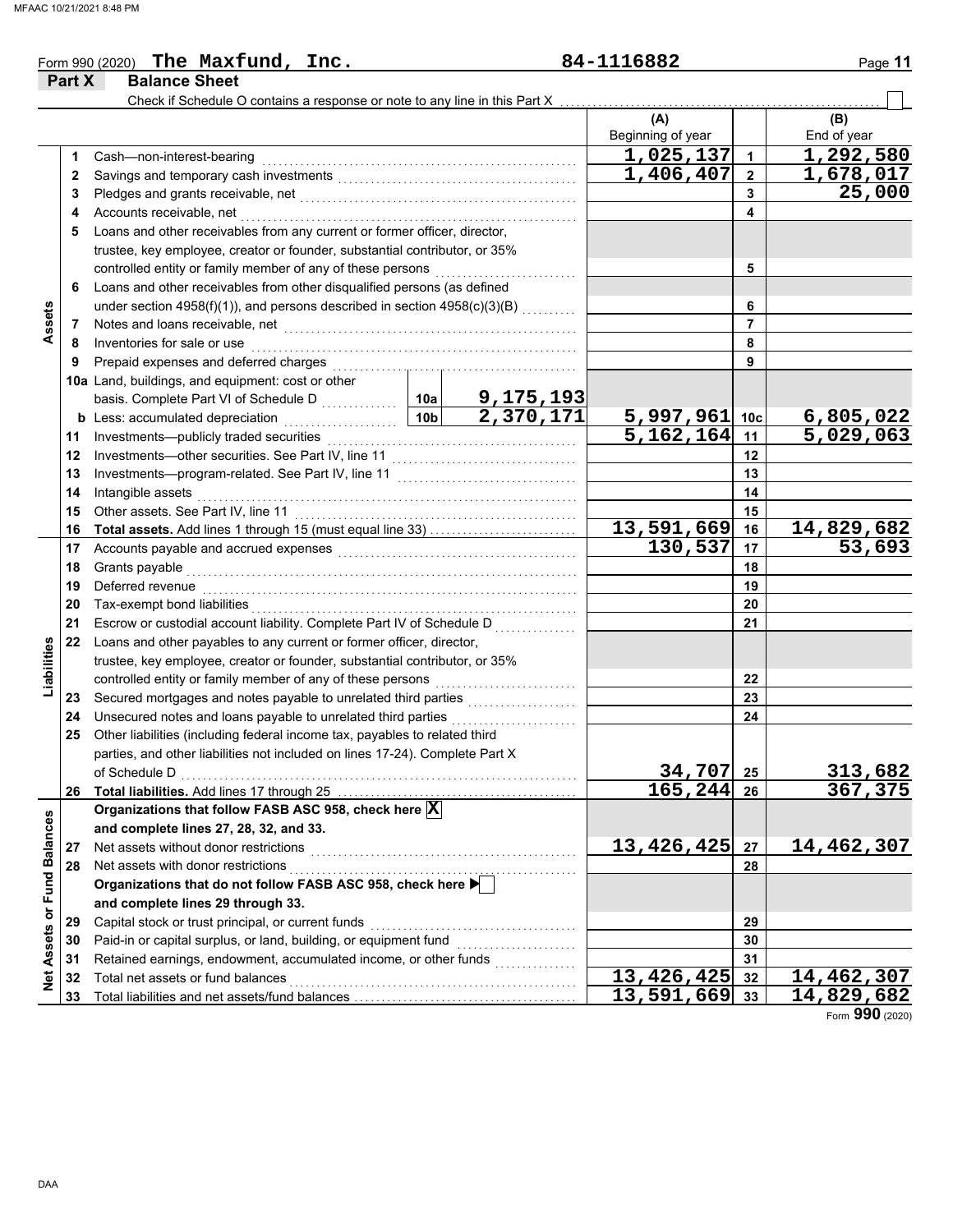|    | 84-1116882<br>Form 990 (2020) The Maxfund, $Inc.$                                                                           |                         |                         |   | Page 12              |
|----|-----------------------------------------------------------------------------------------------------------------------------|-------------------------|-------------------------|---|----------------------|
|    | Part XI<br><b>Reconciliation of Net Assets</b>                                                                              |                         |                         |   |                      |
|    | Check if Schedule O contains a response or note to any line in this Part XI                                                 |                         |                         |   |                      |
| 1  |                                                                                                                             | $\overline{1}$          | 4,816,673               |   |                      |
| 2  |                                                                                                                             | $\overline{2}$          | $\overline{4}$ ,002,358 |   |                      |
| 3  |                                                                                                                             | $\overline{\mathbf{3}}$ |                         |   | $\overline{814,315}$ |
| 4  | Net assets or fund balances at beginning of year (must equal Part X, line 32, column (A)) [[[[[[[[[[[[[[[[[[[               | $\overline{4}$          | 13,426,425              |   |                      |
| 5  | Net unrealized gains (losses) on investments [1] production in the contract of the contract of the contract of              | $\overline{5}$          |                         |   | 221,567              |
| 6  | Donated services and use of facilities <b>constructs</b> and a service of the service of the services and use of facilities | 6                       |                         |   |                      |
| 7  | Investment expenses                                                                                                         | $\overline{7}$          |                         |   |                      |
| 8  | Prior period adjustments                                                                                                    | 8                       |                         |   |                      |
| 9  | Other changes in net assets or fund balances (explain on Schedule O)                                                        | 9                       |                         |   |                      |
| 10 | Net assets or fund balances at end of year. Combine lines 3 through 9 (must equal Part X, line                              |                         |                         |   |                      |
|    | $32$ , column $(B)$ )                                                                                                       | 10 <sup>1</sup>         | 14,462,307              |   |                      |
|    | <b>Financial Statements and Reporting</b><br><b>Part XII</b>                                                                |                         |                         |   |                      |
|    |                                                                                                                             |                         |                         |   |                      |
|    |                                                                                                                             |                         |                         |   | Yes No               |
| 1  | $\mathbf{X}$ Accrual<br>Accounting method used to prepare the Form 990:<br>Cash<br>Other                                    |                         |                         |   |                      |
|    | If the organization changed its method of accounting from a prior year or checked "Other," explain in                       |                         |                         |   |                      |
|    | Schedule O.                                                                                                                 |                         |                         |   |                      |
|    | 2a Were the organization's financial statements compiled or reviewed by an independent accountant?                          |                         | 2a                      |   | $\mathbf x$          |
|    | If "Yes," check a box below to indicate whether the financial statements for the year were compiled or                      |                         |                         |   |                      |
|    | reviewed on a separate basis, consolidated basis, or both:                                                                  |                         |                         |   |                      |
|    | <b>Consolidated basis</b><br>Separate basis<br>Both consolidated and separate basis                                         |                         |                         |   |                      |
|    | b Were the organization's financial statements audited by an independent accountant?                                        |                         | 2 <sub>b</sub>          | X |                      |
|    | If "Yes," check a box below to indicate whether the financial statements for the year were audited on a                     |                         |                         |   |                      |
|    | separate basis, consolidated basis, or both:                                                                                |                         |                         |   |                      |
|    | $ \mathbf{X} $ Separate basis<br>  Consolidated basis<br>  Both consolidated and separate basis                             |                         |                         |   |                      |
|    | c If "Yes" to line 2a or 2b, does the organization have a committee that assumes responsibility for oversight of            |                         |                         |   |                      |
|    | the audit, review, or compilation of its financial statements and selection of an independent accountant?                   |                         | 2c                      | Х |                      |
|    | If the organization changed either its oversight process or selection process during the tax year, explain on               |                         |                         |   |                      |
|    | Schedule O.                                                                                                                 |                         |                         |   |                      |
|    | 3a As a result of a federal award, was the organization required to undergo an audit or audits as set forth in the          |                         |                         |   |                      |
|    | Single Audit Act and OMB Circular A-133?                                                                                    |                         | За                      |   | X                    |
|    | <b>b</b> If "Yes," did the organization undergo the required audit or audits? If the organization did not undergo the       |                         |                         |   |                      |
|    | required audit or audits, explain why on Schedule O and describe any steps taken to undergo such audits                     |                         | 3b                      |   |                      |

Form **990** (2020)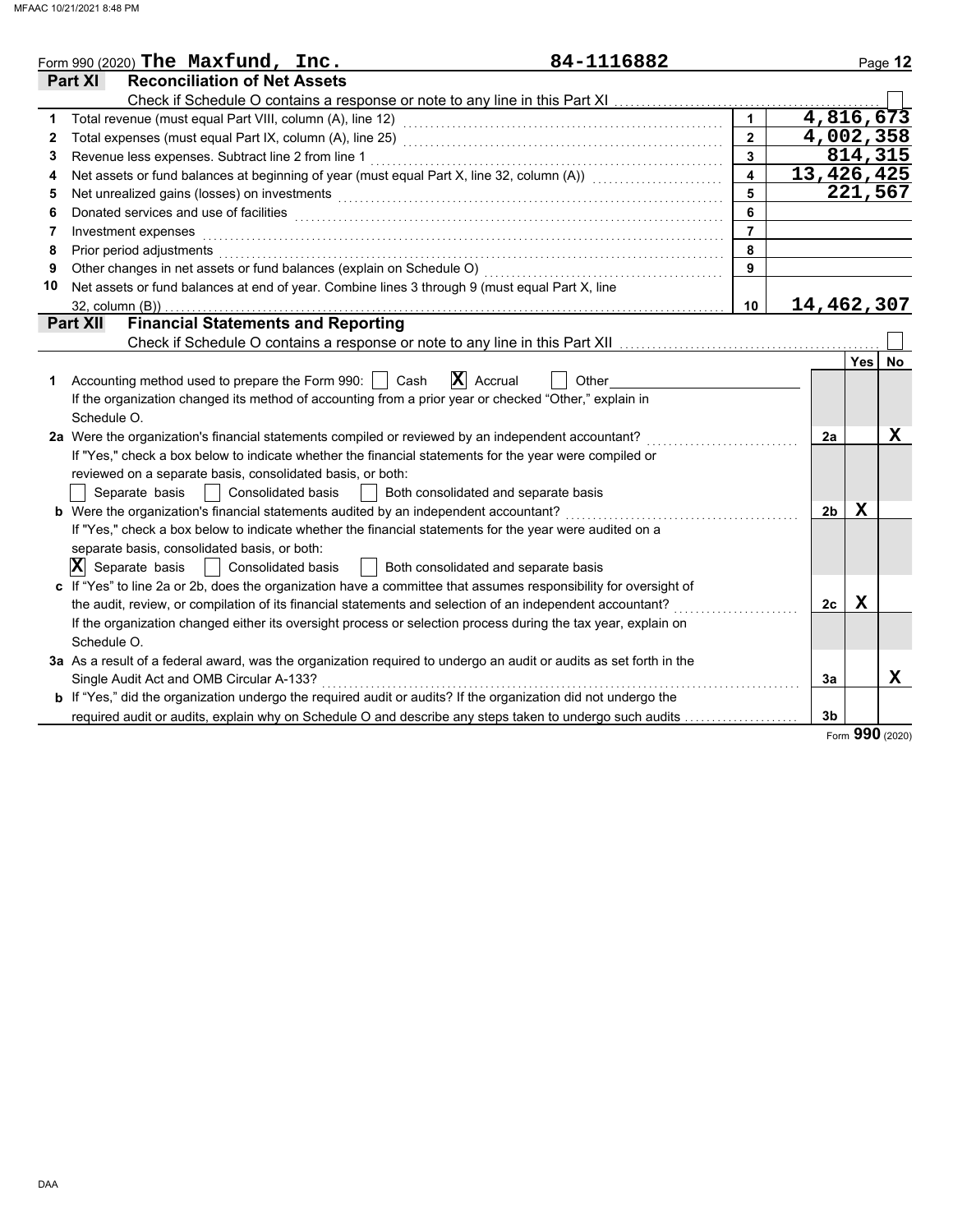Department of the Treasury

**SCHEDULE A** 

|  |  | <b>Public Charity Status and Public Support</b> |
|--|--|-------------------------------------------------|
|--|--|-------------------------------------------------|

**Complete if the organization is a section 501(c)(3) organization or a section 4947(a)(1) nonexempt charitable trust. (Form 990 or 990-EZ)**

|  |  |  |  |  |  |  | Attach to Form 990 or Form 990-EZ. |
|--|--|--|--|--|--|--|------------------------------------|
|--|--|--|--|--|--|--|------------------------------------|

| ∕ [ገ<br>ı |    |
|-----------|----|
| pen to P  | n. |

OMB No. 1545-0047

| Internal Revenue Service<br>Go to www.irs.gov/Form990 for instructions and the latest information. |                          |  |                                                            |                                                                                                                                                                                                                                                                                                                                                                                                                                                                                  |                          |    | Inspection             |            |                                       |
|----------------------------------------------------------------------------------------------------|--------------------------|--|------------------------------------------------------------|----------------------------------------------------------------------------------------------------------------------------------------------------------------------------------------------------------------------------------------------------------------------------------------------------------------------------------------------------------------------------------------------------------------------------------------------------------------------------------|--------------------------|----|------------------------|------------|---------------------------------------|
|                                                                                                    | Name of the organization |  | The Maxfund, Inc.                                          |                                                                                                                                                                                                                                                                                                                                                                                                                                                                                  |                          |    |                        | 84-1116882 | <b>Employer identification number</b> |
| Part I                                                                                             |                          |  |                                                            | Reason for Public Charity Status. (All organizations must complete this part.) See instructions.                                                                                                                                                                                                                                                                                                                                                                                 |                          |    |                        |            |                                       |
|                                                                                                    |                          |  |                                                            | The organization is not a private foundation because it is: (For lines 1 through 12, check only one box.)                                                                                                                                                                                                                                                                                                                                                                        |                          |    |                        |            |                                       |
| 1                                                                                                  |                          |  |                                                            | A church, convention of churches, or association of churches described in section 170(b)(1)(A)(i).                                                                                                                                                                                                                                                                                                                                                                               |                          |    |                        |            |                                       |
| 2                                                                                                  |                          |  |                                                            | A school described in section 170(b)(1)(A)(ii). (Attach Schedule E (Form 990 or 990-EZ).)                                                                                                                                                                                                                                                                                                                                                                                        |                          |    |                        |            |                                       |
| 3                                                                                                  |                          |  |                                                            | A hospital or a cooperative hospital service organization described in section 170(b)(1)(A)(iii).                                                                                                                                                                                                                                                                                                                                                                                |                          |    |                        |            |                                       |
| 4                                                                                                  | city, and state:         |  |                                                            | A medical research organization operated in conjunction with a hospital described in section 170(b)(1)(A)(iii). Enter the hospital's name,                                                                                                                                                                                                                                                                                                                                       |                          |    |                        |            |                                       |
| 5                                                                                                  |                          |  |                                                            | An organization operated for the benefit of a college or university owned or operated by a governmental unit described in                                                                                                                                                                                                                                                                                                                                                        |                          |    |                        |            |                                       |
|                                                                                                    |                          |  | section 170(b)(1)(A)(iv). (Complete Part II.)              |                                                                                                                                                                                                                                                                                                                                                                                                                                                                                  |                          |    |                        |            |                                       |
| 6                                                                                                  |                          |  |                                                            | A federal, state, or local government or governmental unit described in section 170(b)(1)(A)(v).                                                                                                                                                                                                                                                                                                                                                                                 |                          |    |                        |            |                                       |
| X<br>7                                                                                             |                          |  | described in section 170(b)(1)(A)(vi). (Complete Part II.) | An organization that normally receives a substantial part of its support from a governmental unit or from the general public                                                                                                                                                                                                                                                                                                                                                     |                          |    |                        |            |                                       |
| 8                                                                                                  |                          |  |                                                            | A community trust described in section 170(b)(1)(A)(vi). (Complete Part II.)                                                                                                                                                                                                                                                                                                                                                                                                     |                          |    |                        |            |                                       |
| 9                                                                                                  | university:              |  |                                                            | An agricultural research organization described in section 170(b)(1)(A)(ix) operated in conjunction with a land-grant college<br>or university or a non-land-grant college of agriculture (see instructions). Enter the name, city, and state of the college or                                                                                                                                                                                                                  |                          |    |                        |            |                                       |
| 10                                                                                                 |                          |  |                                                            | An organization that normally receives: (1) more than 33 1/3% of its support from contributions, membership fees, and gross<br>receipts from activities related to its exempt functions, subject to certain exceptions; and (2) no more than 331/3% of its<br>support from gross investment income and unrelated business taxable income (less section 511 tax) from businesses<br>acquired by the organization after June 30, 1975. See section 509(a)(2). (Complete Part III.) |                          |    |                        |            |                                       |
| 11                                                                                                 |                          |  |                                                            | An organization organized and operated exclusively to test for public safety. See section 509(a)(4).                                                                                                                                                                                                                                                                                                                                                                             |                          |    |                        |            |                                       |
| 12                                                                                                 |                          |  |                                                            | An organization organized and operated exclusively for the benefit of, to perform the functions of, or to carry out the purposes<br>of one or more publicly supported organizations described in section 509(a)(1) or section 509(a)(2). See section 509(a)(3).<br>Check the box in lines 12a through 12d that describes the type of supporting organization and complete lines 12e, 12f, and 12g.                                                                               |                          |    |                        |            |                                       |
| a                                                                                                  |                          |  |                                                            | Type I. A supporting organization operated, supervised, or controlled by its supported organization(s), typically by giving                                                                                                                                                                                                                                                                                                                                                      |                          |    |                        |            |                                       |
|                                                                                                    |                          |  |                                                            | the supported organization(s) the power to regularly appoint or elect a majority of the directors or trustees of the                                                                                                                                                                                                                                                                                                                                                             |                          |    |                        |            |                                       |
|                                                                                                    |                          |  |                                                            | supporting organization. You must complete Part IV, Sections A and B.                                                                                                                                                                                                                                                                                                                                                                                                            |                          |    |                        |            |                                       |
| b                                                                                                  |                          |  |                                                            | Type II. A supporting organization supervised or controlled in connection with its supported organization(s), by having                                                                                                                                                                                                                                                                                                                                                          |                          |    |                        |            |                                       |
|                                                                                                    |                          |  |                                                            | control or management of the supporting organization vested in the same persons that control or manage the supported<br>organization(s). You must complete Part IV, Sections A and C.                                                                                                                                                                                                                                                                                            |                          |    |                        |            |                                       |
| c                                                                                                  |                          |  |                                                            | Type III functionally integrated. A supporting organization operated in connection with, and functionally integrated with,<br>its supported organization(s) (see instructions). You must complete Part IV, Sections A, D, and E.                                                                                                                                                                                                                                                 |                          |    |                        |            |                                       |
| d                                                                                                  |                          |  |                                                            | Type III non-functionally integrated. A supporting organization operated in connection with its supported organization(s)                                                                                                                                                                                                                                                                                                                                                        |                          |    |                        |            |                                       |
|                                                                                                    |                          |  |                                                            | that is not functionally integrated. The organization generally must satisfy a distribution requirement and an attentiveness                                                                                                                                                                                                                                                                                                                                                     |                          |    |                        |            |                                       |
|                                                                                                    |                          |  |                                                            | requirement (see instructions). You must complete Part IV, Sections A and D, and Part V.                                                                                                                                                                                                                                                                                                                                                                                         |                          |    |                        |            |                                       |
| е                                                                                                  |                          |  |                                                            | Check this box if the organization received a written determination from the IRS that it is a Type I, Type II, Type III                                                                                                                                                                                                                                                                                                                                                          |                          |    |                        |            |                                       |
|                                                                                                    |                          |  |                                                            | functionally integrated, or Type III non-functionally integrated supporting organization.                                                                                                                                                                                                                                                                                                                                                                                        |                          |    |                        |            |                                       |
| f                                                                                                  |                          |  | Enter the number of supported organizations                | Provide the following information about the supported organization(s).                                                                                                                                                                                                                                                                                                                                                                                                           |                          |    |                        |            |                                       |
| g                                                                                                  | (i) Name of supported    |  | (ii) EIN                                                   | (iii) Type of organization                                                                                                                                                                                                                                                                                                                                                                                                                                                       | (iv) Is the organization |    | (v) Amount of monetary |            | (vi) Amount of                        |
|                                                                                                    | organization             |  |                                                            | (described on lines 1-10                                                                                                                                                                                                                                                                                                                                                                                                                                                         | listed in your governing |    | support (see           |            | other support (see                    |
|                                                                                                    |                          |  |                                                            | above (see instructions))                                                                                                                                                                                                                                                                                                                                                                                                                                                        | document?                |    | instructions)          |            | instructions)                         |
|                                                                                                    |                          |  |                                                            |                                                                                                                                                                                                                                                                                                                                                                                                                                                                                  | Yes                      | No |                        |            |                                       |
| (A)                                                                                                |                          |  |                                                            |                                                                                                                                                                                                                                                                                                                                                                                                                                                                                  |                          |    |                        |            |                                       |
| (B)                                                                                                |                          |  |                                                            |                                                                                                                                                                                                                                                                                                                                                                                                                                                                                  |                          |    |                        |            |                                       |
| (C)                                                                                                |                          |  |                                                            |                                                                                                                                                                                                                                                                                                                                                                                                                                                                                  |                          |    |                        |            |                                       |
| (D)                                                                                                |                          |  |                                                            |                                                                                                                                                                                                                                                                                                                                                                                                                                                                                  |                          |    |                        |            |                                       |
| (E)                                                                                                |                          |  |                                                            |                                                                                                                                                                                                                                                                                                                                                                                                                                                                                  |                          |    |                        |            |                                       |
| Total                                                                                              |                          |  |                                                            |                                                                                                                                                                                                                                                                                                                                                                                                                                                                                  |                          |    |                        |            |                                       |

**For Paperwork Reduction Act Notice, see the Instructions for Form 990 or 990-EZ.**

**Schedule A (Form 990 or 990-EZ) 2020**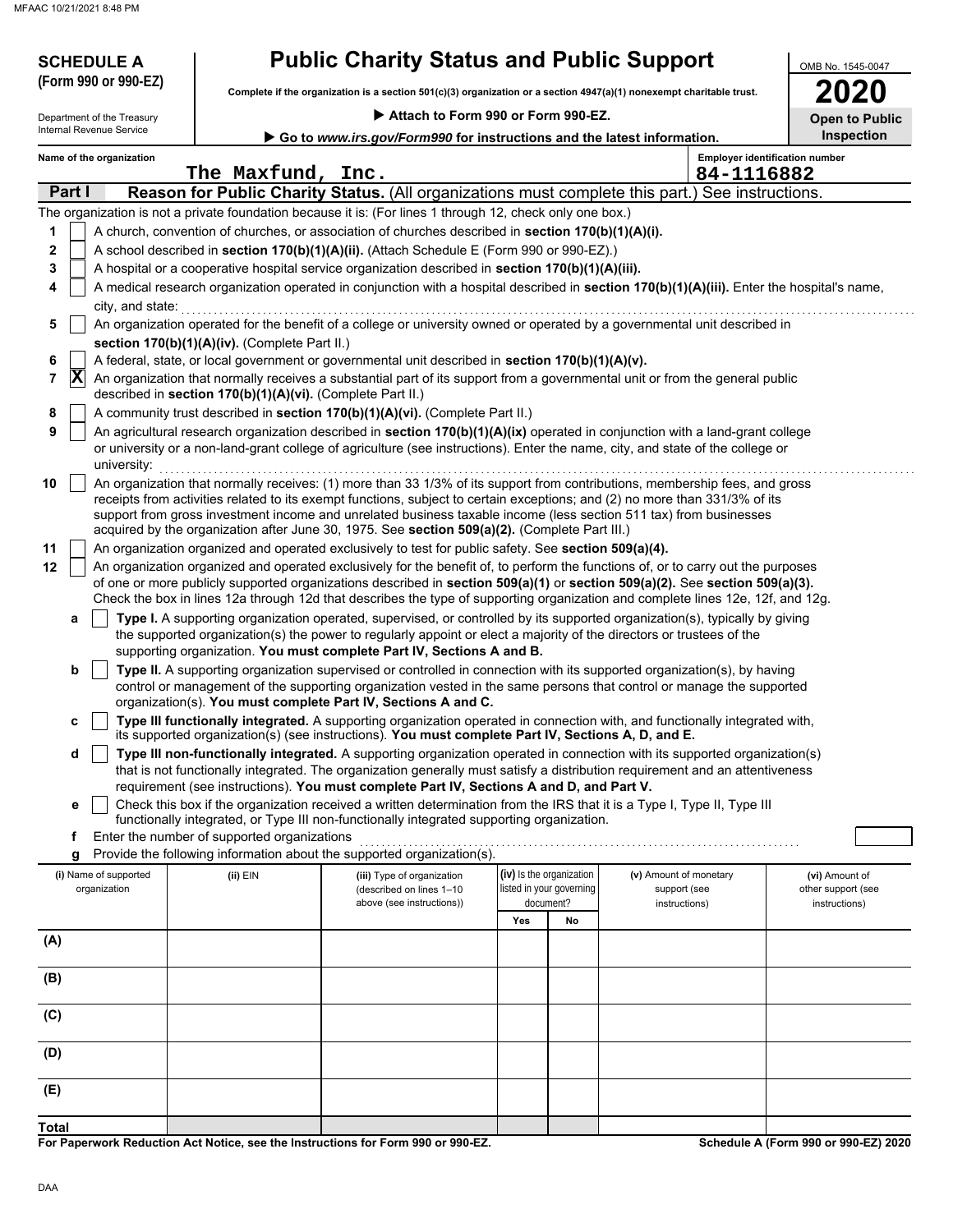|                                                                                                                   | Schedule A (Form 990 or 990-EZ) 2020                                                                                            | The Maxfund, Inc. |           |            |            | 84-1116882 | Page 2                             |
|-------------------------------------------------------------------------------------------------------------------|---------------------------------------------------------------------------------------------------------------------------------|-------------------|-----------|------------|------------|------------|------------------------------------|
|                                                                                                                   | Support Schedule for Organizations Described in Sections 170(b)(1)(A)(iv) and 170(b)(1)(A)(vi)<br>Part II                       |                   |           |            |            |            |                                    |
| (Complete only if you checked the box on line 5, 7, or 8 of Part I or if the organization failed to qualify under |                                                                                                                                 |                   |           |            |            |            |                                    |
|                                                                                                                   | Part III. If the organization fails to qualify under the tests listed below, please complete Part III.)                         |                   |           |            |            |            |                                    |
|                                                                                                                   | <b>Section A. Public Support</b>                                                                                                |                   |           |            |            |            |                                    |
|                                                                                                                   | Calendar year (or fiscal year beginning in)<br>$\blacktriangleright$                                                            | (a) 2016          | (b) 2017  | $(c)$ 2018 | $(d)$ 2019 | (e) 2020   | (f) Total                          |
| 1                                                                                                                 | Gifts, grants, contributions, and                                                                                               |                   |           |            |            |            |                                    |
|                                                                                                                   | membership fees received. (Do not                                                                                               |                   |           |            |            |            |                                    |
|                                                                                                                   | include any "unusual grants.")                                                                                                  | 1,535,612         | 2,283,281 | 3,865,147  | 2,084,256  | 2,902,587  | 12,670,883                         |
| $\mathbf{2}$                                                                                                      | Tax revenues levied for the                                                                                                     |                   |           |            |            |            |                                    |
|                                                                                                                   | organization's benefit and either paid<br>to or expended on its behalf                                                          |                   |           |            |            |            |                                    |
|                                                                                                                   |                                                                                                                                 |                   |           |            |            |            |                                    |
| 3                                                                                                                 | The value of services or facilities<br>furnished by a governmental unit to the<br>organization without charge                   |                   |           |            |            |            |                                    |
| 4                                                                                                                 | Total. Add lines 1 through 3                                                                                                    | 1,535,612         | 2,283,281 | 3,865,147  | 2,084,256  | 2,902,587  | 12,670,883                         |
| 5                                                                                                                 | The portion of total contributions by                                                                                           |                   |           |            |            |            |                                    |
|                                                                                                                   | each person (other than a                                                                                                       |                   |           |            |            |            |                                    |
|                                                                                                                   | governmental unit or publicly<br>supported organization) included on                                                            |                   |           |            |            |            |                                    |
|                                                                                                                   | line 1 that exceeds 2% of the amount                                                                                            |                   |           |            |            |            |                                    |
|                                                                                                                   | shown on line 11, column (f)                                                                                                    |                   |           |            |            |            | 3,696,293                          |
| 6                                                                                                                 | Public support. Subtract line 5 from line 4                                                                                     |                   |           |            |            |            | 8,974,590                          |
|                                                                                                                   | <b>Section B. Total Support</b>                                                                                                 |                   |           |            |            |            |                                    |
|                                                                                                                   | Calendar year (or fiscal year beginning in)                                                                                     | (a) 2016          | (b) 2017  | $(c)$ 2018 | $(d)$ 2019 | (e) 2020   | (f) Total                          |
| 7                                                                                                                 | Amounts from line 4                                                                                                             | 1,535,612         | 2,283,281 | 3,865,147  | 2,084,256  | 2,902,587  | 12,670,883                         |
| 8                                                                                                                 | Gross income from interest, dividends,                                                                                          |                   |           |            |            |            |                                    |
|                                                                                                                   | payments received on securities loans,                                                                                          |                   |           |            |            |            |                                    |
|                                                                                                                   | rents, royalties, and income from<br>similar sources                                                                            | 101,548           | 98,353    | 99,281     | 126,509    | 159,963    | 585,654                            |
| 9                                                                                                                 | Net income from unrelated business                                                                                              |                   |           |            |            |            |                                    |
|                                                                                                                   | activities, whether or not the business                                                                                         |                   |           |            |            |            |                                    |
|                                                                                                                   | is regularly carried on                                                                                                         |                   |           |            |            |            |                                    |
| 10                                                                                                                | Other income. Do not include gain or                                                                                            |                   |           |            |            |            |                                    |
|                                                                                                                   | loss from the sale of capital assets                                                                                            |                   |           |            |            |            |                                    |
|                                                                                                                   | (Explain in Part VI.)                                                                                                           | 1,833             | 67,120    | 89,941     | 60,467     | $-18,625$  | 200,736                            |
| 11                                                                                                                | Total support. Add lines 7 through 10                                                                                           |                   |           |            |            |            | 13,457,273                         |
| 12                                                                                                                | Gross receipts from related activities, etc. (see instructions)                                                                 |                   |           |            |            | 12         | 7,514,454                          |
| 13                                                                                                                | First 5 years. If the Form 990 is for the organization's first, second, third, fourth, or fifth tax year as a section 501(c)(3) |                   |           |            |            |            |                                    |
|                                                                                                                   | organization, che <u>ck this box and <b>stop here</b>,…………………………………………………………………………………………</u>                                    |                   |           |            |            |            | $\blacksquare$                     |
|                                                                                                                   | <b>Section C. Computation of Public Support Percentage</b>                                                                      |                   |           |            |            |            |                                    |
| 14                                                                                                                | Public support percentage for 2020 (line 6, column (f) divided by line 11, column (f)) [[[[[[[[[[[[[[[[[[[[[[                   |                   |           |            |            | 14         | 66.69%                             |
| 15                                                                                                                | Public support percentage from 2019 Schedule A, Part II, line 14                                                                |                   |           |            |            | 15         | 66.09%                             |
| 16a                                                                                                               | 33 1/3% support test-2020. If the organization did not check the box on line 13, and line 14 is 33 1/3% or more, check this     |                   |           |            |            |            |                                    |
|                                                                                                                   | box and stop here. The organization qualifies as a publicly supported organization                                              |                   |           |            |            |            | $\blacktriangleright$ $\mathbf{X}$ |
| b                                                                                                                 | 33 1/3% support test-2019. If the organization did not check a box on line 13 or 16a, and line 15 is 33 1/3% or more, check     |                   |           |            |            |            |                                    |
|                                                                                                                   | this box and stop here. The organization qualifies as a publicly supported organization                                         |                   |           |            |            |            |                                    |
|                                                                                                                   | 17a 10%-facts-and-circumstances test-2020. If the organization did not check a box on line 13, 16a, or 16b, and line 14 is      |                   |           |            |            |            |                                    |
|                                                                                                                   | 10% or more, and if the organization meets the "facts-and-circumstances" test, check this box and stop here. Explain in         |                   |           |            |            |            |                                    |
|                                                                                                                   | Part VI how the organization meets the "facts-and-circumstances" test. The organization qualifies as a publicly supported       |                   |           |            |            |            |                                    |
|                                                                                                                   | organization                                                                                                                    |                   |           |            |            |            |                                    |
| b                                                                                                                 | 10%-facts-and-circumstances test-2019. If the organization did not check a box on line 13, 16a, 16b, or 17a, and line           |                   |           |            |            |            |                                    |
|                                                                                                                   | 15 is 10% or more, and if the organization meets the "facts-and-circumstances" test, check this box and stop here. Explain      |                   |           |            |            |            |                                    |
|                                                                                                                   | in Part VI how the organization meets the "facts-and-circumstances" test. The organization qualifies as a publicly supported    |                   |           |            |            |            |                                    |
|                                                                                                                   | organization                                                                                                                    |                   |           |            |            |            |                                    |
| 18                                                                                                                | Private foundation. If the organization did not check a box on line 13, 16a, 16b, 17a, or 17b, check this box and see           |                   |           |            |            |            |                                    |
|                                                                                                                   | instructions                                                                                                                    |                   |           |            |            |            |                                    |

**Schedule A (Form 990 or 990-EZ) 2020**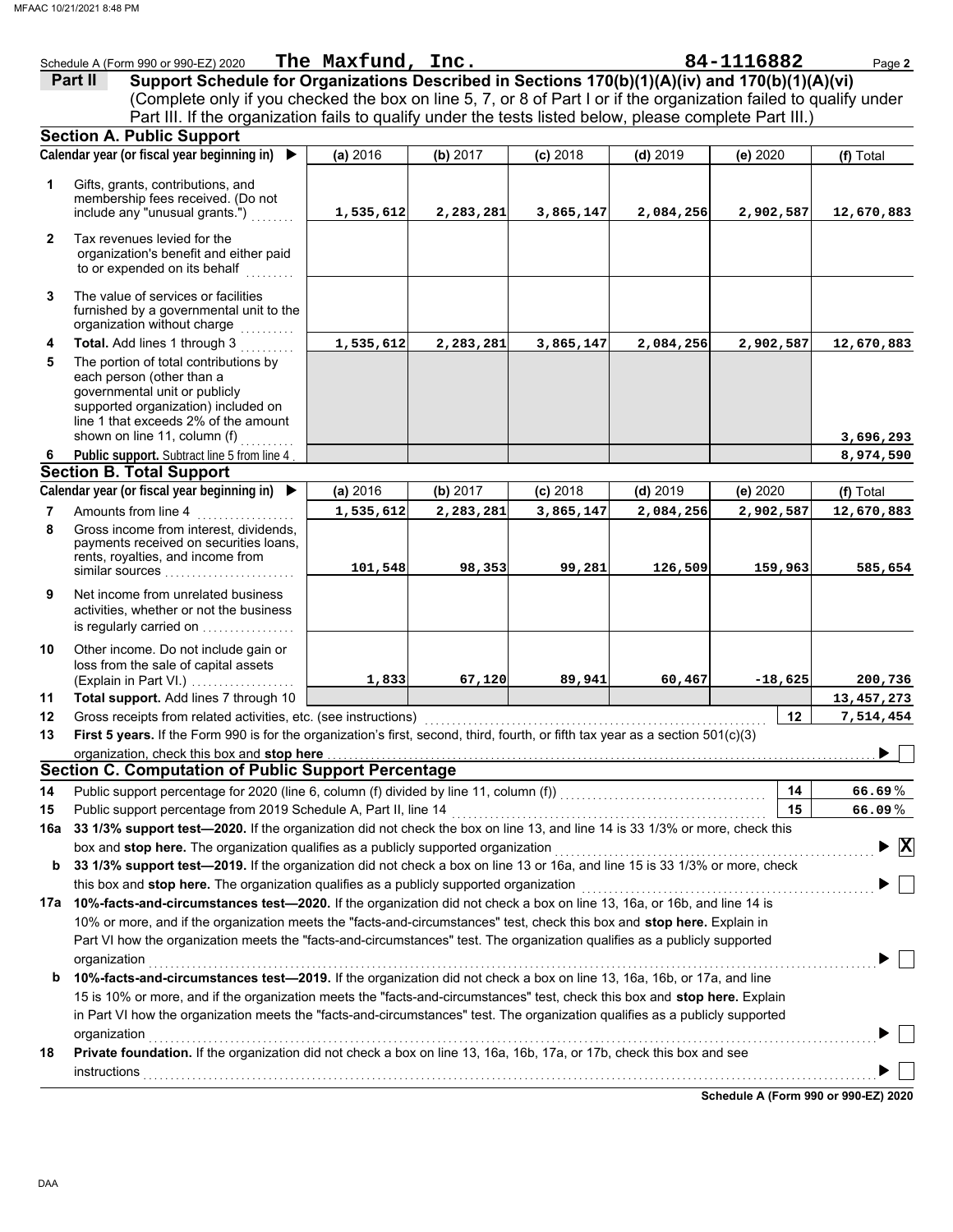|              | Schedule A (Form 990 or 990-EZ) 2020 The Maxfund, Inc.                                                                                                                                                                                                               |          |          |            |            | 84-1116882 | Page 3    |
|--------------|----------------------------------------------------------------------------------------------------------------------------------------------------------------------------------------------------------------------------------------------------------------------|----------|----------|------------|------------|------------|-----------|
|              | Support Schedule for Organizations Described in Section 509(a)(2)<br>Part III                                                                                                                                                                                        |          |          |            |            |            |           |
|              | (Complete only if you checked the box on line 10 of Part I or if the organization failed to qualify under Part II.                                                                                                                                                   |          |          |            |            |            |           |
|              | If the organization fails to qualify under the tests listed below, please complete Part II.)                                                                                                                                                                         |          |          |            |            |            |           |
|              | <b>Section A. Public Support</b>                                                                                                                                                                                                                                     |          |          |            |            |            |           |
|              | Calendar year (or fiscal year beginning in)                                                                                                                                                                                                                          | (a) 2016 | (b) 2017 | $(c)$ 2018 | $(d)$ 2019 | (e) 2020   | (f) Total |
| 1            | Gifts, grants, contributions, and membership fees<br>received. (Do not include any "unusual grants.")                                                                                                                                                                |          |          |            |            |            |           |
| $\mathbf{2}$ | Gross receipts from admissions, merchandise<br>sold or services performed, or facilities<br>furnished in any activity that is related to the<br>organization's tax-exempt purpose                                                                                    |          |          |            |            |            |           |
| 3            | Gross receipts from activities that are not an<br>unrelated trade or business under section 513                                                                                                                                                                      |          |          |            |            |            |           |
| 4            | Tax revenues levied for the<br>organization's benefit and either paid<br>to or expended on its behalf<br><u>.</u><br>. <b>.</b> .                                                                                                                                    |          |          |            |            |            |           |
| 5            | The value of services or facilities<br>furnished by a governmental unit to the<br>organization without charge                                                                                                                                                        |          |          |            |            |            |           |
| 6            | Total. Add lines 1 through 5<br>.                                                                                                                                                                                                                                    |          |          |            |            |            |           |
| 7а           | Amounts included on lines 1, 2, and 3<br>received from disqualified persons                                                                                                                                                                                          |          |          |            |            |            |           |
| b            | Amounts included on lines 2 and 3<br>received from other than disqualified<br>persons that exceed the greater of \$5,000<br>or 1% of the amount on line 13 for the year                                                                                              |          |          |            |            |            |           |
| c            | Add lines 7a and 7b                                                                                                                                                                                                                                                  |          |          |            |            |            |           |
| 8            | Public support. (Subtract line 7c from                                                                                                                                                                                                                               |          |          |            |            |            |           |
|              | line $6.$ )<br><b>Section B. Total Support</b>                                                                                                                                                                                                                       |          |          |            |            |            |           |
|              | Calendar year (or fiscal year beginning in)                                                                                                                                                                                                                          | (a) 2016 | (b) 2017 | $(c)$ 2018 | $(d)$ 2019 | (e) 2020   | (f) Total |
| 9            | Amounts from line 6<br>.                                                                                                                                                                                                                                             |          |          |            |            |            |           |
| 10a          | Gross income from interest, dividends,<br>payments received on securities loans, rents,<br>royalties, and income from similar sources.                                                                                                                               |          |          |            |            |            |           |
| b            | Unrelated business taxable income (less<br>section 511 taxes) from businesses<br>acquired after June 30, 1975                                                                                                                                                        |          |          |            |            |            |           |
| с            | Add lines 10a and 10b                                                                                                                                                                                                                                                |          |          |            |            |            |           |
| 11           | Net income from unrelated business<br>activities not included in line 10b, whether<br>or not the business is regularly carried on                                                                                                                                    |          |          |            |            |            |           |
| 12           | Other income. Do not include gain or<br>loss from the sale of capital assets<br>(Explain in Part VI.)                                                                                                                                                                |          |          |            |            |            |           |
| 13           | Total support. (Add lines 9, 10c, 11,<br>and 12.)                                                                                                                                                                                                                    |          |          |            |            |            |           |
| 14           | First 5 years. If the Form 990 is for the organization's first, second, third, fourth, or fifth tax year as a section 501(c)(3)<br>organization, check this box and stop here                                                                                        |          |          |            |            |            |           |
|              | <b>Section C. Computation of Public Support Percentage</b>                                                                                                                                                                                                           |          |          |            |            |            |           |
| 15           |                                                                                                                                                                                                                                                                      |          |          |            |            | 15         | %         |
| 16           |                                                                                                                                                                                                                                                                      |          |          |            |            | 16         | %         |
|              | Section D. Computation of Investment Income Percentage                                                                                                                                                                                                               |          |          |            |            |            |           |
| 17           | Investment income percentage for 2020 (line 10c, column (f), divided by line 13, column (f)) [[[[[[[[[[[[[[[[                                                                                                                                                        |          |          |            |            | 17         | $\%$      |
|              | 18 Investment income percentage from 2019 Schedule A, Part III, line 17                                                                                                                                                                                              |          |          |            |            | 18         | %         |
|              | 19a 33 1/3% support tests-2020. If the organization did not check the box on line 14, and line 15 is more than 33 1/3%, and line                                                                                                                                     |          |          |            |            |            |           |
|              | 17 is not more than 33 1/3%, check this box and stop here. The organization qualifies as a publicly supported organization                                                                                                                                           |          |          |            |            |            |           |
| b            | 33 1/3% support tests-2019. If the organization did not check a box on line 14 or line 19a, and line 16 is more than 33 1/3%, and<br>line 18 is not more than 33 1/3%, check this box and stop here. The organization qualifies as a publicly supported organization |          |          |            |            |            |           |
| 20           |                                                                                                                                                                                                                                                                      |          |          |            |            |            |           |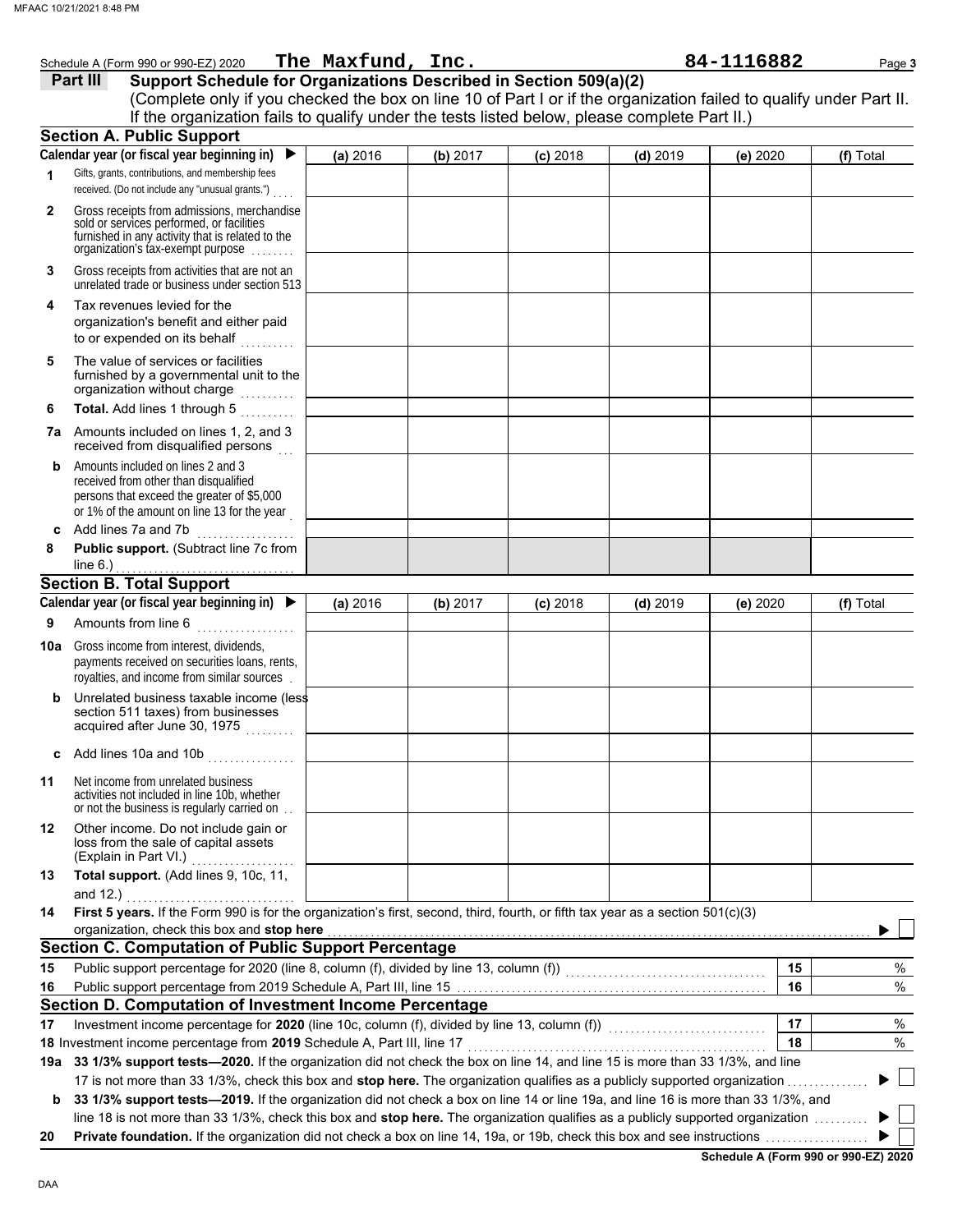|     | The Maxfund, Inc.<br>Schedule A (Form 990 or 990-EZ) 2020                                                                                                                                                                     | 84-1116882                                              |            | Page 4 |
|-----|-------------------------------------------------------------------------------------------------------------------------------------------------------------------------------------------------------------------------------|---------------------------------------------------------|------------|--------|
|     | Part IV<br><b>Supporting Organizations</b>                                                                                                                                                                                    |                                                         |            |        |
|     | (Complete only if you checked a box in line 12 on Part I. If you checked box 12a, Part I, complete Sections A<br>and B. If you checked box 12b, Part I, complete Sections A and C. If you checked box 12c, Part I, complete   |                                                         |            |        |
|     | Sections A, D, and E. If you checked box 12d, Part I, complete Sections A and D, and complete Part V.)<br><b>Section A. All Supporting Organizations</b>                                                                      |                                                         |            |        |
|     |                                                                                                                                                                                                                               |                                                         | <b>Yes</b> | No     |
| 1   | Are all of the organization's supported organizations listed by name in the organization's governing                                                                                                                          |                                                         |            |        |
|     | documents? If "No," describe in Part VI how the supported organizations are designated. If designated by                                                                                                                      |                                                         |            |        |
|     | class or purpose, describe the designation. If historic and continuing relationship, explain.                                                                                                                                 | 1                                                       |            |        |
| 2   | Did the organization have any supported organization that does not have an IRS determination of status                                                                                                                        |                                                         |            |        |
|     | under section $509(a)(1)$ or (2)? If "Yes," explain in Part VI how the organization determined that the supported                                                                                                             |                                                         |            |        |
|     | organization was described in section 509(a)(1) or (2).                                                                                                                                                                       | $\mathbf{2}$                                            |            |        |
| За  | Did the organization have a supported organization described in section $501(c)(4)$ , (5), or (6)? If "Yes," answer                                                                                                           |                                                         |            |        |
|     | lines 3b and 3c below.                                                                                                                                                                                                        | 3a                                                      |            |        |
| b   | Did the organization confirm that each supported organization qualified under section 501(c)(4), (5), or (6) and                                                                                                              |                                                         |            |        |
|     | satisfied the public support tests under section 509(a)(2)? If "Yes," describe in Part VI when and how the                                                                                                                    |                                                         |            |        |
|     | organization made the determination.                                                                                                                                                                                          | 3b                                                      |            |        |
| c   | Did the organization ensure that all support to such organizations was used exclusively for section 170(c)(2)(B)                                                                                                              |                                                         |            |        |
|     | purposes? If "Yes," explain in Part VI what controls the organization put in place to ensure such use.                                                                                                                        | 3c                                                      |            |        |
| 4a  | Was any supported organization not organized in the United States ("foreign supported organization")? If<br>"Yes," and if you checked 12a or 12b in Part I, answer (b) and (c) below.                                         | 4a                                                      |            |        |
| b   | Did the organization have ultimate control and discretion in deciding whether to make grants to the foreign                                                                                                                   |                                                         |            |        |
|     | supported organization? If "Yes," describe in Part VI how the organization had such control and discretion                                                                                                                    |                                                         |            |        |
|     | despite being controlled or supervised by or in connection with its supported organizations.                                                                                                                                  | 4b                                                      |            |        |
| c   | Did the organization support any foreign supported organization that does not have an IRS determination                                                                                                                       |                                                         |            |        |
|     | under sections 501(c)(3) and 509(a)(1) or (2)? If "Yes," explain in Part VI what controls the organization used                                                                                                               |                                                         |            |        |
|     | to ensure that all support to the foreign supported organization was used exclusively for section $170(c)(2)(B)$                                                                                                              |                                                         |            |        |
|     | purposes.                                                                                                                                                                                                                     | 4с                                                      |            |        |
| 5a  | Did the organization add, substitute, or remove any supported organizations during the tax year? If "Yes,"                                                                                                                    |                                                         |            |        |
|     | answer lines 5b and 5c below (if applicable). Also, provide detail in Part VI, including (i) the names and EIN                                                                                                                |                                                         |            |        |
|     | numbers of the supported organizations added, substituted, or removed; (ii) the reasons for each such action;                                                                                                                 |                                                         |            |        |
|     | (iii) the authority under the organization's organizing document authorizing such action; and (iv) how the action                                                                                                             |                                                         |            |        |
|     | was accomplished (such as by amendment to the organizing document).                                                                                                                                                           | 5a                                                      |            |        |
| b   | Type I or Type II only. Was any added or substituted supported organization part of a class already                                                                                                                           |                                                         |            |        |
|     | designated in the organization's organizing document?                                                                                                                                                                         | 5b                                                      |            |        |
| c   | Substitutions only. Was the substitution the result of an event beyond the organization's control?                                                                                                                            | 5 <sub>c</sub>                                          |            |        |
| 6   | Did the organization provide support (whether in the form of grants or the provision of services or facilities) to                                                                                                            |                                                         |            |        |
|     | anyone other than (i) its supported organizations, (ii) individuals that are part of the charitable class benefited                                                                                                           |                                                         |            |        |
|     | by one or more of its supported organizations, or (iii) other supporting organizations that also support or                                                                                                                   |                                                         |            |        |
|     | benefit one or more of the filing organization's supported organizations? If "Yes," provide detail in Part VI.                                                                                                                | 6                                                       |            |        |
| 7   | Did the organization provide a grant, loan, compensation, or other similar payment to a substantial contributor                                                                                                               |                                                         |            |        |
|     | (as defined in section $4958(c)(3)(C)$ ), a family member of a substantial contributor, or a 35% controlled entity<br>with regard to a substantial contributor? If "Yes," complete Part I of Schedule L (Form 990 or 990-EZ). | 7                                                       |            |        |
| 8   | Did the organization make a loan to a disqualified person (as defined in section 4958) not described in line 7?                                                                                                               |                                                         |            |        |
|     | If "Yes," complete Part I of Schedule L (Form 990 or 990-EZ).                                                                                                                                                                 | 8                                                       |            |        |
| 9а  | Was the organization controlled directly or indirectly at any time during the tax year by one or more                                                                                                                         |                                                         |            |        |
|     | disqualified persons, as defined in section 4946 (other than foundation managers and organizations                                                                                                                            |                                                         |            |        |
|     | described in section 509(a)(1) or (2))? If "Yes," provide detail in Part VI.                                                                                                                                                  | 9a                                                      |            |        |
| b   | Did one or more disqualified persons (as defined in line 9a) hold a controlling interest in any entity in which                                                                                                               |                                                         |            |        |
|     | the supporting organization had an interest? If "Yes," provide detail in Part VI.                                                                                                                                             | 9b                                                      |            |        |
| c   | Did a disqualified person (as defined in line 9a) have an ownership interest in, or derive any personal benefit                                                                                                               |                                                         |            |        |
|     | from, assets in which the supporting organization also had an interest? If "Yes," provide detail in Part VI.                                                                                                                  | 9c                                                      |            |        |
| 10a | Was the organization subject to the excess business holdings rules of section 4943 because of section                                                                                                                         |                                                         |            |        |
|     | 4943(f) (regarding certain Type II supporting organizations, and all Type III non-functionally integrated                                                                                                                     |                                                         |            |        |
|     | supporting organizations)? If "Yes," answer line 10b below.                                                                                                                                                                   | 10a                                                     |            |        |
| b   | Did the organization have any excess business holdings in the tax year? (Use Schedule C, Form 4720, to                                                                                                                        |                                                         |            |        |
|     | determine whether the organization had excess business holdings.)                                                                                                                                                             | 10 <sub>b</sub><br>Schedule A (Form 990 or 990-EZ) 2020 |            |        |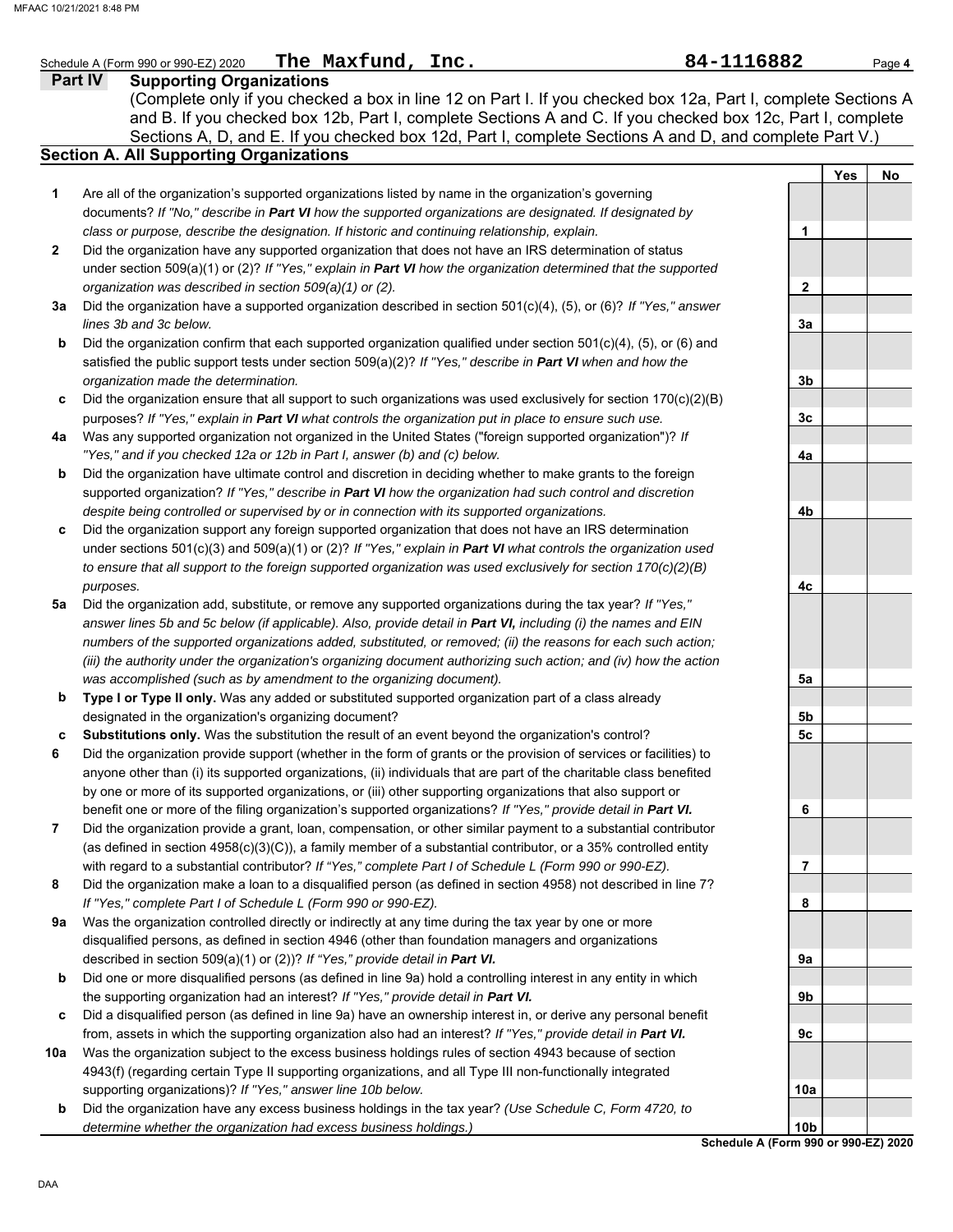| Schedule A (Form 990 or 990-EZ) 2020                                                                             | The Maxfund, Inc.                           | 84-1116882 |     | Page 5 |
|------------------------------------------------------------------------------------------------------------------|---------------------------------------------|------------|-----|--------|
| <b>Part IV</b>                                                                                                   | <b>Supporting Organizations (continued)</b> |            |     |        |
|                                                                                                                  |                                             |            | Yes | No     |
| Has the organization accepted a gift or contribution from any of the following persons?                          |                                             |            |     |        |
| a A person who directly or indirectly controls, either alone or together with persons described in lines 11b and |                                             |            |     |        |
| 11c below, the governing body of a supported organization?                                                       |                                             | 11a        |     |        |

**b** A family member of a person described in line 11a above?

**c** A 35% controlled entity of a person described in line 11a or 11b above? *If "Yes" to line 11a, 11b, or 11c, provide detail in Part VI.*

### **Section B. Type I Supporting Organizations**

**2 1** *supported organizations and what conditions or restrictions, if any, applied to such powers during the tax year. organization, describe how the powers to appoint and/or remove officers, directors, or trustees were allocated among the effectively operated, supervised, or controlled the organization's activities. If the organization had more than one supported* directors, or trustees at all times during the tax year? *If "No," describe in Part VI how the supported organization(s)* more supported organizations have the power to regularly appoint or elect at least a majority of the organization's officers, Did the governing body, members of the governing body, officers acting in their official capacity, or membership of one or Did the organization operate for the benefit of any supported organization other than the supported **1 Yes No**

organization(s) that operated, supervised, or controlled the supporting organization? *If "Yes," explain in Part VI how providing such benefit carried out the purposes of the supported organization(s) that operated,* 

#### *supervised, or controlled the supporting organization.* **Section C. Type II Supporting Organizations**

Were a majority of the organization's directors or trustees during the tax year also a majority of the directors or trustees of each of the organization's supported organization(s)? *If "No," describe in Part VI how control* **1** *or management of the supporting organization was vested in the same persons that controlled or managed the supported organization(s).* **Yes No 1**

#### **Section D. All Type III Supporting Organizations**

|                |                                                                                                                        |   | Yes | No |
|----------------|------------------------------------------------------------------------------------------------------------------------|---|-----|----|
| 1              | Did the organization provide to each of its supported organizations, by the last day of the fifth month of the         |   |     |    |
|                | organization's tax year, (i) a written notice describing the type and amount of support provided during the prior tax  |   |     |    |
|                | year, (ii) a copy of the Form 990 that was most recently filed as of the date of notification, and (iii) copies of the |   |     |    |
|                | organization's governing documents in effect on the date of notification, to the extent not previously provided?       |   |     |    |
| $\overline{2}$ | Were any of the organization's officers, directors, or trustees either (i) appointed or elected by the supported       |   |     |    |
|                | organization(s) or (ii) serving on the governing body of a supported organization? If "No," explain in Part VI how     |   |     |    |
|                | the organization maintained a close and continuous working relationship with the supported organization(s).            | 2 |     |    |
| $\mathbf{3}$   | By reason of the relationship described in line 2, above, did the organization's supported organizations have          |   |     |    |
|                | a significant voice in the organization's investment policies and in directing the use of the organization's           |   |     |    |
|                | income or assets at all times during the tax year? If "Yes," describe in Part VI the role the organization's           |   |     |    |
|                | supported organizations played in this regard.                                                                         | 3 |     |    |

#### **Section E. Type III Functionally-Integrated Supporting Organizations**

| Check the box next to the method that the organization used to satisfy the Integral Part Test during the year (see instructions). |  |
|-----------------------------------------------------------------------------------------------------------------------------------|--|
|                                                                                                                                   |  |

- The organization satisfied the Activities Test. *Complete line 2 below.* **a**
- The organization is the parent of each of its supported organizations. *Complete line 3 below.* **b**

| c $\vert$ The organization supported a governmental entity. Describe in Part VI how you supported a governmental entity (see instructions). |  |  |
|---------------------------------------------------------------------------------------------------------------------------------------------|--|--|
|                                                                                                                                             |  |  |

**2** Activities Test. *Answer lines 2a and 2b below.*

- **a** Did substantially all of the organization's activities during the tax year directly further the exempt purposes of the supported organization(s) to which the organization was responsive? *If "Yes," then in Part VI identify those supported organizations and explain how these activities directly furthered their exempt purposes, how the organization was responsive to those supported organizations, and how the organization determined that these activities constituted substantially all of its activities.*
- **b** Did the activities described in line 2a, above, constitute activities that, but for the organization's involvement, one or more of the organization's supported organization(s) would have been engaged in? If "Yes," explain in *Part VI the reasons for the organization's position that its supported organization(s) would have engaged in these activities but for the organization's involvement.*
- **3** Parent of Supported Organizations. *Answer lines 3a and 3b below.*
- **a** Did the organization have the power to regularly appoint or elect a majority of the officers, directors, or trustees of each of the supported organizations? *If "Yes" or "No," provide details in Part VI.*
- DAA **Schedule A (Form 990 or 990-EZ) 2020 b** Did the organization exercise a substantial degree of direction over the policies, programs, and activities of each of its supported organizations? *If "Yes," describe in Part VI the role played by the organization in this regard.*

**3b**

**2a**

**2b**

**3a**

**Yes No**

**11b**

**11c**

**2**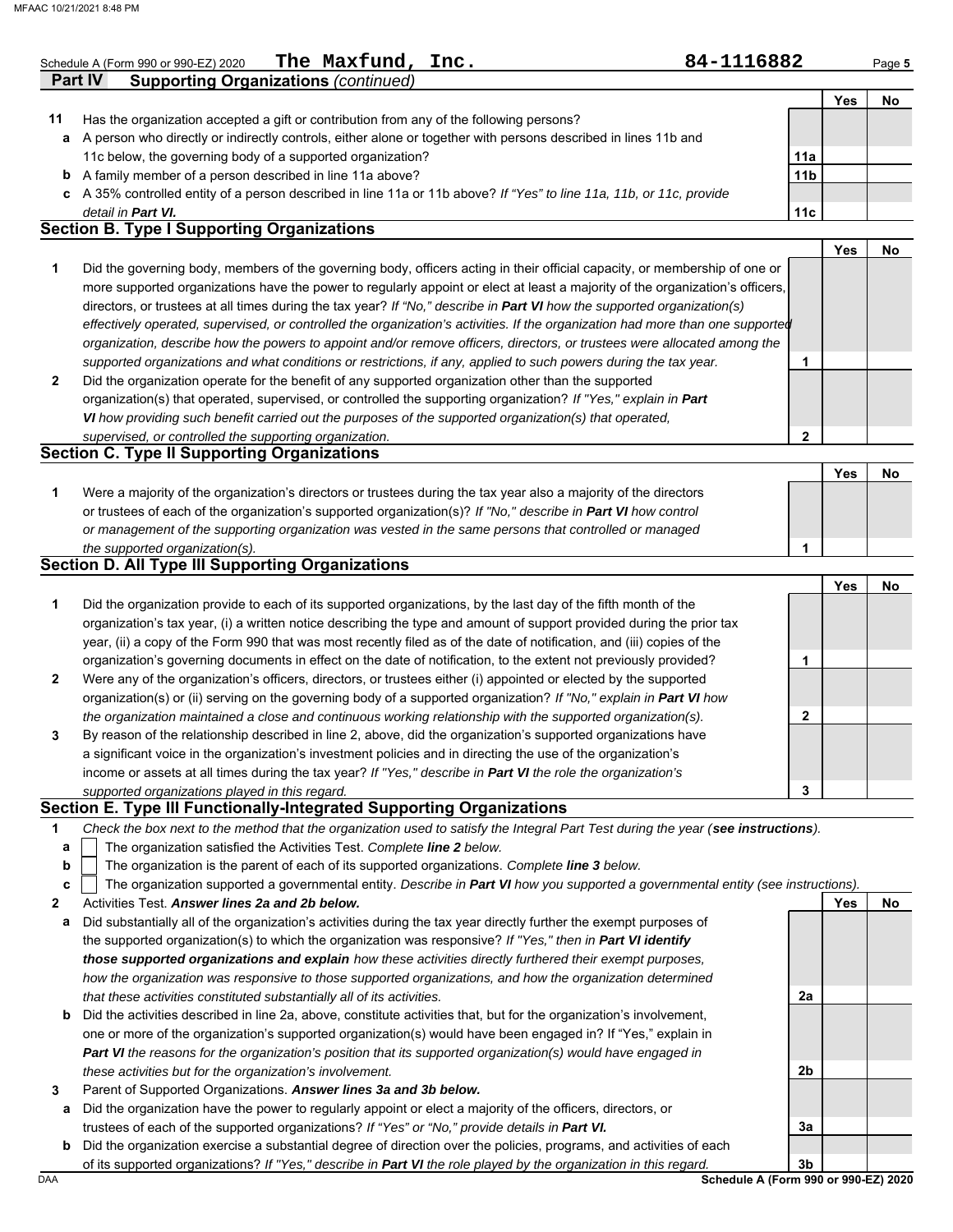|              | The Maxfund, Inc.<br>Schedule A (Form 990 or 990-EZ) 2020                                                                        |                | 84-1116882     | Page 6                         |
|--------------|----------------------------------------------------------------------------------------------------------------------------------|----------------|----------------|--------------------------------|
|              | Type III Non-Functionally Integrated 509(a)(3) Supporting Organizations<br><b>Part V</b>                                         |                |                |                                |
| $\mathbf{1}$ | Check here if the organization satisfied the Integral Part Test as a qualifying trust on Nov. 20, 1970 (explain in Part VI). See |                |                |                                |
|              | instructions. All other Type III non-functionally integrated supporting organizations must complete Sections A through E.        |                |                |                                |
|              | Section A - Adjusted Net Income                                                                                                  |                | (A) Prior Year | (B) Current Year               |
|              |                                                                                                                                  |                |                | (optional)                     |
| 1            | Net short-term capital gain                                                                                                      | 1              |                |                                |
| $\mathbf{2}$ | Recoveries of prior-year distributions                                                                                           | $\overline{2}$ |                |                                |
| 3            | Other gross income (see instructions)                                                                                            | 3              |                |                                |
| 4            | Add lines 1 through 3.                                                                                                           | 4              |                |                                |
| 5            | Depreciation and depletion                                                                                                       | 5              |                |                                |
| 6            | Portion of operating expenses paid or incurred for production or collection of                                                   |                |                |                                |
|              | gross income or for management, conservation, or maintenance of property                                                         |                |                |                                |
|              | held for production of income (see instructions)                                                                                 | 6              |                |                                |
| 7            | Other expenses (see instructions)                                                                                                | $\overline{7}$ |                |                                |
| 8            | Adjusted Net Income (subtract lines 5, 6, and 7 from line 4)                                                                     | 8              |                |                                |
|              | Section B - Minimum Asset Amount                                                                                                 |                | (A) Prior Year | (B) Current Year<br>(optional) |
| 1.           | Aggregate fair market value of all non-exempt-use assets (see                                                                    |                |                |                                |
|              | instructions for short tax year or assets held for part of year):                                                                |                |                |                                |
|              | a Average monthly value of securities                                                                                            | 1a             |                |                                |
|              | <b>b</b> Average monthly cash balances                                                                                           | 1b             |                |                                |
|              | c Fair market value of other non-exempt-use assets                                                                               | 1 <sub>c</sub> |                |                                |
|              | d Total (add lines 1a, 1b, and 1c)                                                                                               | 1d             |                |                                |
|              | e Discount claimed for blockage or other factors                                                                                 |                |                |                                |
|              | (explain in detail in <b>Part VI</b> ):                                                                                          |                |                |                                |
|              | 2 Acquisition indebtedness applicable to non-exempt-use assets                                                                   | $\mathbf{2}$   |                |                                |
| 3            | Subtract line 2 from line 1d.                                                                                                    | 3              |                |                                |
| 4            | Cash deemed held for exempt use. Enter 0.015 of line 3 (for greater amount,                                                      |                |                |                                |
|              | see instructions).                                                                                                               | 4              |                |                                |
| 5            | Net value of non-exempt-use assets (subtract line 4 from line 3)                                                                 | 5              |                |                                |
| 6            | Multiply line 5 by 0.035.                                                                                                        | 6              |                |                                |
| 7            | Recoveries of prior-year distributions                                                                                           | $\overline{7}$ |                |                                |
| 8            | Minimum Asset Amount (add line 7 to line 6)                                                                                      | 8              |                |                                |
|              | Section C - Distributable Amount                                                                                                 |                |                | <b>Current Year</b>            |
| 1            | Adjusted net income for prior year (from Section A, line 8, column A)                                                            | 1              |                |                                |
| $\mathbf{2}$ | Enter 0.85 of line 1.                                                                                                            | $\mathbf{2}$   |                |                                |
| 3            | Minimum asset amount for prior year (from Section B, line 8, column A)                                                           | 3              |                |                                |
| 4            | Enter greater of line 2 or line 3.                                                                                               | 4              |                |                                |
| 5            | Income tax imposed in prior year                                                                                                 | 5              |                |                                |
| 6            | Distributable Amount. Subtract line 5 from line 4, unless subject to                                                             |                |                |                                |
|              | emergency temporary reduction (see instructions).                                                                                | 6              |                |                                |
|              |                                                                                                                                  |                |                |                                |

**7**  $\Box$  Check here if the current year is the organization's first as a non-functionally integrated Type III supporting organization (see instructions).

**Schedule A (Form 990 or 990-EZ) 2020**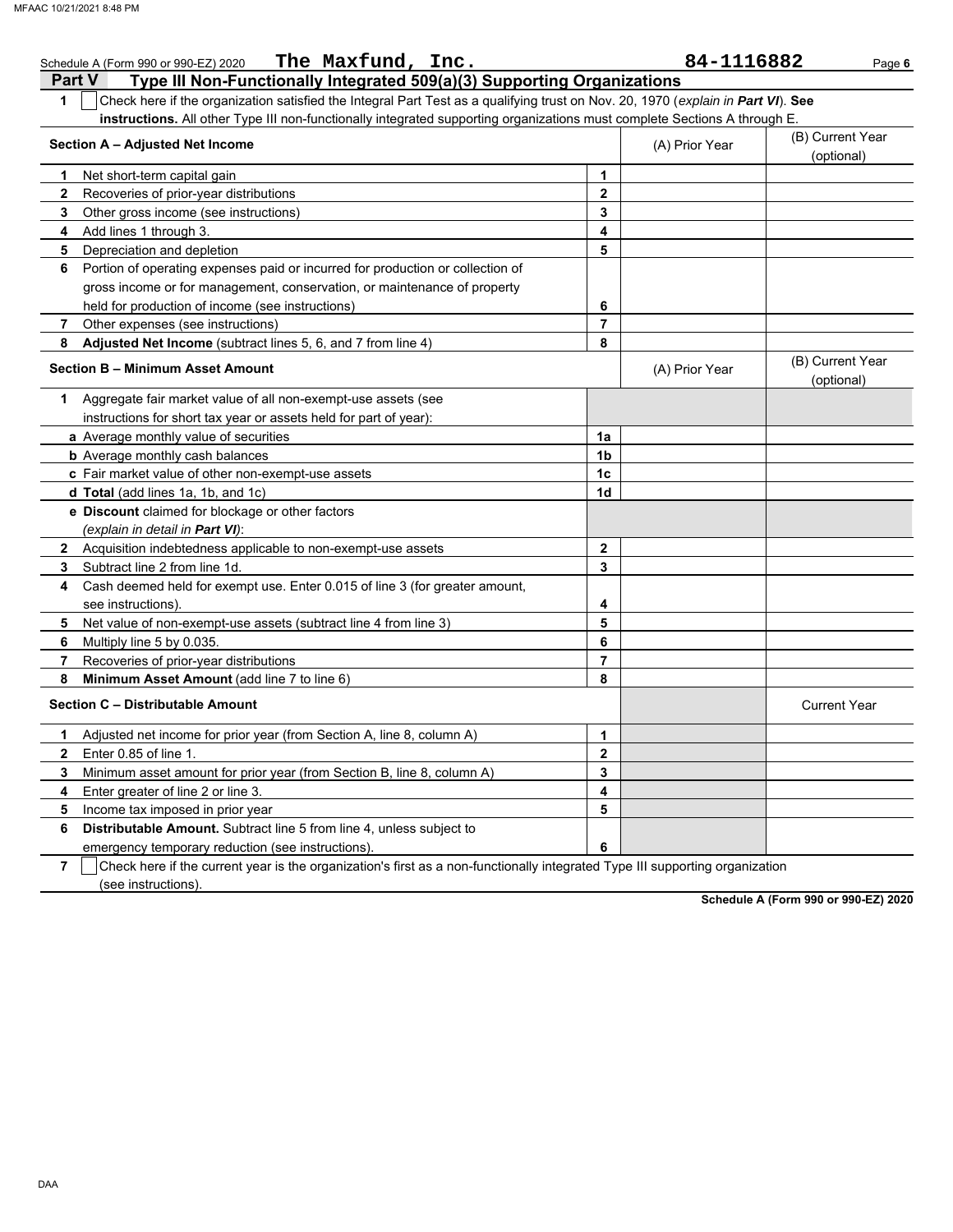|              | The Maxfund, Inc.<br>Schedule A (Form 990 or 990-EZ) 2020                                                  |                                    | 84-1116882                                    | Page 7                                           |
|--------------|------------------------------------------------------------------------------------------------------------|------------------------------------|-----------------------------------------------|--------------------------------------------------|
| Part V       | Type III Non-Functionally Integrated 509(a)(3) Supporting Organizations (continued)                        |                                    |                                               |                                                  |
|              | <b>Section D - Distributions</b>                                                                           |                                    |                                               | <b>Current Year</b>                              |
| 1            | Amounts paid to supported organizations to accomplish exempt purposes                                      |                                    |                                               |                                                  |
| $\mathbf{2}$ | Amounts paid to perform activity that directly furthers exempt purposes of supported                       |                                    |                                               |                                                  |
|              | organizations, in excess of income from activity                                                           |                                    |                                               |                                                  |
| 3            | Administrative expenses paid to accomplish exempt purposes of supported organizations                      |                                    |                                               |                                                  |
| 4            | Amounts paid to acquire exempt-use assets                                                                  |                                    |                                               |                                                  |
| 5            | Qualified set-aside amounts (prior IRS approval required-provide details in Part VI)                       |                                    |                                               |                                                  |
| 6            | Other distributions (describe in Part VI). See instructions.                                               |                                    |                                               |                                                  |
| 7            | Total annual distributions. Add lines 1 through 6.                                                         |                                    |                                               |                                                  |
| 8            | Distributions to attentive supported organizations to which the organization is responsive                 |                                    |                                               |                                                  |
|              | (provide details in Part VI). See instructions.                                                            |                                    |                                               |                                                  |
| 9            | Distributable amount for 2020 from Section C, line 6                                                       |                                    |                                               |                                                  |
| 10           | Line 8 amount divided by line 9 amount                                                                     |                                    |                                               |                                                  |
|              | <b>Section E - Distribution Allocations (see instructions)</b>                                             | (i)<br><b>Excess Distributions</b> | (ii)<br><b>Underdistributions</b><br>Pre-2020 | (iii)<br><b>Distributable</b><br>Amount for 2020 |
| 1            | Distributable amount for 2020 from Section C, line 6                                                       |                                    |                                               |                                                  |
| $\mathbf{2}$ | Underdistributions, if any, for years prior to 2020<br>(reasonable cause required-explain in Part VI). See |                                    |                                               |                                                  |
|              | instructions.                                                                                              |                                    |                                               |                                                  |
| 3            | Excess distributions carryover, if any, to 2020                                                            |                                    |                                               |                                                  |
|              | a From 2015                                                                                                |                                    |                                               |                                                  |
|              | $b$ From 2016                                                                                              |                                    |                                               |                                                  |
|              | c From 2017                                                                                                |                                    |                                               |                                                  |
|              | <b>d</b> From 2018                                                                                         |                                    |                                               |                                                  |
|              | e From 2019<br>. <u>.</u>                                                                                  |                                    |                                               |                                                  |
|              | f Total of lines 3a through 3e                                                                             |                                    |                                               |                                                  |
|              | g Applied to underdistributions of prior years                                                             |                                    |                                               |                                                  |
|              | h Applied to 2020 distributable amount                                                                     |                                    |                                               |                                                  |
|              | Carryover from 2015 not applied (see instructions)                                                         |                                    |                                               |                                                  |
| 4            | Remainder. Subtract lines 3g, 3h, and 3i from line 3f.<br>Distributions for 2020 from                      |                                    |                                               |                                                  |
|              | Section D. line 7:<br>\$                                                                                   |                                    |                                               |                                                  |
|              | a Applied to underdistributions of prior years                                                             |                                    |                                               |                                                  |
|              | <b>b</b> Applied to 2020 distributable amount                                                              |                                    |                                               |                                                  |
|              | c Remainder. Subtract lines 4a and 4b from line 4.                                                         |                                    |                                               |                                                  |
| 5            | Remaining underdistributions for years prior to 2020, if                                                   |                                    |                                               |                                                  |
|              | any. Subtract lines 3g and 4a from line 2. For result                                                      |                                    |                                               |                                                  |
|              | greater than zero, explain in Part VI. See instructions.                                                   |                                    |                                               |                                                  |
| 6            | Remaining underdistributions for 2020 Subtract lines 3h                                                    |                                    |                                               |                                                  |
|              | and 4b from line 1. For result greater than zero, explain in                                               |                                    |                                               |                                                  |
|              | Part VI. See instructions.                                                                                 |                                    |                                               |                                                  |
| 7            | Excess distributions carryover to 2021. Add lines 3j                                                       |                                    |                                               |                                                  |
|              | and 4c.                                                                                                    |                                    |                                               |                                                  |
| 8            | Breakdown of line 7:                                                                                       |                                    |                                               |                                                  |
|              | a Excess from 2016.                                                                                        |                                    |                                               |                                                  |
|              | <b>b</b> Excess from 2017                                                                                  |                                    |                                               |                                                  |
|              | c Excess from 2018.                                                                                        |                                    |                                               |                                                  |
|              | d Excess from 2019.                                                                                        |                                    |                                               |                                                  |
|              | e Excess from 2020                                                                                         |                                    |                                               |                                                  |
|              |                                                                                                            |                                    |                                               | $-0.005$ $-21.000$                               |

**Schedule A (Form 990 or 990-EZ) 2020**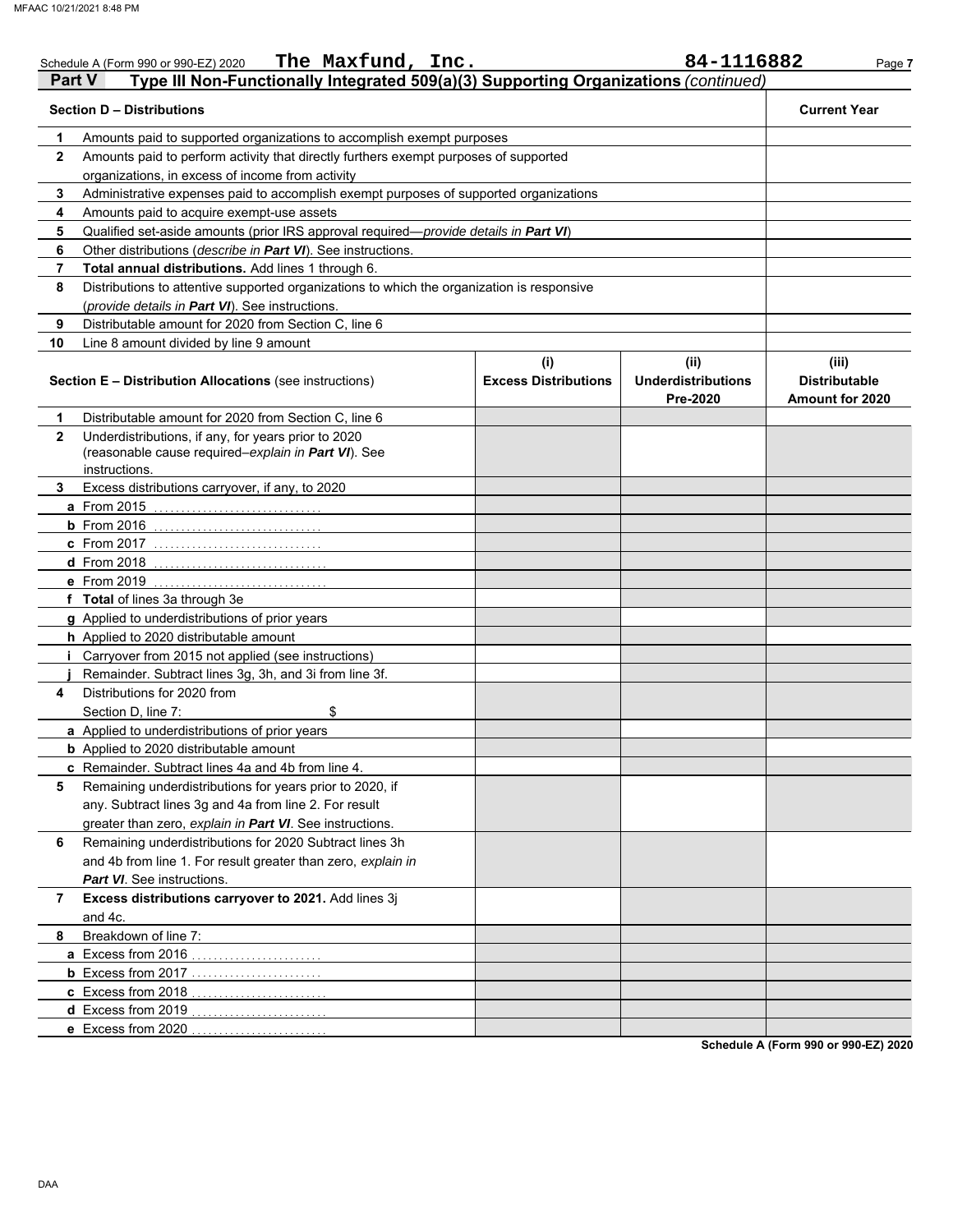|         | Schedule A (Form 990 or 990-EZ) 2020 | The Maxfund, Inc.                                                                              |                           |           | 84-1116882                                                                                                                                                                                                                                                                                                                                                                                                                                                                                | Page 8 |
|---------|--------------------------------------|------------------------------------------------------------------------------------------------|---------------------------|-----------|-------------------------------------------------------------------------------------------------------------------------------------------------------------------------------------------------------------------------------------------------------------------------------------------------------------------------------------------------------------------------------------------------------------------------------------------------------------------------------------------|--------|
| Part VI |                                      |                                                                                                |                           |           | Supplemental Information. Provide the explanations required by Part II, line 10; Part II, line 17a or 17b; Part<br>III, line 12; Part IV, Section A, lines 1, 2, 3b, 3c, 4b, 4c, 5a, 6, 9a, 9b, 9c, 11a, 11b, and 11c; Part IV, Section<br>B, lines 1 and 2; Part IV, Section C, line 1; Part IV, Section D, lines 2 and 3; Part IV, Section E, lines 1c, 2a, 2b,<br>3a, and 3b; Part V, line 1; Part V, Section B, line 1e; Part V, Section D, lines 5, 6, and 8; and Part V, Section E, |        |
|         |                                      | lines 2, 5, and 6. Also complete this part for any additional information. (See instructions.) |                           |           |                                                                                                                                                                                                                                                                                                                                                                                                                                                                                           |        |
|         |                                      | Part II, Line 10 - Other Income Detail                                                         |                           |           |                                                                                                                                                                                                                                                                                                                                                                                                                                                                                           |        |
| Other   |                                      |                                                                                                | \$.                       | 24,820    |                                                                                                                                                                                                                                                                                                                                                                                                                                                                                           |        |
|         | Net Special events                   |                                                                                                | $\boldsymbol{\mathsf{S}}$ | 200,428   |                                                                                                                                                                                                                                                                                                                                                                                                                                                                                           |        |
|         | Loss on sale of asset                |                                                                                                | \$                        | $-24,512$ |                                                                                                                                                                                                                                                                                                                                                                                                                                                                                           |        |
|         |                                      |                                                                                                |                           |           |                                                                                                                                                                                                                                                                                                                                                                                                                                                                                           |        |
|         |                                      |                                                                                                |                           |           |                                                                                                                                                                                                                                                                                                                                                                                                                                                                                           |        |
|         |                                      |                                                                                                |                           |           |                                                                                                                                                                                                                                                                                                                                                                                                                                                                                           |        |
|         |                                      |                                                                                                |                           |           |                                                                                                                                                                                                                                                                                                                                                                                                                                                                                           |        |
|         |                                      |                                                                                                |                           |           |                                                                                                                                                                                                                                                                                                                                                                                                                                                                                           |        |
|         |                                      |                                                                                                |                           |           |                                                                                                                                                                                                                                                                                                                                                                                                                                                                                           |        |
|         |                                      |                                                                                                |                           |           |                                                                                                                                                                                                                                                                                                                                                                                                                                                                                           |        |
|         |                                      |                                                                                                |                           |           |                                                                                                                                                                                                                                                                                                                                                                                                                                                                                           |        |
|         |                                      |                                                                                                |                           |           |                                                                                                                                                                                                                                                                                                                                                                                                                                                                                           |        |
|         |                                      |                                                                                                |                           |           |                                                                                                                                                                                                                                                                                                                                                                                                                                                                                           |        |
|         |                                      |                                                                                                |                           |           |                                                                                                                                                                                                                                                                                                                                                                                                                                                                                           |        |
|         |                                      |                                                                                                |                           |           |                                                                                                                                                                                                                                                                                                                                                                                                                                                                                           |        |
|         |                                      |                                                                                                |                           |           |                                                                                                                                                                                                                                                                                                                                                                                                                                                                                           |        |
|         |                                      |                                                                                                |                           |           |                                                                                                                                                                                                                                                                                                                                                                                                                                                                                           |        |
|         |                                      |                                                                                                |                           |           |                                                                                                                                                                                                                                                                                                                                                                                                                                                                                           |        |
|         |                                      |                                                                                                |                           |           |                                                                                                                                                                                                                                                                                                                                                                                                                                                                                           |        |
|         |                                      |                                                                                                |                           |           |                                                                                                                                                                                                                                                                                                                                                                                                                                                                                           |        |
|         |                                      |                                                                                                |                           |           |                                                                                                                                                                                                                                                                                                                                                                                                                                                                                           |        |
|         |                                      |                                                                                                |                           |           |                                                                                                                                                                                                                                                                                                                                                                                                                                                                                           |        |
|         |                                      |                                                                                                |                           |           |                                                                                                                                                                                                                                                                                                                                                                                                                                                                                           |        |
|         |                                      |                                                                                                |                           |           |                                                                                                                                                                                                                                                                                                                                                                                                                                                                                           |        |
|         |                                      |                                                                                                |                           |           |                                                                                                                                                                                                                                                                                                                                                                                                                                                                                           |        |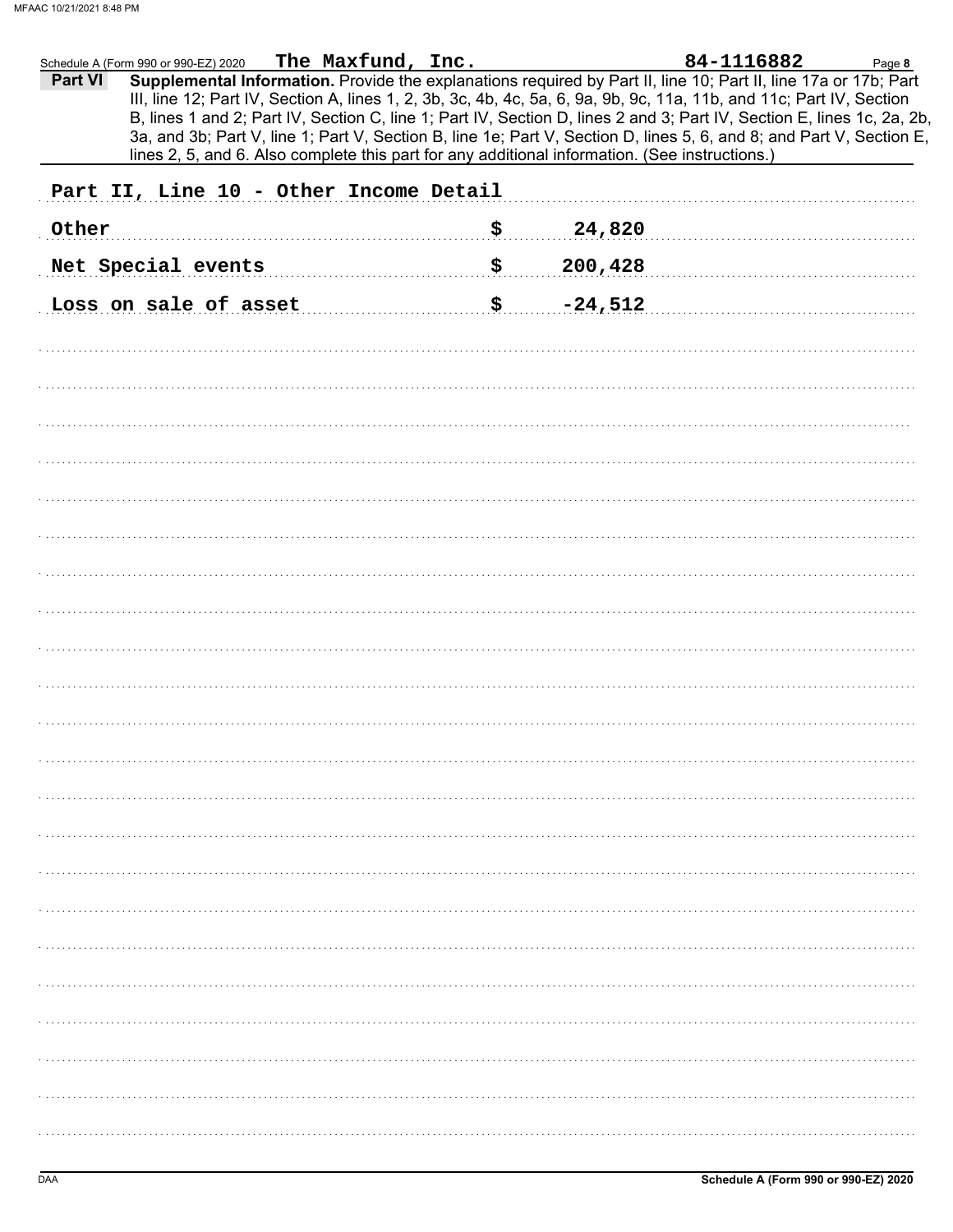| <b>Schedule B</b><br>(Form 990, 990-EZ,<br>or 990-PF)<br>Department of the Treasury<br>Internal Revenue Service | <b>Schedule of Contributors</b><br>Attach to Form 990, Form 990-EZ, or Form 990-PF.<br>Go to www.irs.gov/Form990 for the latest information. |            | OMB No. 1545-0047<br>2020             |
|-----------------------------------------------------------------------------------------------------------------|----------------------------------------------------------------------------------------------------------------------------------------------|------------|---------------------------------------|
| Name of the organization                                                                                        |                                                                                                                                              |            | <b>Employer identification number</b> |
| The Maxfund, Inc.                                                                                               |                                                                                                                                              | 84-1116882 |                                       |
| Organization type (check one):                                                                                  |                                                                                                                                              |            |                                       |
| Filers of:                                                                                                      | Section:                                                                                                                                     |            |                                       |
| Form 990 or 990-EZ                                                                                              | $ \mathbf{X} $<br>3 ) (enter number) organization<br>501(c)(                                                                                 |            |                                       |
|                                                                                                                 | $4947(a)(1)$ nonexempt charitable trust not treated as a private foundation                                                                  |            |                                       |
|                                                                                                                 | 527 political organization                                                                                                                   |            |                                       |
| Form 990-PF                                                                                                     | 501(c)(3) exempt private foundation                                                                                                          |            |                                       |
|                                                                                                                 | 4947(a)(1) nonexempt charitable trust treated as a private foundation                                                                        |            |                                       |
|                                                                                                                 | 501(c)(3) taxable private foundation                                                                                                         |            |                                       |
|                                                                                                                 |                                                                                                                                              |            |                                       |

Check if your organization is covered by the **General Rule** or a **Special Rule. Note:** Only a section 501(c)(7), (8), or (10) organization can check boxes for both the General Rule and a Special Rule. See instructions.

#### **General Rule**

For an organization filing Form 990, 990-EZ, or 990-PF that received, during the year, contributions totaling \$5,000 or more (in money or property) from any one contributor. Complete Parts I and II. See instructions for determining a contributor's total contributions.

#### **Special Rules**

| $\vert \overline{\textbf{X}} \vert$ For an organization described in section 501(c)(3) filing Form 990 or 990-EZ that met the 33 <sup>1</sup> /3% support test of the |
|-----------------------------------------------------------------------------------------------------------------------------------------------------------------------|
| regulations under sections 509(a)(1) and 170(b)(1)(A)(vi), that checked Schedule A (Form 990 or 990-EZ), Part II, line                                                |
| 13, 16a, or 16b, and that received from any one contributor, during the year, total contributions of the greater of (1)                                               |
| \$5,000; or (2) 2% of the amount on (i) Form 990, Part VIII, line 1h; or (ii) Form 990-EZ, line 1. Complete Parts I and II.                                           |

literary, or educational purposes, or for the prevention of cruelty to children or animals. Complete Parts I (entering For an organization described in section 501(c)(7), (8), or (10) filing Form 990 or 990-EZ that received from any one contributor, during the year, total contributions of more than \$1,000 *exclusively* for religious, charitable, scientific, "N/A" in column (b) instead of the contributor name and address), II, and III.

For an organization described in section 501(c)(7), (8), or (10) filing Form 990 or 990-EZ that received from any one contributor, during the year, contributions *exclusively* for religious, charitable, etc., purposes, but no such contributions totaled more than \$1,000. If this box is checked, enter here the total contributions that were received during the year for an *exclusively* religious, charitable, etc., purpose. Don't complete any of the parts unless the **General Rule** applies to this organization because it received *nonexclusively* religious, charitable, etc., contributions totaling \$5,000 or more during the year . . . . . . . . . . . . . . . . . . . . . . . . . . . . . . . . . . . . . . . . . . . . . . . . . . . . . . . . . . . . . . . . . . . . . . . . . . . . \$ . . . . . . . . . . . . . . . . . . . . . . . . . . .

990-EZ, or 990-PF), but it **must** answer "No" on Part IV, line 2, of its Form 990; or check the box on line H of its Form 990-EZ or on its Form 990-PF, Part I, line 2, to certify that it doesn't meet the filing requirements of Schedule B (Form 990, 990-EZ, or 990-PF). **Caution:** An organization that isn't covered by the General Rule and/or the Special Rules doesn't file Schedule B (Form 990,

**For Paperwork Reduction Act Notice, see the instructions for Form 990, 990-EZ, or 990-PF.**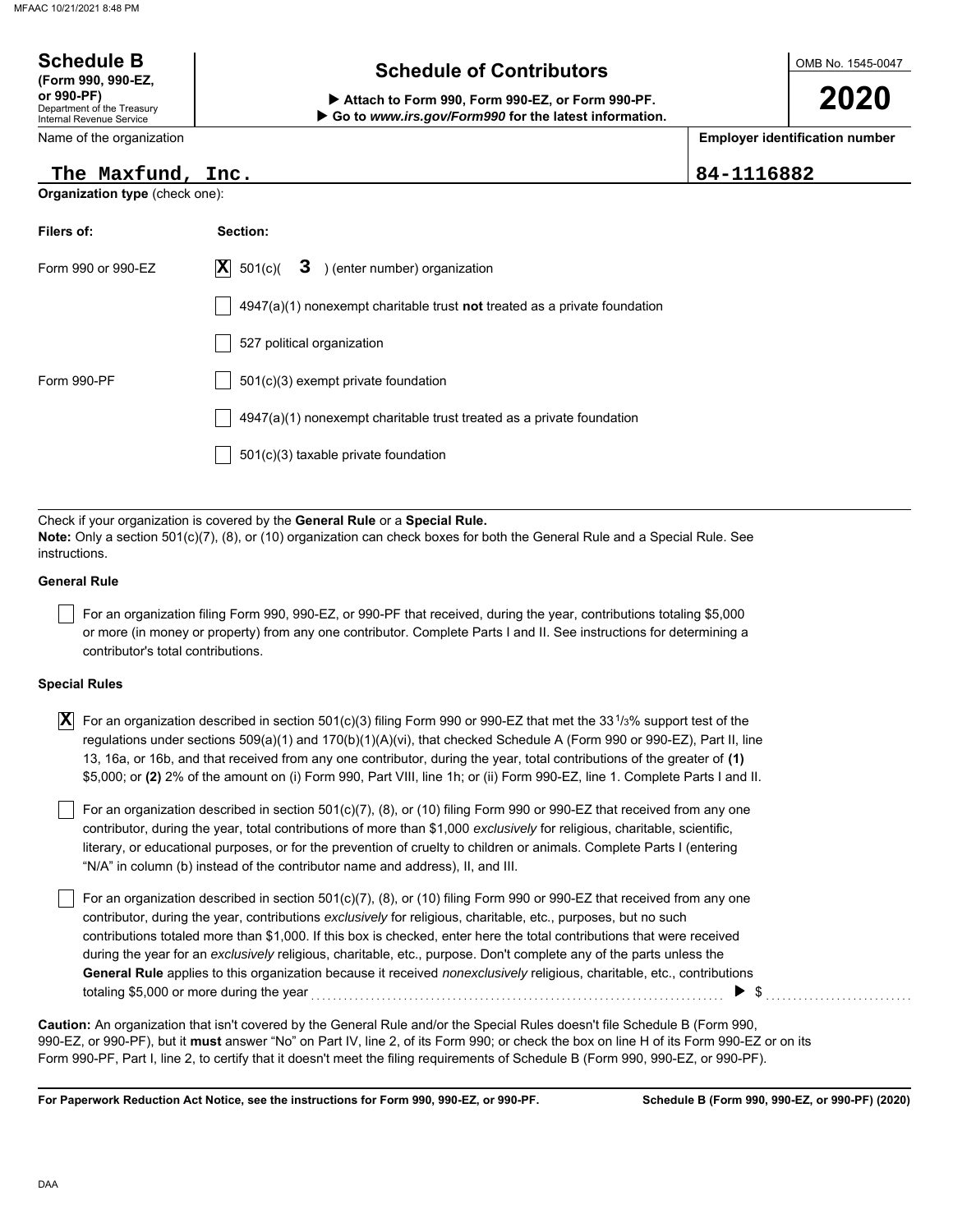|                      | Schedule B (Form 990, 990-EZ, or 990-PF) (2020)<br>Name of organization                                                                   |                                             | Page 1 of 2<br>Page 2<br><b>Employer identification number</b>                                                                             |
|----------------------|-------------------------------------------------------------------------------------------------------------------------------------------|---------------------------------------------|--------------------------------------------------------------------------------------------------------------------------------------------|
| Part I               | The Maxfund, Inc.<br>Contributors (see instructions). Use duplicate copies of Part I if additional space is needed.                       |                                             | 84-1116882                                                                                                                                 |
| (a)<br>No.           | (b)<br>Name, address, and ZIP + 4                                                                                                         | (c)<br><b>Total contributions</b>           | (d)<br>Type of contribution                                                                                                                |
| $\mathbf{1}$         | Estate of Carol A. Shelley<br>P.O. Box 5226<br>Cherry Hill<br>NJ 08034-5226                                                               | 344,832<br>$\frac{1}{2}$                    | $\overline{\mathbf{x}}$<br>Person<br>Payroll<br><b>Noncash</b><br>(Complete Part II for<br>noncash contributions.)                         |
| (a)<br>No.           | (b)<br>Name, address, and ZIP + 4                                                                                                         | (c)<br><b>Total contributions</b>           | (d)<br>Type of contribution                                                                                                                |
| $\mathbf{2}$         | Estate of Ann Thomas<br>c/o National Financial Services<br>4401 Starkey Road<br>VA 24018<br>Roanoke                                       | 125,000<br>\$                               | $\overline{\mathbf{x}}$<br>Person<br>Payroll<br><b>Noncash</b><br>(Complete Part II for<br>noncash contributions.)                         |
| (a)<br>No.           | (b)<br>Name, address, and ZIP + 4                                                                                                         | (c)<br><b>Total contributions</b>           | (d)<br>Type of contribution                                                                                                                |
| $\mathbf{3}$         | Estate of Eloverne Hodge<br>c/o Wells Fargo Clearing Services<br>One North Jefferson<br>MO 63103<br>St Louis                              | 338,848<br>\$                               | $\overline{\mathbf{x}}$<br>Person<br>Payroll<br><b>Noncash</b><br>(Complete Part II for<br>noncash contributions.)                         |
| (a)                  | (b)                                                                                                                                       | (c)                                         | (d)                                                                                                                                        |
| No.<br>$\frac{4}{3}$ | Name, address, and ZIP + 4<br>Estate of Ann W Thomas<br>c/o Lowell A Hare<br>5300 DTC Parkway, Suite 270<br>Greenwood Village<br>CO 80111 | <b>Total contributions</b><br>125,000<br>\$ | Type of contribution<br>$\overline{\mathbf{x}}$<br>Person<br>Payroll<br><b>Noncash</b><br>(Complete Part II for<br>noncash contributions.) |
| (a)<br>No.           | (b)<br>Name, address, and ZIP + 4                                                                                                         | (c)<br><b>Total contributions</b>           | (d)<br>Type of contribution                                                                                                                |
| $\overline{5}$       | Estate of Gary Kushner<br>PO Box 460749<br>CO 80246<br>Denver                                                                             | 58,500<br>\$                                | X<br>Person<br>Payroll<br><b>Noncash</b><br>(Complete Part II for<br>noncash contributions.)                                               |
| (a)<br>No.           | (b)<br>Name, address, and ZIP + 4                                                                                                         | (c)<br><b>Total contributions</b>           | (d)<br>Type of contribution                                                                                                                |
| $6 \overline{6}$     | Estate of Sharon D Muratet<br>7800 Lee Street<br>Arvada<br>CO 80005                                                                       | 95,000<br>\$                                | X<br>Person<br>Payroll<br><b>Noncash</b><br>(Complete Part II for<br>noncash contributions.)                                               |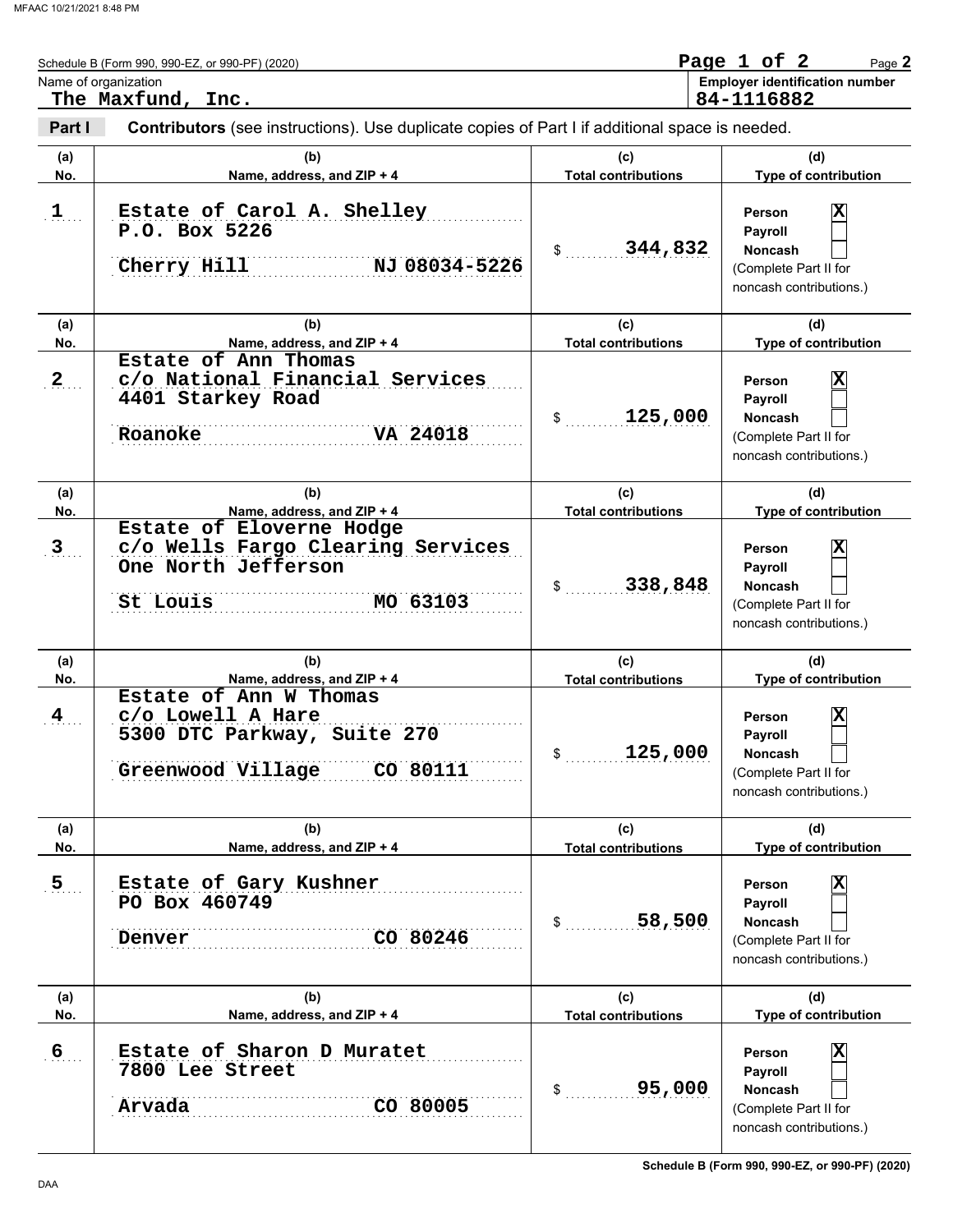|                | Schedule B (Form 990, 990-EZ, or 990-PF) (2020)                                                |                                   | Page 2 of 2<br>Page 2                                                                   |
|----------------|------------------------------------------------------------------------------------------------|-----------------------------------|-----------------------------------------------------------------------------------------|
|                | Name of organization<br>The Maxfund, Inc.                                                      |                                   | <b>Employer identification number</b><br>84-1116882                                     |
| Part I         | Contributors (see instructions). Use duplicate copies of Part I if additional space is needed. |                                   |                                                                                         |
| (a)<br>No.     | (b)<br>Name, address, and ZIP + 4                                                              | (c)<br><b>Total contributions</b> | (d)<br>Type of contribution                                                             |
| 7 <sub>1</sub> | Floth Trust<br>c/o Edward Jones Trust Company<br>12555 Manchester Road<br>MO 63131<br>St Louis | 175,000<br>\$                     | х<br>Person<br>Payroll<br>Noncash<br>(Complete Part II for<br>noncash contributions.)   |
| (a)<br>No.     | (b)<br>Name, address, and ZIP + 4                                                              | (c)<br><b>Total contributions</b> | (d)<br>Type of contribution                                                             |
|                |                                                                                                | \$                                | Person<br>Payroll<br>Noncash<br>(Complete Part II for<br>noncash contributions.)        |
| (a)<br>No.     | (b)<br>Name, address, and ZIP + 4                                                              | (c)<br><b>Total contributions</b> | (d)<br>Type of contribution                                                             |
|                |                                                                                                | \$                                | Person<br>Payroll<br>Noncash<br>(Complete Part II for<br>noncash contributions.)        |
| (a)<br>No.     | (b)<br>Name, address, and ZIP + 4                                                              | (c)<br><b>Total contributions</b> | (d)<br>Type of contribution                                                             |
|                |                                                                                                | \$                                | Person<br>Payroll<br>Noncash<br>(Complete Part II for<br>noncash contributions.)        |
| (a)<br>No.     | (b)<br>Name, address, and ZIP + 4                                                              | (c)<br><b>Total contributions</b> | (d)<br>Type of contribution                                                             |
|                |                                                                                                | \$                                | Person<br>Payroll<br><b>Noncash</b><br>(Complete Part II for<br>noncash contributions.) |
| (a)<br>No.     | (b)<br>Name, address, and ZIP + 4                                                              | (c)<br><b>Total contributions</b> | (d)<br>Type of contribution                                                             |
|                |                                                                                                | \$                                | Person<br>Payroll<br>Noncash<br>(Complete Part II for<br>noncash contributions.)        |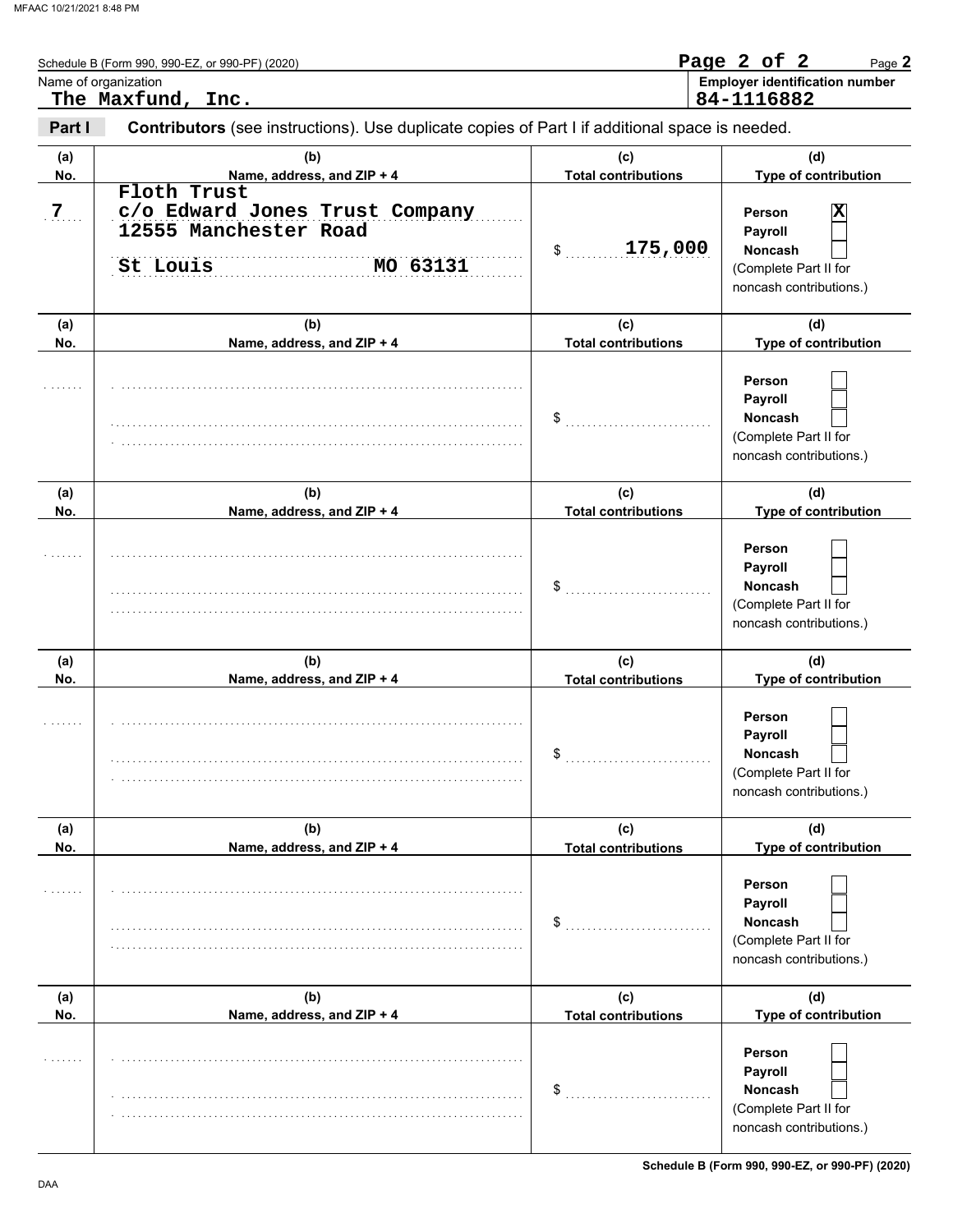Department of the Treasury

## **SCHEDULE D Supplemental Financial Statements**

 **Attach to Form 990. (Form 990) Part IV, line 6, 7, 8, 9, 10, 11a, 11b, 11c, 11d, 11e, 11f, 12a, or 12b. Complete if the organization answered "Yes" on Form 990,**

|   | Internal Revenue Service                  | $\triangleright$ Go to <i>www.irs.gov/Form990</i> for instructions and the latest information.                                                        |                                                    |                                       | Inspection                      |
|---|-------------------------------------------|-------------------------------------------------------------------------------------------------------------------------------------------------------|----------------------------------------------------|---------------------------------------|---------------------------------|
|   | Name of the organization                  |                                                                                                                                                       |                                                    | <b>Employer identification number</b> |                                 |
|   |                                           |                                                                                                                                                       |                                                    |                                       |                                 |
|   | The Maxfund, Inc.                         |                                                                                                                                                       |                                                    | 84-1116882                            |                                 |
|   | Part I                                    | Organizations Maintaining Donor Advised Funds or Other Similar Funds or Accounts.                                                                     |                                                    |                                       |                                 |
|   |                                           | Complete if the organization answered "Yes" on Form 990, Part IV, line 6.                                                                             |                                                    |                                       |                                 |
|   |                                           |                                                                                                                                                       | (a) Donor advised funds                            |                                       | (b) Funds and other accounts    |
| 1 | Total number at end of year               |                                                                                                                                                       |                                                    |                                       |                                 |
| 2 |                                           |                                                                                                                                                       |                                                    |                                       |                                 |
| 3 |                                           |                                                                                                                                                       |                                                    |                                       |                                 |
| 4 |                                           |                                                                                                                                                       |                                                    |                                       |                                 |
| 5 |                                           | Did the organization inform all donors and donor advisors in writing that the assets held in donor advised                                            |                                                    |                                       |                                 |
|   |                                           |                                                                                                                                                       |                                                    |                                       | Yes<br>No                       |
| 6 |                                           | Did the organization inform all grantees, donors, and donor advisors in writing that grant funds can be used                                          |                                                    |                                       |                                 |
|   |                                           | only for charitable purposes and not for the benefit of the donor or donor advisor, or for any other purpose                                          |                                                    |                                       | <b>Yes</b>                      |
|   | Part II                                   | <b>Conservation Easements.</b>                                                                                                                        |                                                    |                                       | No.                             |
|   |                                           | Complete if the organization answered "Yes" on Form 990, Part IV, line 7.                                                                             |                                                    |                                       |                                 |
| 1 |                                           | Purpose(s) of conservation easements held by the organization (check all that apply).                                                                 |                                                    |                                       |                                 |
|   |                                           | Preservation of land for public use (for example, recreation or education                                                                             | Preservation of a historically important land area |                                       |                                 |
|   | Protection of natural habitat             |                                                                                                                                                       | Preservation of a certified historic structure     |                                       |                                 |
|   | Preservation of open space                |                                                                                                                                                       |                                                    |                                       |                                 |
| 2 |                                           | Complete lines 2a through 2d if the organization held a qualified conservation contribution in the form of a conservation                             |                                                    |                                       |                                 |
|   | easement on the last day of the tax year. |                                                                                                                                                       |                                                    |                                       | Held at the End of the Tax Year |
| a | Total number of conservation easements    |                                                                                                                                                       |                                                    | 2a                                    |                                 |
| b |                                           |                                                                                                                                                       |                                                    | 2 <sub>b</sub>                        |                                 |
| c |                                           | Number of conservation easements on a certified historic structure included in (a) [11] Number of conservation                                        |                                                    | 2c                                    |                                 |
| d |                                           | Number of conservation easements included in (c) acquired after 7/25/06, and not on a                                                                 |                                                    |                                       |                                 |
|   |                                           | historic structure listed in the National Register                                                                                                    |                                                    | 2d                                    |                                 |
| 3 |                                           | Number of conservation easements modified, transferred, released, extinguished, or terminated by the organization during the                          |                                                    |                                       |                                 |
|   | tax year $\blacktriangleright$            |                                                                                                                                                       |                                                    |                                       |                                 |
|   |                                           | Number of states where property subject to conservation easement is located ▶                                                                         |                                                    |                                       |                                 |
| 5 |                                           | Does the organization have a written policy regarding the periodic monitoring, inspection, handling of                                                |                                                    |                                       |                                 |
|   |                                           | violations, and enforcement of the conservation easements it holds?                                                                                   |                                                    |                                       | Yes<br>No                       |
| 6 |                                           | Staff and volunteer hours devoted to monitoring, inspecting, handling of violations, and enforcing conservation easements during the year             |                                                    |                                       |                                 |
|   |                                           |                                                                                                                                                       |                                                    |                                       |                                 |
|   |                                           | Amount of expenses incurred in monitoring, inspecting, handling of violations, and enforcing conservation easements during the year                   |                                                    |                                       |                                 |
|   |                                           |                                                                                                                                                       |                                                    |                                       |                                 |
| 8 |                                           | Does each conservation easement reported on line 2(d) above satisfy the requirements of section 170(h)(4)(B)(i)                                       |                                                    |                                       |                                 |
|   |                                           |                                                                                                                                                       |                                                    |                                       | Yes<br>No                       |
| 9 |                                           | In Part XIII, describe how the organization reports conservation easements in its revenue and expense statement and                                   |                                                    |                                       |                                 |
|   |                                           | balance sheet, and include, if applicable, the text of the footnote to the organization's financial statements that describes the                     |                                                    |                                       |                                 |
|   | Part III                                  | organization's accounting for conservation easements.<br>Organizations Maintaining Collections of Art, Historical Treasures, or Other Similar Assets. |                                                    |                                       |                                 |
|   |                                           | Complete if the organization answered "Yes" on Form 990, Part IV, line 8.                                                                             |                                                    |                                       |                                 |
|   |                                           | 1a If the organization elected, as permitted under FASB ASC 958, not to report in its revenue statement and balance sheet works                       |                                                    |                                       |                                 |
|   |                                           | of art, historical treasures, or other similar assets held for public exhibition, education, or research in furtherance of public                     |                                                    |                                       |                                 |
|   |                                           | service, provide in Part XIII the text of the footnote to its financial statements that describes these items.                                        |                                                    |                                       |                                 |
|   |                                           | If the organization elected, as permitted under FASB ASC 958, to report in its revenue statement and balance sheet works of                           |                                                    |                                       |                                 |
|   |                                           | art, historical treasures, or other similar assets held for public exhibition, education, or research in furtherance of public service,               |                                                    |                                       |                                 |
|   |                                           | provide the following amounts relating to these items:                                                                                                |                                                    |                                       |                                 |
|   |                                           |                                                                                                                                                       |                                                    |                                       |                                 |
|   | (ii) Assets included in Form 990, Part X  |                                                                                                                                                       |                                                    |                                       |                                 |
| 2 |                                           | If the organization received or held works of art, historical treasures, or other similar assets for financial gain, provide the                      |                                                    |                                       |                                 |
|   |                                           | following amounts required to be reported under FASB ASC 958 relating to these items:                                                                 |                                                    |                                       |                                 |
| а |                                           |                                                                                                                                                       |                                                    |                                       |                                 |
|   |                                           |                                                                                                                                                       |                                                    |                                       |                                 |

**For Paperwork Reduction Act Notice, see the Instructions for Form 990.**

**2020**

**Open to Public**

OMB No. 1545-0047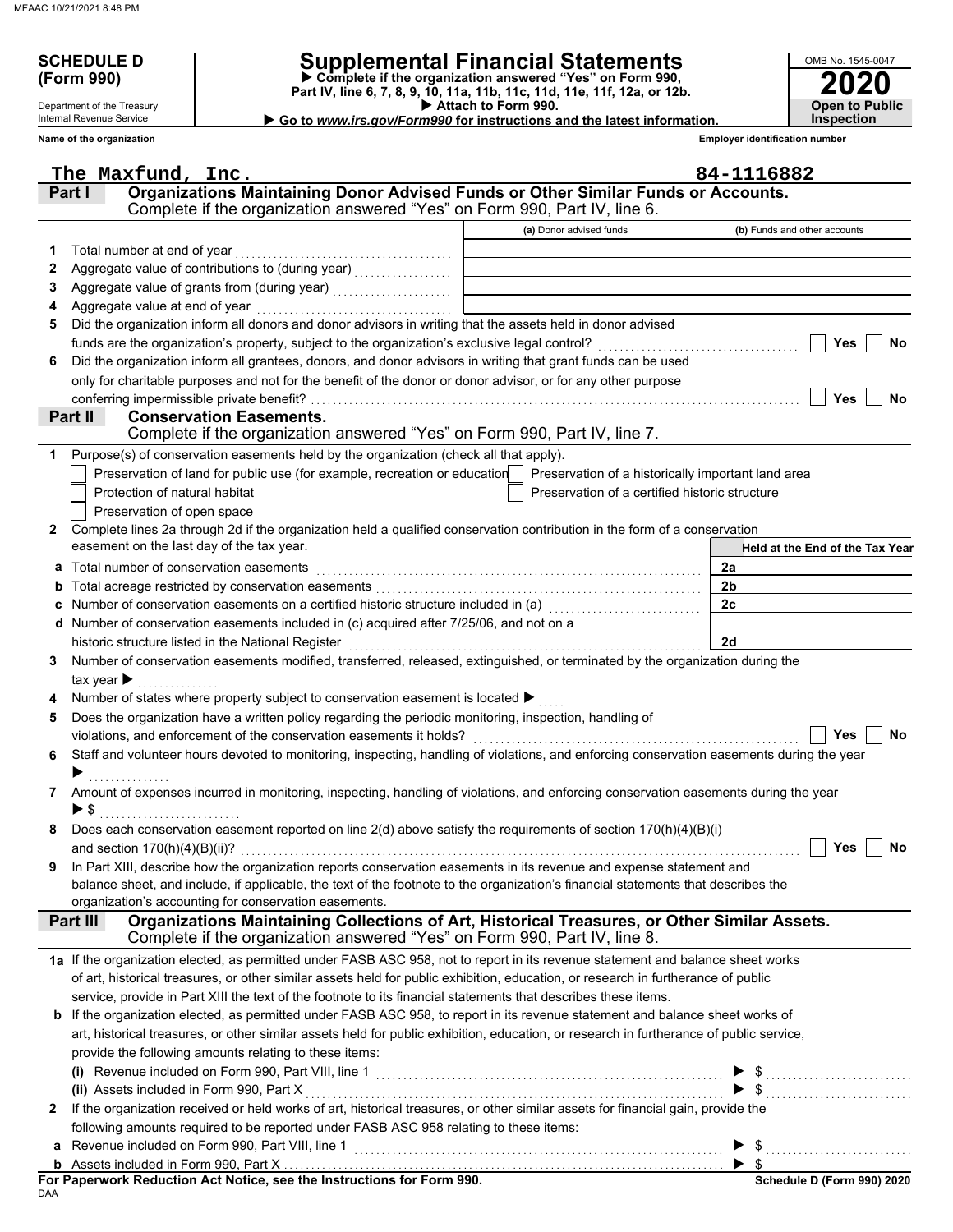|    | Schedule D (Form 990) 2020 The Maxfund, Inc.                                                                                                                                                                                        |                                         |                          |                                    | 84-1116882                      |                      |                | Page 2              |
|----|-------------------------------------------------------------------------------------------------------------------------------------------------------------------------------------------------------------------------------------|-----------------------------------------|--------------------------|------------------------------------|---------------------------------|----------------------|----------------|---------------------|
|    | Organizations Maintaining Collections of Art, Historical Treasures, or Other Similar Assets (continued)<br>Part III                                                                                                                 |                                         |                          |                                    |                                 |                      |                |                     |
| 3  | Using the organization's acquisition, accession, and other records, check any of the following that make significant use of its<br>collection items (check all that apply):                                                         |                                         |                          |                                    |                                 |                      |                |                     |
| a  | Public exhibition                                                                                                                                                                                                                   | d                                       | Loan or exchange program |                                    |                                 |                      |                |                     |
| b  | Scholarly research                                                                                                                                                                                                                  | е                                       |                          |                                    |                                 |                      |                |                     |
| c  | Preservation for future generations                                                                                                                                                                                                 |                                         |                          |                                    |                                 |                      |                |                     |
| 4  | Provide a description of the organization's collections and explain how they further the organization's exempt purpose in Part                                                                                                      |                                         |                          |                                    |                                 |                      |                |                     |
|    | XIII.                                                                                                                                                                                                                               |                                         |                          |                                    |                                 |                      |                |                     |
| 5  | During the year, did the organization solicit or receive donations of art, historical treasures, or other similar                                                                                                                   |                                         |                          |                                    |                                 |                      |                |                     |
|    | assets to be sold to raise funds rather than to be maintained as part of the organization's collection?                                                                                                                             |                                         |                          |                                    |                                 |                      | Yes            | <b>No</b>           |
|    | <b>Escrow and Custodial Arrangements.</b><br><b>Part IV</b>                                                                                                                                                                         |                                         |                          |                                    |                                 |                      |                |                     |
|    | Complete if the organization answered "Yes" on Form 990, Part IV, line 9, or reported an amount on Form<br>990, Part X, line 21.                                                                                                    |                                         |                          |                                    |                                 |                      |                |                     |
|    | 1a Is the organization an agent, trustee, custodian or other intermediary for contributions or other assets not                                                                                                                     |                                         |                          |                                    |                                 |                      |                |                     |
|    | included on Form 990, Part X?                                                                                                                                                                                                       |                                         |                          |                                    |                                 |                      | <b>Yes</b>     | <b>No</b>           |
|    | b If "Yes," explain the arrangement in Part XIII and complete the following table:                                                                                                                                                  |                                         |                          |                                    |                                 |                      |                |                     |
|    |                                                                                                                                                                                                                                     |                                         |                          |                                    |                                 |                      | Amount         |                     |
|    | c Beginning balance                                                                                                                                                                                                                 |                                         |                          |                                    |                                 | 1c                   |                |                     |
|    | d Additions during the year with the contract of the set of the set of the set of the set of the set of the set of the set of the set of the set of the set of the set of the set of the set of the set of the set of the set       |                                         |                          |                                    |                                 | 1d                   |                |                     |
|    |                                                                                                                                                                                                                                     |                                         |                          |                                    |                                 | 1e                   |                |                     |
| f. | Ending balance with a construction of the construction of the construction of the construction of the construction of the construction of the construction of the construction of the construction of the construction of the       |                                         |                          |                                    |                                 | 1f                   |                |                     |
|    | 2a Did the organization include an amount on Form 990, Part X, line 21, for escrow or custodial account liability?                                                                                                                  |                                         |                          |                                    |                                 |                      | Yes            | No                  |
|    |                                                                                                                                                                                                                                     |                                         |                          |                                    |                                 |                      |                |                     |
|    | <b>Endowment Funds.</b><br><b>Part V</b>                                                                                                                                                                                            |                                         |                          |                                    |                                 |                      |                |                     |
|    | Complete if the organization answered "Yes" on Form 990, Part IV, line 10.                                                                                                                                                          |                                         |                          |                                    |                                 |                      |                |                     |
|    |                                                                                                                                                                                                                                     | (a) Current year                        | (b) Prior year           | (c) Two years back                 |                                 | (d) Three years back |                | (e) Four years back |
|    | 1a Beginning of year balance <i>minimizing</i>                                                                                                                                                                                      |                                         |                          |                                    |                                 |                      |                |                     |
|    | <b>b</b> Contributions <b>contributions</b>                                                                                                                                                                                         |                                         |                          |                                    |                                 |                      |                |                     |
|    | c Net investment earnings, gains, and                                                                                                                                                                                               |                                         |                          |                                    |                                 |                      |                |                     |
|    |                                                                                                                                                                                                                                     |                                         |                          |                                    |                                 |                      |                |                     |
|    | d Grants or scholarships                                                                                                                                                                                                            |                                         |                          |                                    |                                 |                      |                |                     |
|    | e Other expenditures for facilities and                                                                                                                                                                                             |                                         |                          |                                    |                                 |                      |                |                     |
|    |                                                                                                                                                                                                                                     |                                         |                          |                                    |                                 |                      |                |                     |
|    | f Administrative expenses                                                                                                                                                                                                           |                                         |                          |                                    |                                 |                      |                |                     |
| g  | End of year balance                                                                                                                                                                                                                 |                                         |                          |                                    |                                 |                      |                |                     |
|    | Provide the estimated percentage of the current year end balance (line 1g, column (a)) held as:                                                                                                                                     |                                         |                          |                                    |                                 |                      |                |                     |
|    | a Board designated or quasi-endowment >                                                                                                                                                                                             |                                         |                          |                                    |                                 |                      |                |                     |
|    | <b>b</b> Permanent endowment <b>&gt;</b> %                                                                                                                                                                                          |                                         |                          |                                    |                                 |                      |                |                     |
|    | c Term endowment $\blacktriangleright$<br>$\sim$ $\sim$ $\sim$ $\sim$                                                                                                                                                               |                                         |                          |                                    |                                 |                      |                |                     |
|    | The percentages on lines 2a, 2b, and 2c should equal 100%.                                                                                                                                                                          |                                         |                          |                                    |                                 |                      |                |                     |
|    | 3a Are there endowment funds not in the possession of the organization that are held and administered for the                                                                                                                       |                                         |                          |                                    |                                 |                      |                |                     |
|    | organization by:                                                                                                                                                                                                                    |                                         |                          |                                    |                                 |                      |                | Yes  <br>No         |
|    | (i) Unrelated organizations <b>contracts</b> and contracts are contracted as a contract of the contract of the contract of the contract of the contract of the contract of the contract of the contract of the contract of the cont |                                         |                          |                                    |                                 |                      | 3a(i)          |                     |
|    | (ii) Related organizations                                                                                                                                                                                                          |                                         |                          |                                    |                                 |                      | 3a(ii)         |                     |
|    | <b>b</b> If "Yes" on line 3a(ii), are the related organizations listed as required on Schedule R?                                                                                                                                   |                                         |                          |                                    |                                 |                      | 3b             |                     |
| 4  | Describe in Part XIII the intended uses of the organization's endowment funds.                                                                                                                                                      |                                         |                          |                                    |                                 |                      |                |                     |
|    | Land, Buildings, and Equipment.<br><b>Part VI</b>                                                                                                                                                                                   |                                         |                          |                                    |                                 |                      |                |                     |
|    | Complete if the organization answered "Yes" on Form 990, Part IV, line 11a. See Form 990, Part X, line 10.                                                                                                                          |                                         |                          |                                    |                                 |                      |                |                     |
|    | Description of property                                                                                                                                                                                                             | (a) Cost or other basis<br>(investment) |                          | (b) Cost or other basis<br>(other) | (c) Accumulated<br>depreciation |                      | (d) Book value |                     |
|    |                                                                                                                                                                                                                                     |                                         |                          | 834,593                            |                                 |                      |                | 834,593             |
|    | <b>1a</b> Land                                                                                                                                                                                                                      |                                         |                          | 7,067,345                          | 1,373,303                       |                      |                | 5,694,042           |
|    | c Leasehold improvements                                                                                                                                                                                                            |                                         |                          |                                    |                                 |                      |                |                     |
|    |                                                                                                                                                                                                                                     |                                         |                          | 1,273,255                          |                                 | 996,868              |                | 276,387             |
|    |                                                                                                                                                                                                                                     |                                         |                          |                                    |                                 |                      |                |                     |
|    | Total. Add lines 1a through 1e. (Column (d) must equal Form 990, Part X, column (B), line 10c.)                                                                                                                                     |                                         |                          |                                    |                                 | ▶                    |                | 6,805,022           |
|    |                                                                                                                                                                                                                                     |                                         |                          |                                    |                                 |                      |                |                     |

**Schedule D (Form 990) 2020**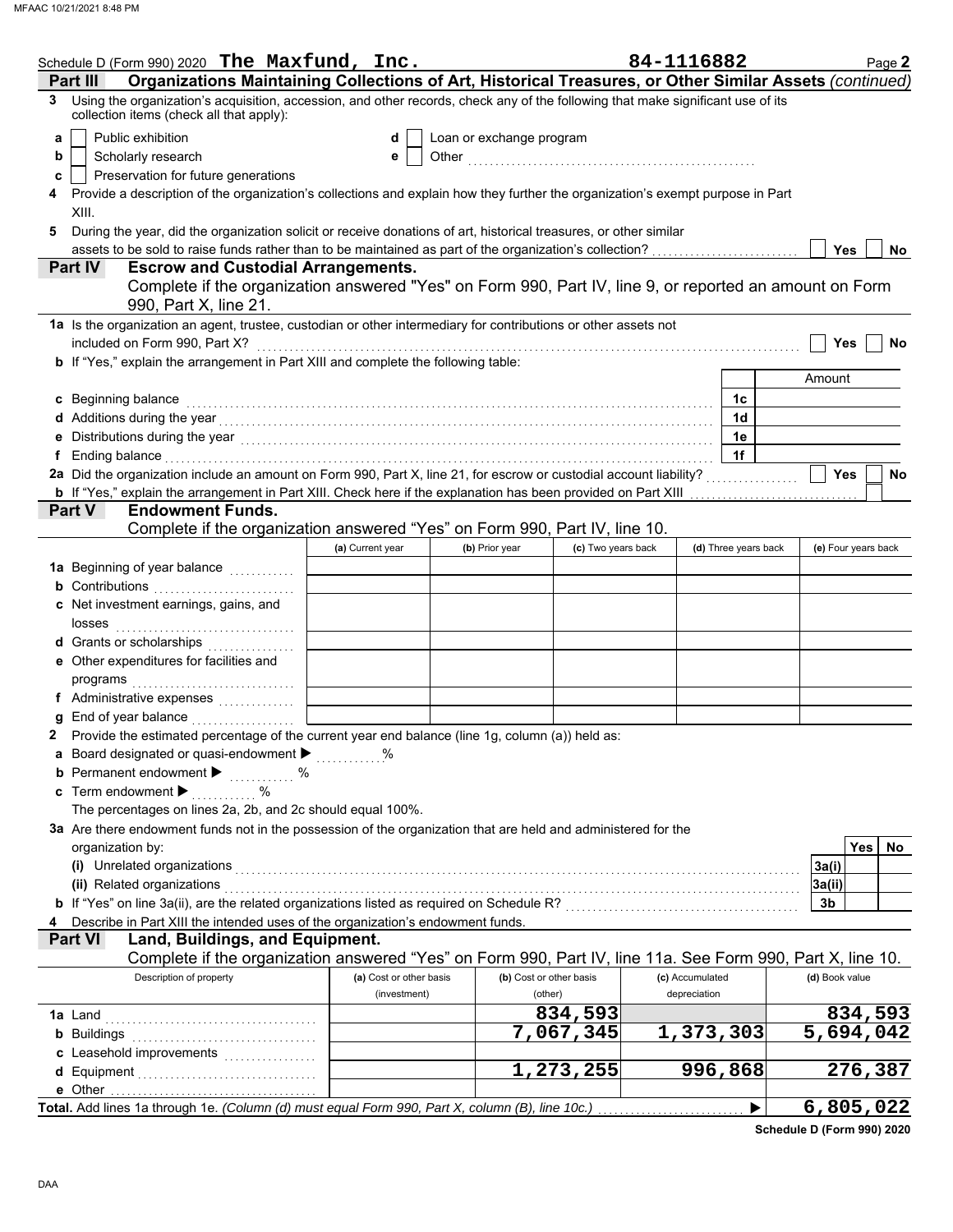|                           | Schedule D (Form 990) 2020 The Maxfund, Inc.                                                               |                | 84-1116882                       | Page 3         |
|---------------------------|------------------------------------------------------------------------------------------------------------|----------------|----------------------------------|----------------|
| <b>Part VII</b>           | <b>Investments - Other Securities.</b>                                                                     |                |                                  |                |
|                           | Complete if the organization answered "Yes" on Form 990, Part IV, line 11b. See Form 990, Part X, line 12. |                |                                  |                |
|                           | (a) Description of security or category                                                                    | (b) Book value | (c) Method of valuation:         |                |
|                           | (including name of security)                                                                               |                | Cost or end-of-year market value |                |
| (1) Financial derivatives |                                                                                                            |                |                                  |                |
|                           |                                                                                                            |                |                                  |                |
|                           | (2) Closely held equity interests                                                                          |                |                                  |                |
| $(3)$ Other               |                                                                                                            |                |                                  |                |
| (A)                       |                                                                                                            |                |                                  |                |
| (B)                       |                                                                                                            |                |                                  |                |
| (C)                       |                                                                                                            |                |                                  |                |
| (D)                       |                                                                                                            |                |                                  |                |
| (E)                       |                                                                                                            |                |                                  |                |
| (F)                       |                                                                                                            |                |                                  |                |
|                           |                                                                                                            |                |                                  |                |
| (G)                       |                                                                                                            |                |                                  |                |
| (H)                       |                                                                                                            |                |                                  |                |
|                           | Total. (Column (b) must equal Form 990, Part X, col. (B) line 12.)                                         |                |                                  |                |
| <b>Part VIII</b>          | <b>Investments - Program Related.</b>                                                                      |                |                                  |                |
|                           | Complete if the organization answered "Yes" on Form 990, Part IV, line 11c. See Form 990, Part X, line 13. |                |                                  |                |
|                           | (a) Description of investment                                                                              | (b) Book value | (c) Method of valuation:         |                |
|                           |                                                                                                            |                | Cost or end-of-year market value |                |
| (1)                       |                                                                                                            |                |                                  |                |
|                           |                                                                                                            |                |                                  |                |
| (2)                       |                                                                                                            |                |                                  |                |
| (3)                       |                                                                                                            |                |                                  |                |
| (4)                       |                                                                                                            |                |                                  |                |
| (5)                       |                                                                                                            |                |                                  |                |
| (6)                       |                                                                                                            |                |                                  |                |
| (7)                       |                                                                                                            |                |                                  |                |
| (8)                       |                                                                                                            |                |                                  |                |
| (9)                       |                                                                                                            |                |                                  |                |
|                           | ▶                                                                                                          |                |                                  |                |
| Part IX                   | Total. (Column (b) must equal Form 990, Part X, col. (B) line 13.)<br><b>Other Assets.</b>                 |                |                                  |                |
|                           |                                                                                                            |                |                                  |                |
|                           | Complete if the organization answered "Yes" on Form 990, Part IV, line 11d. See Form 990, Part X, line 15. |                |                                  |                |
|                           | (a) Description                                                                                            |                |                                  | (b) Book value |
| (1)                       |                                                                                                            |                |                                  |                |
| (2)                       |                                                                                                            |                |                                  |                |
| (3)                       |                                                                                                            |                |                                  |                |
| (4)                       |                                                                                                            |                |                                  |                |
| (5)                       |                                                                                                            |                |                                  |                |
|                           |                                                                                                            |                |                                  |                |
| (6)                       |                                                                                                            |                |                                  |                |
| (7)                       |                                                                                                            |                |                                  |                |
| (8)                       |                                                                                                            |                |                                  |                |
| (9)                       |                                                                                                            |                |                                  |                |
|                           | Total. (Column (b) must equal Form 990, Part X, col. (B) line 15.)                                         |                |                                  |                |
| Part X                    | <b>Other Liabilities.</b>                                                                                  |                |                                  |                |
|                           | Complete if the organization answered "Yes" on Form 990, Part IV, line 11e or 11f. See Form 990, Part X,   |                |                                  |                |
|                           | line 25.                                                                                                   |                |                                  |                |
| 1.                        | (a) Description of liability                                                                               |                |                                  | (b) Book value |
| (1)                       | Federal income taxes                                                                                       |                |                                  |                |
|                           | Paycheck Protection Program loan                                                                           |                |                                  | 311,000        |
| (2)                       |                                                                                                            |                |                                  |                |
| (3)                       | Ultrasound equipment capital lease                                                                         |                |                                  | 2,682          |
| (4)                       |                                                                                                            |                |                                  |                |
| (5)                       |                                                                                                            |                |                                  |                |
| (6)                       |                                                                                                            |                |                                  |                |
| (7)                       |                                                                                                            |                |                                  |                |
|                           |                                                                                                            |                |                                  |                |
|                           |                                                                                                            |                |                                  |                |
| (8)                       |                                                                                                            |                |                                  |                |
| (9)                       | Total. (Column (b) must equal Form 990, Part X, col. (B) line 25.)                                         |                |                                  | 313,682        |

organization's liability for uncertain tax positions under FASB ASC 740. Check here if the text of the footnote has been provided in Part XIII

┐

Page 3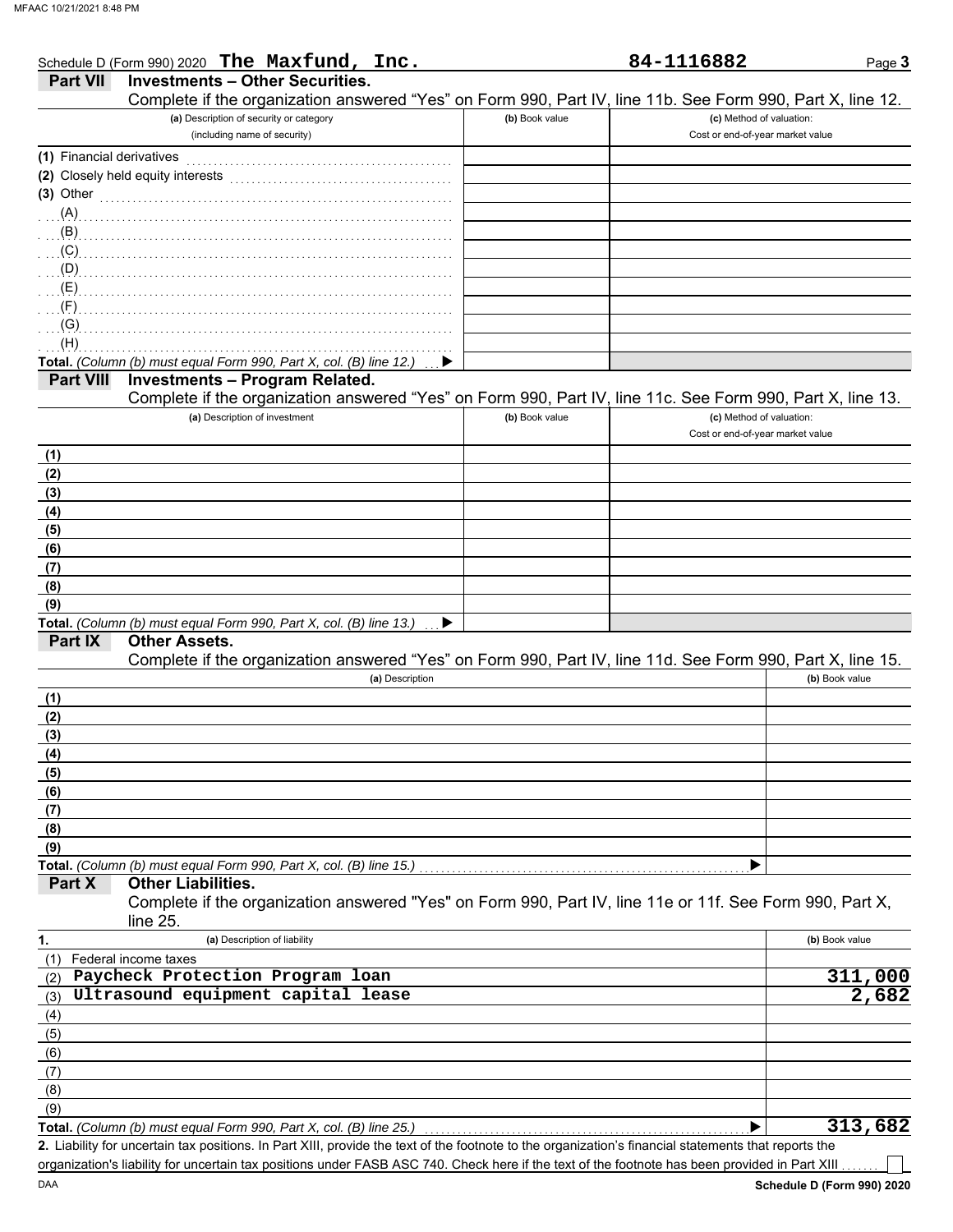| Schedule D (Form 990) 2020 The Maxfund, Inc.                                                                                                                                                             |                | 84-1116882 |    | Page 4                     |
|----------------------------------------------------------------------------------------------------------------------------------------------------------------------------------------------------------|----------------|------------|----|----------------------------|
| Reconciliation of Revenue per Audited Financial Statements With Revenue per Return.<br><b>Part XI</b>                                                                                                    |                |            |    |                            |
| Complete if the organization answered "Yes" on Form 990, Part IV, line 12a.                                                                                                                              |                |            |    |                            |
| Total revenue, gains, and other support per audited financial statements<br>1.                                                                                                                           |                |            | 1  | 5,088,638                  |
| Amounts included on line 1 but not on Form 990, Part VIII, line 12:<br>2                                                                                                                                 |                |            |    |                            |
|                                                                                                                                                                                                          | 2a             | 221,567    |    |                            |
|                                                                                                                                                                                                          | 2 <sub>b</sub> | 83,100     |    |                            |
| c Recoveries of prior year grants [11] Recovering the Recoveries of prior year grants [11] Recoveries of prior                                                                                           | 2c             |            |    |                            |
|                                                                                                                                                                                                          | 2d             |            |    |                            |
| e Add lines 2a through 2d                                                                                                                                                                                |                |            | 2e | 304,667                    |
| 3                                                                                                                                                                                                        |                |            | 3  | 4,783,971                  |
| Amounts included on Form 990, Part VIII, line 12, but not on line 1:<br>4                                                                                                                                |                |            |    |                            |
|                                                                                                                                                                                                          | 4a             | 32,702     |    |                            |
| <b>b</b> Other (Describe in Part XIII.) <b>CONSIDENT DESCRIPTION DESCRIPTION DESCRIPTION DESCRIPTION DESCRIPTION DESCRIPTION DESCRIPTION DESCRIPTION DESCRIPTION DESCRIPTION DESCRIPTION DESCRIPTION</b> | 4b             |            |    |                            |
| c Add lines 4a and 4b                                                                                                                                                                                    |                |            | 4с |                            |
|                                                                                                                                                                                                          |                |            | 5  | 32,702<br>4,816,673        |
|                                                                                                                                                                                                          |                |            |    |                            |
| Part XII Reconciliation of Expenses per Audited Financial Statements With Expenses per Return.                                                                                                           |                |            |    |                            |
| Complete if the organization answered "Yes" on Form 990, Part IV, line 12a.                                                                                                                              |                |            |    |                            |
| Total expenses and losses per audited financial statements<br>1.                                                                                                                                         |                |            | 1  | 4,052,756                  |
| Amounts included on line 1 but not on Form 990, Part IX, line 25:<br>2                                                                                                                                   |                |            |    |                            |
| a                                                                                                                                                                                                        | 2a             | 83,100     |    |                            |
|                                                                                                                                                                                                          | 2 <sub>b</sub> |            |    |                            |
| <b>c</b> Other losses                                                                                                                                                                                    | 2c             |            |    |                            |
|                                                                                                                                                                                                          | 2d             |            |    |                            |
|                                                                                                                                                                                                          |                |            | 2e | 83,100                     |
| 3                                                                                                                                                                                                        |                |            | 3  | 3,969,656                  |
| Amounts included on Form 990, Part IX, line 25, but not on line 1:<br>4                                                                                                                                  |                |            |    |                            |
|                                                                                                                                                                                                          | 4a             | 32,702     |    |                            |
|                                                                                                                                                                                                          |                |            |    |                            |
|                                                                                                                                                                                                          | 4b             |            |    |                            |
| <b>b</b> Other (Describe in Part XIII.) <b>CONSERVING (2014)</b> Other (Described: 2014)<br>c Add lines 4a and 4b                                                                                        |                |            | 4c |                            |
|                                                                                                                                                                                                          |                |            | 5  | $\frac{32,702}{4,002,358}$ |
| Part XIII Supplemental Information.                                                                                                                                                                      |                |            |    |                            |
| Provide the descriptions required for Part II, lines 3, 5, and 9; Part III, lines 1a and 4; Part IV, lines 1b and 2b; Part V, line 4; Part X, line                                                       |                |            |    |                            |
| 2; Part XI, lines 2d and 4b; and Part XII, lines 2d and 4b. Also complete this part to provide any additional information.                                                                               |                |            |    |                            |
|                                                                                                                                                                                                          |                |            |    |                            |
|                                                                                                                                                                                                          |                |            |    |                            |
|                                                                                                                                                                                                          |                |            |    |                            |
|                                                                                                                                                                                                          |                |            |    |                            |
|                                                                                                                                                                                                          |                |            |    |                            |
|                                                                                                                                                                                                          |                |            |    |                            |
|                                                                                                                                                                                                          |                |            |    |                            |
|                                                                                                                                                                                                          |                |            |    |                            |
|                                                                                                                                                                                                          |                |            |    |                            |
|                                                                                                                                                                                                          |                |            |    |                            |
|                                                                                                                                                                                                          |                |            |    |                            |
|                                                                                                                                                                                                          |                |            |    |                            |
|                                                                                                                                                                                                          |                |            |    |                            |
|                                                                                                                                                                                                          |                |            |    |                            |
|                                                                                                                                                                                                          |                |            |    |                            |
|                                                                                                                                                                                                          |                |            |    |                            |
|                                                                                                                                                                                                          |                |            |    |                            |
|                                                                                                                                                                                                          |                |            |    |                            |
|                                                                                                                                                                                                          |                |            |    |                            |
|                                                                                                                                                                                                          |                |            |    |                            |
|                                                                                                                                                                                                          |                |            |    |                            |
|                                                                                                                                                                                                          |                |            |    |                            |
|                                                                                                                                                                                                          |                |            |    |                            |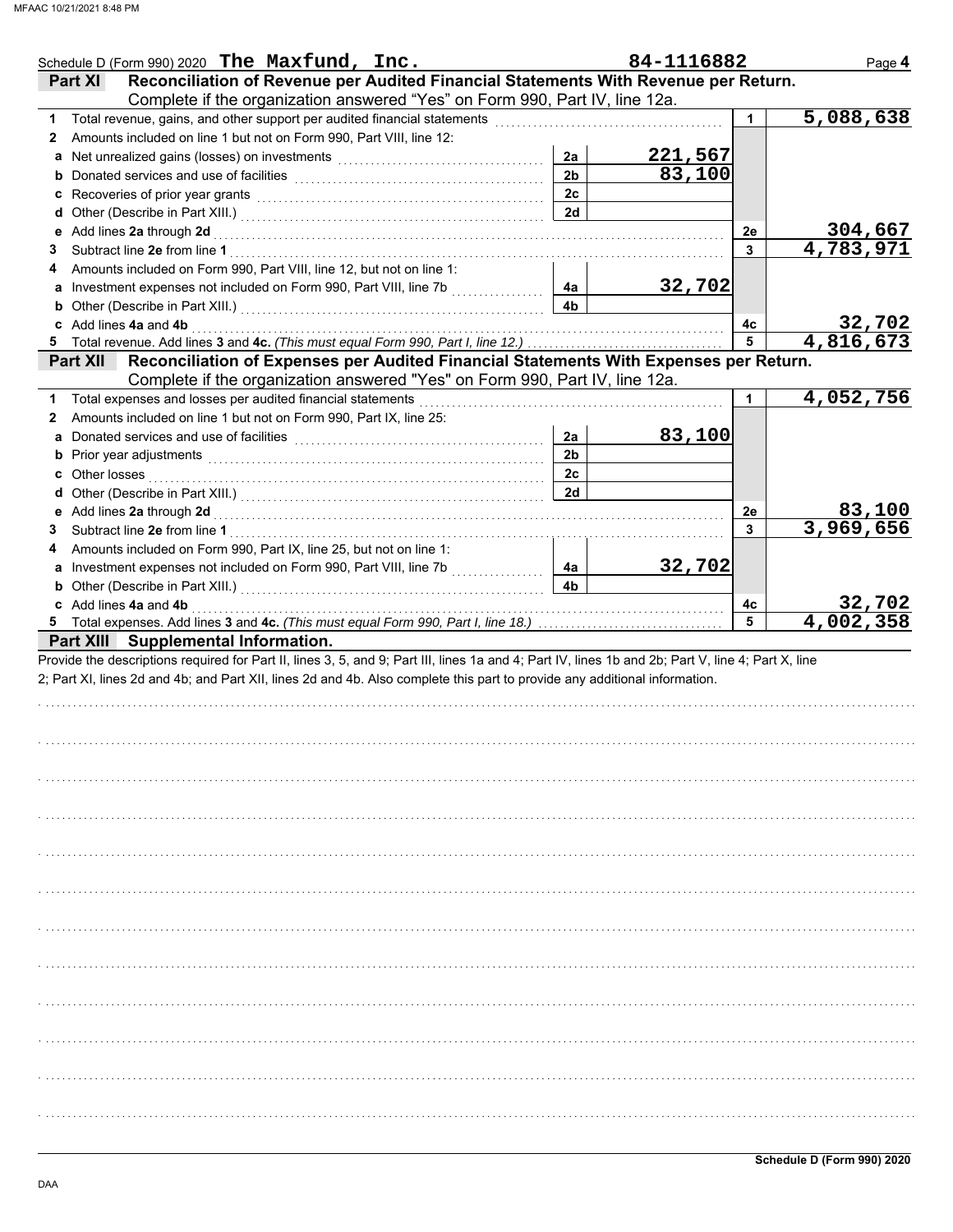| Schedule D (Form 990) 2020 The Maxfund, Inc.<br>Part XIII Supplemental Information (continued) | 84-1116882 | Page 5 |
|------------------------------------------------------------------------------------------------|------------|--------|
|                                                                                                |            |        |
|                                                                                                |            |        |
|                                                                                                |            |        |
|                                                                                                |            |        |
|                                                                                                |            |        |
|                                                                                                |            |        |
|                                                                                                |            |        |
|                                                                                                |            |        |
|                                                                                                |            |        |
|                                                                                                |            |        |
|                                                                                                |            |        |
|                                                                                                |            |        |
|                                                                                                |            |        |
|                                                                                                |            |        |
|                                                                                                |            |        |
|                                                                                                |            |        |
|                                                                                                |            |        |
|                                                                                                |            |        |
|                                                                                                |            |        |
|                                                                                                |            |        |
|                                                                                                |            |        |
|                                                                                                |            |        |
|                                                                                                |            |        |
|                                                                                                |            |        |
|                                                                                                |            |        |
|                                                                                                |            |        |
|                                                                                                |            |        |
|                                                                                                |            |        |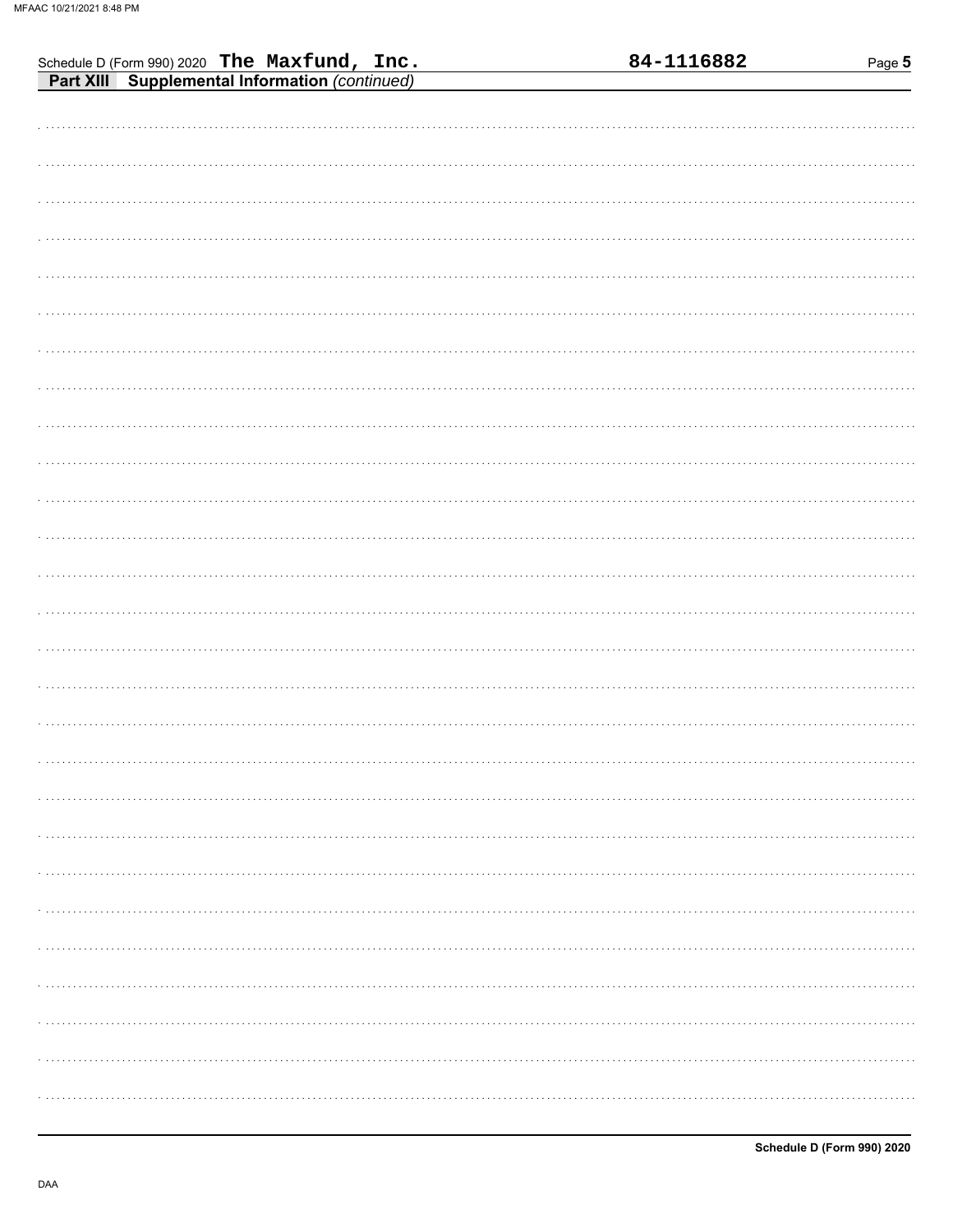### **SCHEDULE L Transactions With Interested Persons**

**(Form 990 or 990-EZ) ►** Complete if the organization answered "Yes" on Form 990, Part IV, line 25a, 25b, 26, 27, 28a,<br>28b, or 28c, or Form 990-EZ, Part V, line 38a or 40b.<br>2020

 **Attach to Form 990 or Form 990-EZ.**

 **Go to** *www.irs.gov/Form990* **for instructions and the latest information.**

Name of the organization Department of the Treasury Internal Revenue Service

| <b>Inspection</b>                     |
|---------------------------------------|
| <b>Employer identification number</b> |

**Open To Public**

OMB No. 1545-0047

|                                               | The Maxfund, Inc.                                                                                                     |                   |                                                              |                      |                  |                          |                                | 84-1116882 |                              |     |                           |                |                     |
|-----------------------------------------------|-----------------------------------------------------------------------------------------------------------------------|-------------------|--------------------------------------------------------------|----------------------|------------------|--------------------------|--------------------------------|------------|------------------------------|-----|---------------------------|----------------|---------------------|
| Part I                                        | <b>Excess Benefit Transactions</b> (section $501(c)(3)$ , section $501(c)(4)$ , and $501(c)(29)$ organizations only). |                   |                                                              |                      |                  |                          |                                |            |                              |     |                           |                |                     |
|                                               | Complete if the organization answered "Yes" on Form 990, Part IV, line 25a or 25b, or Form 990-EZ, Part V, line 40b.  |                   |                                                              |                      |                  |                          |                                |            |                              |     |                           |                |                     |
| 1                                             | (a) Name of disqualified person                                                                                       |                   | (b) Relationship between disqualified person and             |                      |                  |                          | (c) Description of transaction |            |                              |     |                           | (d) Corrected? |                     |
|                                               |                                                                                                                       |                   | organization                                                 |                      |                  |                          |                                |            |                              |     | Yes                       |                | No                  |
| (1)                                           |                                                                                                                       |                   |                                                              |                      |                  |                          |                                |            |                              |     |                           |                |                     |
|                                               |                                                                                                                       |                   |                                                              |                      |                  |                          |                                |            |                              |     |                           |                |                     |
|                                               |                                                                                                                       |                   |                                                              |                      |                  |                          |                                |            |                              |     |                           |                |                     |
|                                               |                                                                                                                       |                   |                                                              |                      |                  |                          |                                |            |                              |     |                           |                |                     |
| $\frac{(2)}{(3)}$<br>(4)<br>(6)<br>(6)        |                                                                                                                       |                   |                                                              |                      |                  |                          |                                |            |                              |     |                           |                |                     |
| $\mathbf{2}$                                  | Enter the amount of tax incurred by the organization managers or disqualified persons during the year                 |                   |                                                              |                      |                  |                          |                                |            |                              |     |                           |                |                     |
|                                               | under section 4958                                                                                                    |                   |                                                              |                      |                  |                          |                                |            |                              |     |                           |                | $\triangleright$ \$ |
| 3                                             |                                                                                                                       |                   |                                                              |                      |                  |                          |                                |            |                              |     |                           |                |                     |
|                                               |                                                                                                                       |                   |                                                              |                      |                  |                          |                                |            |                              |     |                           |                |                     |
| Part II                                       | Loans to and/or From Interested Persons.                                                                              |                   |                                                              |                      |                  |                          |                                |            |                              |     |                           |                |                     |
|                                               | Complete if the organization answered "Yes" on Form 990-EZ, Part V, line 38a or Form 990, Part IV, line 26; or if the |                   |                                                              |                      |                  |                          |                                |            |                              |     |                           |                |                     |
|                                               | organization reported an amount on Form 990, Part X, line 5, 6, or 22.<br>(a) Name of interested person               | (b) Relationship  | (c) Purpose of                                               | $(d)$ Loan           | (e) Original     |                          | (f) Balance due                |            |                              |     |                           |                | (i) Written         |
|                                               |                                                                                                                       | with organization | loan                                                         | to or from           | principal amount |                          |                                |            | (g) In default? (h) Approved |     | by board or<br>agreement? |                |                     |
|                                               |                                                                                                                       |                   |                                                              | the org.?<br>To From |                  |                          |                                | Yes        | No                           | Yes | committee?<br>No          | Yes            | No                  |
|                                               |                                                                                                                       |                   |                                                              |                      |                  |                          |                                |            |                              |     |                           |                |                     |
| (1)                                           |                                                                                                                       |                   |                                                              |                      |                  |                          |                                |            |                              |     |                           |                |                     |
|                                               |                                                                                                                       |                   |                                                              |                      |                  |                          |                                |            |                              |     |                           |                |                     |
| (2)                                           |                                                                                                                       |                   |                                                              |                      |                  |                          |                                |            |                              |     |                           |                |                     |
|                                               |                                                                                                                       |                   |                                                              |                      |                  |                          |                                |            |                              |     |                           |                |                     |
| (3)                                           |                                                                                                                       |                   |                                                              |                      |                  |                          |                                |            |                              |     |                           |                |                     |
|                                               |                                                                                                                       |                   |                                                              |                      |                  |                          |                                |            |                              |     |                           |                |                     |
| (4)                                           |                                                                                                                       |                   |                                                              |                      |                  |                          |                                |            |                              |     |                           |                |                     |
|                                               |                                                                                                                       |                   |                                                              |                      |                  |                          |                                |            |                              |     |                           |                |                     |
| (5)                                           |                                                                                                                       |                   |                                                              |                      |                  |                          |                                |            |                              |     |                           |                |                     |
| (6)                                           |                                                                                                                       |                   |                                                              |                      |                  |                          |                                |            |                              |     |                           |                |                     |
|                                               |                                                                                                                       |                   |                                                              |                      |                  |                          |                                |            |                              |     |                           |                |                     |
| (7)                                           |                                                                                                                       |                   |                                                              |                      |                  |                          |                                |            |                              |     |                           |                |                     |
|                                               |                                                                                                                       |                   |                                                              |                      |                  |                          |                                |            |                              |     |                           |                |                     |
| (8)                                           |                                                                                                                       |                   |                                                              |                      |                  |                          |                                |            |                              |     |                           |                |                     |
|                                               |                                                                                                                       |                   |                                                              |                      |                  |                          |                                |            |                              |     |                           |                |                     |
| (9)                                           |                                                                                                                       |                   |                                                              |                      |                  |                          |                                |            |                              |     |                           |                |                     |
|                                               |                                                                                                                       |                   |                                                              |                      |                  |                          |                                |            |                              |     |                           |                |                     |
| (10)                                          |                                                                                                                       |                   |                                                              |                      |                  |                          |                                |            |                              |     |                           |                |                     |
| <b>Total</b><br>Part III                      | <b>Grants or Assistance Benefiting Interested Persons.</b>                                                            |                   |                                                              |                      |                  | $\blacktriangleright$ \$ |                                |            |                              |     |                           |                |                     |
|                                               | Complete if the organization answered "Yes" on Form 990, Part IV, line 27.                                            |                   |                                                              |                      |                  |                          |                                |            |                              |     |                           |                |                     |
|                                               | (a) Name of interested person                                                                                         |                   | (b) Relationship between interested (c) Amount of assistance |                      |                  |                          | (d) Type of assistance         |            |                              |     | (e) Purpose of assistance |                |                     |
|                                               |                                                                                                                       |                   | person and the organization                                  |                      |                  |                          |                                |            |                              |     |                           |                |                     |
| (1)                                           |                                                                                                                       |                   |                                                              |                      |                  |                          |                                |            |                              |     |                           |                |                     |
|                                               |                                                                                                                       |                   |                                                              |                      |                  |                          |                                |            |                              |     |                           |                |                     |
| $\frac{(2)}{(3)}$<br>(4)<br>(5)<br>(6)<br>(7) |                                                                                                                       |                   |                                                              |                      |                  |                          |                                |            |                              |     |                           |                |                     |
|                                               |                                                                                                                       |                   |                                                              |                      |                  |                          |                                |            |                              |     |                           |                |                     |
|                                               |                                                                                                                       |                   |                                                              |                      |                  |                          |                                |            |                              |     |                           |                |                     |
|                                               |                                                                                                                       |                   |                                                              |                      |                  |                          |                                |            |                              |     |                           |                |                     |
|                                               |                                                                                                                       |                   |                                                              |                      |                  |                          |                                |            |                              |     |                           |                |                     |
| (8)                                           |                                                                                                                       |                   |                                                              |                      |                  |                          |                                |            |                              |     |                           |                |                     |

**(9)**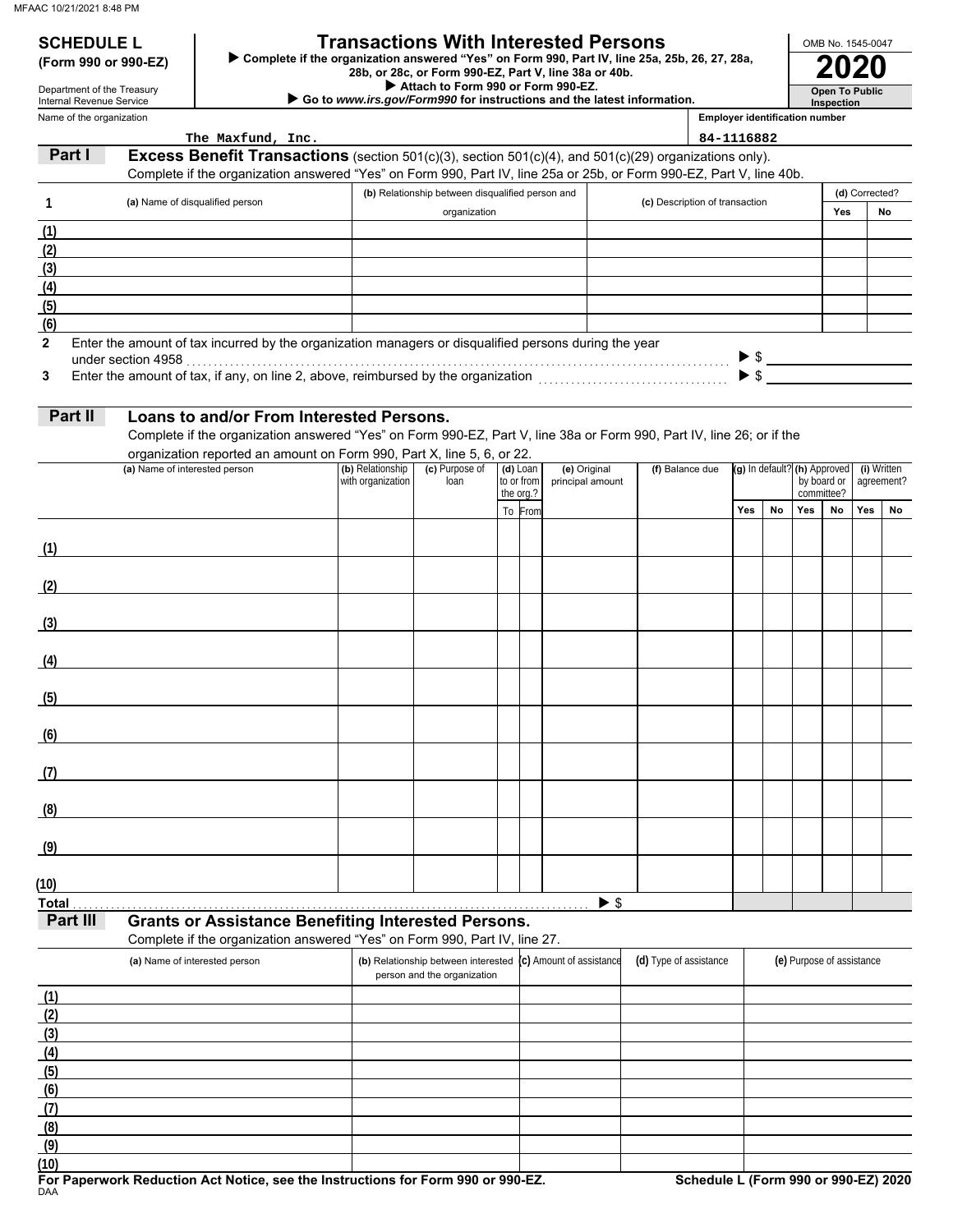|                   | (a) Name of interested person                                                                                                                                                  | (b) Relationship between<br>interested person and the<br>organization | (c) Amount of<br>transaction | (d) Description of transaction | (e) Sharing<br>of org.<br>revenues? |         |
|-------------------|--------------------------------------------------------------------------------------------------------------------------------------------------------------------------------|-----------------------------------------------------------------------|------------------------------|--------------------------------|-------------------------------------|---------|
|                   | (1) Pappas Architecture                                                                                                                                                        | Owner/Bd mem                                                          |                              | 75,396 Architecture servide    | Yes                                 | No<br>x |
| (2)               |                                                                                                                                                                                |                                                                       |                              |                                |                                     |         |
|                   |                                                                                                                                                                                |                                                                       |                              |                                |                                     |         |
| (3)<br>(4)        |                                                                                                                                                                                |                                                                       |                              |                                |                                     |         |
|                   |                                                                                                                                                                                |                                                                       |                              |                                |                                     |         |
| (6)               |                                                                                                                                                                                |                                                                       |                              |                                |                                     |         |
| $\frac{(7)}{(8)}$ |                                                                                                                                                                                |                                                                       |                              |                                |                                     |         |
|                   |                                                                                                                                                                                |                                                                       |                              |                                |                                     |         |
| (9)               |                                                                                                                                                                                |                                                                       |                              |                                |                                     |         |
| (10)<br>Part V    |                                                                                                                                                                                |                                                                       |                              |                                |                                     |         |
|                   | <b>Supplemental Information.</b><br>Provide additional information for responses to questions on Schedule L (see instructions).<br>Schedule L, Part V - Additional Information |                                                                       |                              |                                |                                     |         |
|                   | In 2020, the Organization paid \$75,396 to Pappas Architecture for                                                                                                             |                                                                       |                              |                                |                                     |         |
|                   | architectural services. The owner of Pappas Architecture is a Board Member                                                                                                     |                                                                       |                              |                                |                                     |         |
|                   | of the Organization.                                                                                                                                                           |                                                                       |                              |                                |                                     |         |

**Schedule L (Form 990 or 990-EZ) 2020**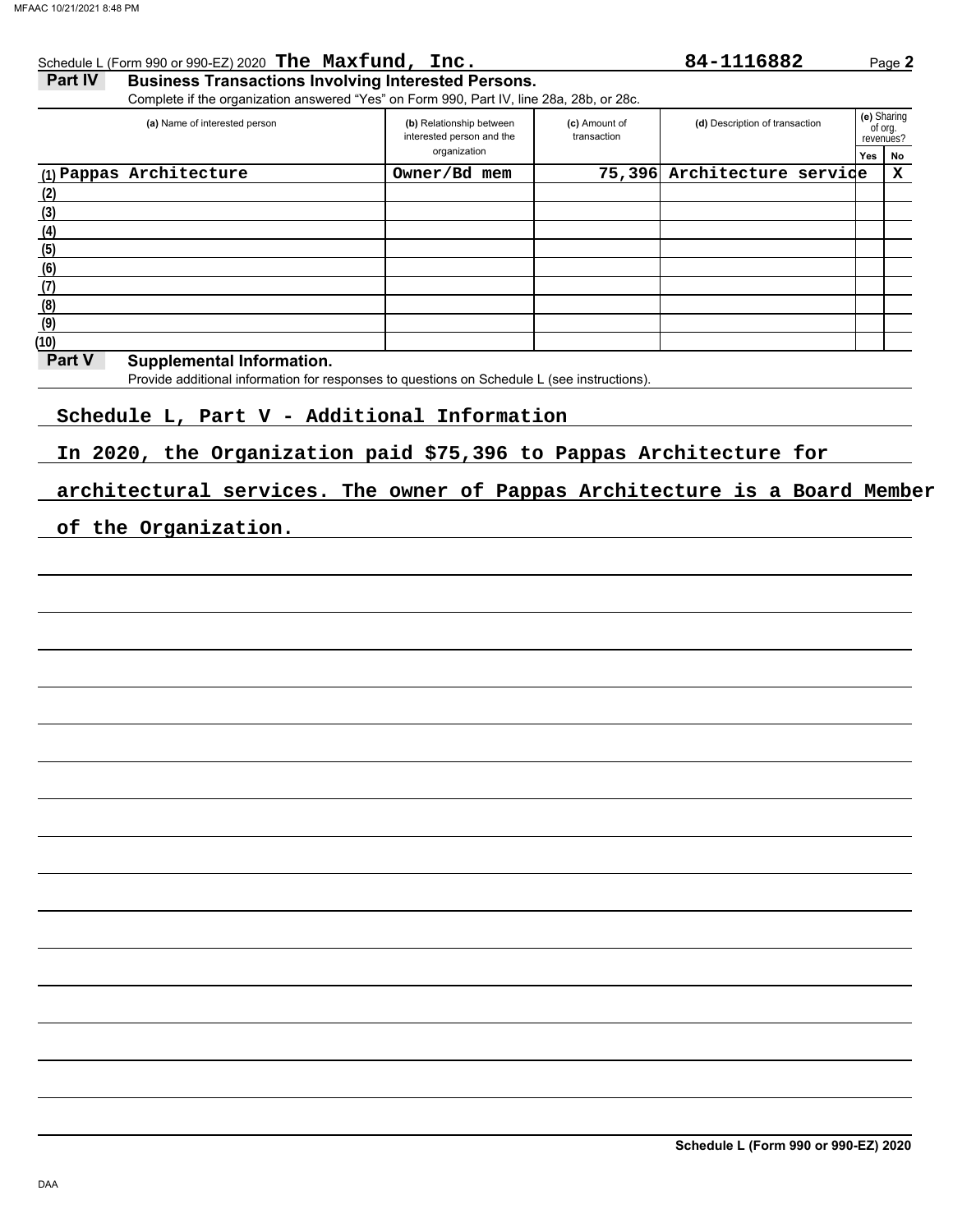# **(Form 990)**

# **SCHEDULE M Noncash Contributions**

OMB No. 1545-0047

| Department of the Treasury |
|----------------------------|
| Internal Revenue Service   |

 **Complete if the organizations answered "Yes" on Form 990, Part IV, lines 29 or 30.**

 **Attach to Form 990.**

 **Go to** *www.irs.gov/Form990* **for instructions and the latest information.**

Name of the organization **Employer identification number Inspection Open To Public 2020**

**The Maxfund, Inc. 84-1116882**

|          | <b>Types of Property</b><br>Part I                                                                                 |                               |                                                        |                                                    |                                                              |     |            |     |
|----------|--------------------------------------------------------------------------------------------------------------------|-------------------------------|--------------------------------------------------------|----------------------------------------------------|--------------------------------------------------------------|-----|------------|-----|
|          |                                                                                                                    | (a)<br>Check if<br>applicable | (b)<br>Number of contributions or<br>items contributed | (c)<br>Noncash contribution<br>amounts reported on | (d)<br>Method of determining<br>noncash contribution amounts |     |            |     |
|          |                                                                                                                    |                               |                                                        | Form 990, Part VIII, line 1g                       |                                                              |     |            |     |
| 1        | Art - Works of art                                                                                                 |                               |                                                        |                                                    |                                                              |     |            |     |
| 2        | Art - Historical treasures                                                                                         |                               |                                                        |                                                    |                                                              |     |            |     |
| 3        | Art - Fractional interests                                                                                         |                               |                                                        |                                                    |                                                              |     |            |     |
| 4        | Books and publications                                                                                             |                               |                                                        |                                                    |                                                              |     |            |     |
| 5        | Clothing and household                                                                                             |                               |                                                        |                                                    |                                                              |     |            |     |
|          | goods                                                                                                              |                               |                                                        |                                                    |                                                              |     |            |     |
| 6        | Cars and other vehicles                                                                                            |                               |                                                        |                                                    |                                                              |     |            |     |
| 7        | Boats and planes                                                                                                   |                               |                                                        |                                                    |                                                              |     |            |     |
| 8        |                                                                                                                    |                               |                                                        |                                                    |                                                              |     |            |     |
| 9        | Securities - Publicly traded                                                                                       |                               |                                                        |                                                    |                                                              |     |            |     |
| 10       | Securities - Closely held stock                                                                                    |                               |                                                        |                                                    |                                                              |     |            |     |
| 11       | Securities - Partnership, LLC,                                                                                     |                               |                                                        |                                                    |                                                              |     |            |     |
|          | or trust interests                                                                                                 |                               |                                                        |                                                    |                                                              |     |            |     |
| 12       | Securities - Miscellaneous                                                                                         |                               |                                                        |                                                    |                                                              |     |            |     |
| 13       | Qualified conservation                                                                                             |                               |                                                        |                                                    |                                                              |     |            |     |
|          | contribution - Historic                                                                                            |                               |                                                        |                                                    |                                                              |     |            |     |
|          | structures                                                                                                         |                               |                                                        |                                                    |                                                              |     |            |     |
| 14       | Qualified conservation                                                                                             |                               |                                                        |                                                    |                                                              |     |            |     |
|          | contribution - Other                                                                                               |                               |                                                        |                                                    |                                                              |     |            |     |
| 15       | Real estate - Residential                                                                                          |                               |                                                        |                                                    |                                                              |     |            |     |
| 16       | Real estate - Commercial                                                                                           |                               |                                                        |                                                    |                                                              |     |            |     |
| 17       | Real estate - Other                                                                                                |                               |                                                        |                                                    |                                                              |     |            |     |
| 18       | Collectibles                                                                                                       |                               |                                                        |                                                    |                                                              |     |            |     |
| 19<br>20 | Food inventory                                                                                                     |                               |                                                        |                                                    |                                                              |     |            |     |
| 21       | Drugs and medical supplies                                                                                         |                               |                                                        |                                                    |                                                              |     |            |     |
| 22       | Taxidermy<br>Historical artifacts                                                                                  |                               |                                                        |                                                    |                                                              |     |            |     |
| 23       | .<br>Scientific specimens                                                                                          |                               |                                                        |                                                    |                                                              |     |            |     |
| 24       | .<br>Archeological artifacts                                                                                       |                               |                                                        |                                                    |                                                              |     |            |     |
| 25       | Other $\blacktriangleright$ ( Cat supplies                                                                         | $\mathbf x$                   | $\mathbf{1}$                                           | <u>12,716</u>                                      |                                                              |     |            |     |
| 26       | Other > (Dog supplies                                                                                              | $\mathbf x$                   | $\mathbf{1}$                                           | 80,969                                             |                                                              |     |            |     |
| 27       |                                                                                                                    |                               |                                                        |                                                    |                                                              |     |            |     |
| 28       | Other $\blacktriangleright$ (                                                                                      |                               |                                                        |                                                    |                                                              |     |            |     |
|          | Number of Forms 8283 received by the organization during the tax year for contributions for                        |                               |                                                        |                                                    |                                                              |     |            |     |
|          | which the organization completed Form 8283, Part IV, Donee Acknowledgement                                         |                               |                                                        |                                                    | 29                                                           |     |            |     |
|          |                                                                                                                    |                               |                                                        |                                                    |                                                              |     | <b>Yes</b> | No. |
|          | 30a During the year, did the organization receive by contribution any property reported in Part I, lines 1 through |                               |                                                        |                                                    |                                                              |     |            |     |
|          | 28, that it must hold for at least three years from the date of the initial contribution, and which isn't required |                               |                                                        |                                                    |                                                              |     |            |     |
|          | to be used for exempt purposes for the entire holding period?                                                      |                               |                                                        |                                                    |                                                              | 30a |            | X   |
| b        | If "Yes," describe the arrangement in Part II.                                                                     |                               |                                                        |                                                    |                                                              |     |            |     |
| 31       | Does the organization have a gift acceptance policy that requires the review of any nonstandard                    |                               |                                                        |                                                    |                                                              |     |            |     |
|          | contributions?                                                                                                     |                               |                                                        |                                                    |                                                              | 31  |            | X   |
|          | 32a Does the organization hire or use third parties or related organizations to solicit, process, or sell noncash  |                               |                                                        |                                                    |                                                              |     |            |     |
|          | contributions?                                                                                                     |                               |                                                        |                                                    |                                                              | 32a |            | X   |
| b        | If "Yes," describe in Part II.                                                                                     |                               |                                                        |                                                    |                                                              |     |            |     |
| 33       | If the organization didn't report an amount in column (c) for a type of property for which column (a) is checked,  |                               |                                                        |                                                    |                                                              |     |            |     |
|          | describe in Part II.                                                                                               |                               |                                                        |                                                    |                                                              |     |            |     |
|          |                                                                                                                    |                               |                                                        |                                                    |                                                              |     |            |     |

**For Paperwork Reduction Act Notice, see the Instructions for Form 990. Schedule M (Form 990) 2020**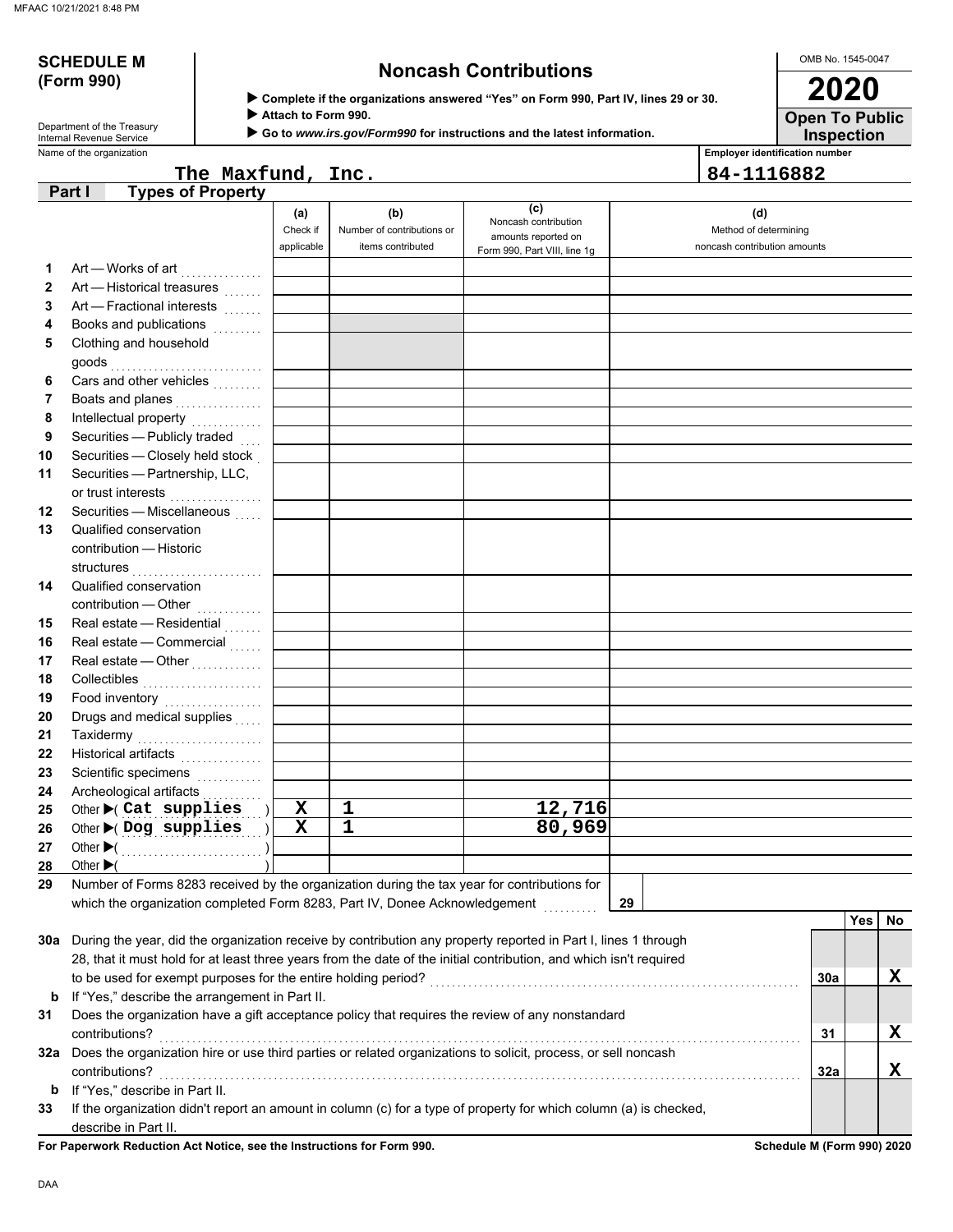|         | Schedule M (Form 990) 2020 The Maxfund, Inc.                                      | 84-1116882<br>Page 2                                                                                                                                                                                                         |
|---------|-----------------------------------------------------------------------------------|------------------------------------------------------------------------------------------------------------------------------------------------------------------------------------------------------------------------------|
| Part II | or a combination of both. Also complete this part for any additional information. | Supplemental Information. Provide the information required by Part I, lines 30b, 32b, and 33, and whether<br>the organization is reporting in Part I, column (b), the number of contributions, the number of items received, |
|         |                                                                                   |                                                                                                                                                                                                                              |
|         |                                                                                   |                                                                                                                                                                                                                              |
|         |                                                                                   |                                                                                                                                                                                                                              |
|         |                                                                                   |                                                                                                                                                                                                                              |
|         |                                                                                   |                                                                                                                                                                                                                              |
|         |                                                                                   |                                                                                                                                                                                                                              |
|         |                                                                                   |                                                                                                                                                                                                                              |
|         |                                                                                   |                                                                                                                                                                                                                              |
|         |                                                                                   |                                                                                                                                                                                                                              |
|         |                                                                                   |                                                                                                                                                                                                                              |
|         |                                                                                   |                                                                                                                                                                                                                              |
|         |                                                                                   |                                                                                                                                                                                                                              |
|         |                                                                                   |                                                                                                                                                                                                                              |
|         |                                                                                   |                                                                                                                                                                                                                              |
|         |                                                                                   |                                                                                                                                                                                                                              |
|         |                                                                                   |                                                                                                                                                                                                                              |
|         |                                                                                   |                                                                                                                                                                                                                              |
|         |                                                                                   |                                                                                                                                                                                                                              |
|         |                                                                                   |                                                                                                                                                                                                                              |
|         |                                                                                   |                                                                                                                                                                                                                              |
|         |                                                                                   |                                                                                                                                                                                                                              |
|         |                                                                                   |                                                                                                                                                                                                                              |
|         |                                                                                   |                                                                                                                                                                                                                              |
|         |                                                                                   |                                                                                                                                                                                                                              |
|         |                                                                                   |                                                                                                                                                                                                                              |
|         |                                                                                   |                                                                                                                                                                                                                              |
|         |                                                                                   |                                                                                                                                                                                                                              |
|         |                                                                                   |                                                                                                                                                                                                                              |
|         |                                                                                   |                                                                                                                                                                                                                              |
|         |                                                                                   |                                                                                                                                                                                                                              |
|         |                                                                                   |                                                                                                                                                                                                                              |
|         |                                                                                   |                                                                                                                                                                                                                              |
|         |                                                                                   |                                                                                                                                                                                                                              |
|         |                                                                                   |                                                                                                                                                                                                                              |
|         |                                                                                   |                                                                                                                                                                                                                              |
|         |                                                                                   |                                                                                                                                                                                                                              |
|         |                                                                                   |                                                                                                                                                                                                                              |
|         |                                                                                   |                                                                                                                                                                                                                              |
|         |                                                                                   |                                                                                                                                                                                                                              |
|         |                                                                                   |                                                                                                                                                                                                                              |
|         |                                                                                   |                                                                                                                                                                                                                              |